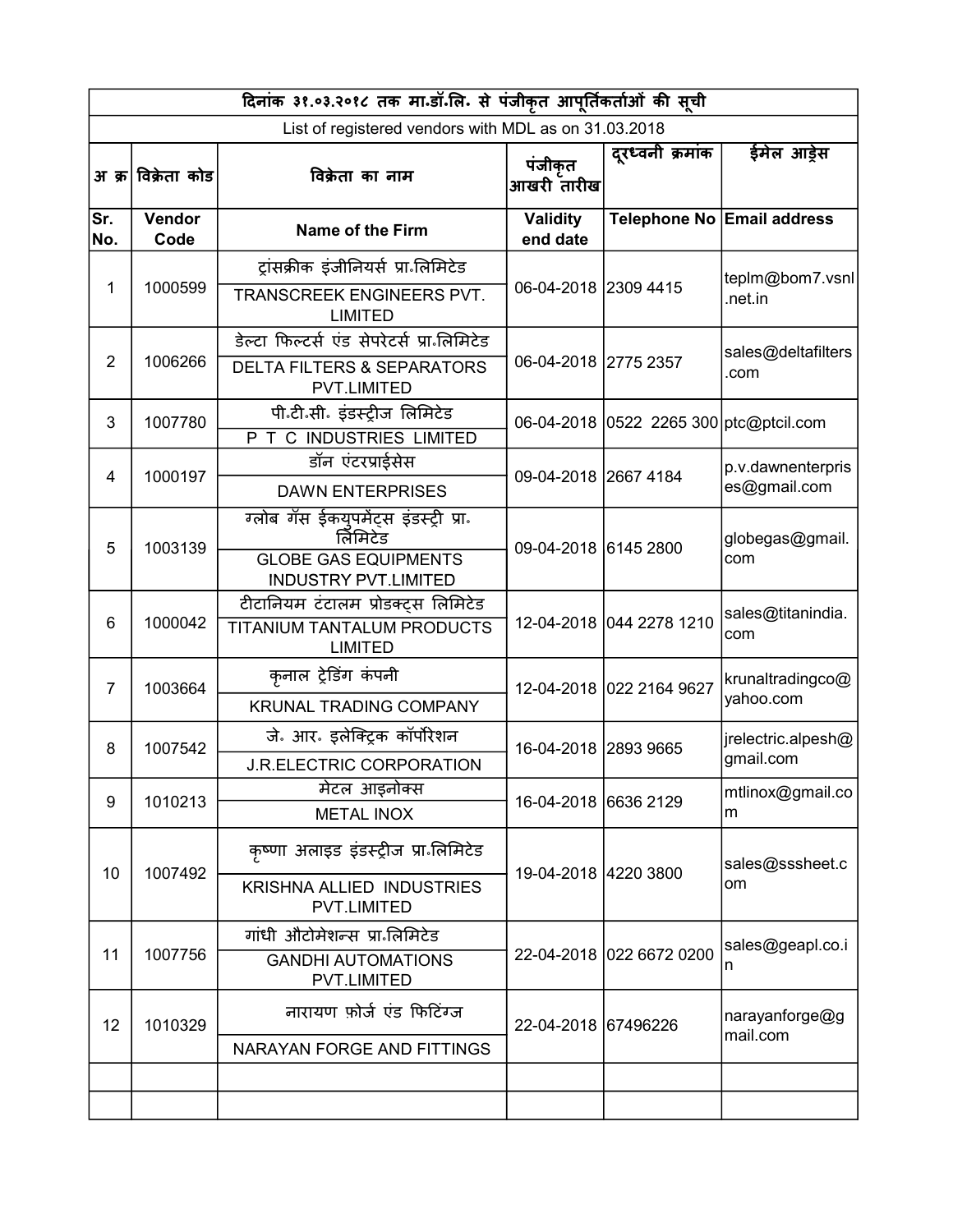|            | अ क्र विक्रेता कोड | विक्रेता का नाम                                              | पंजीकृत                     | दूरध्वनी क्रमांक         | ईमेल आड़ेस                           |
|------------|--------------------|--------------------------------------------------------------|-----------------------------|--------------------------|--------------------------------------|
|            |                    |                                                              | आखरी तारीख                  |                          |                                      |
| Sr.<br>No. | Vendor<br>Code     | <b>Name of the Firm</b>                                      | <b>Validity</b><br>end date |                          | Telephone No Email address           |
| 13         | 1010331            | कैप्रीकॉर्न लोजीस्टिक्स प्रा॰लिमिटेड                         | 26-04-2018 3360 6000        |                          | ramanand_m@ca                        |
|            |                    | CAPRICORN LOGISTICS PVT.<br><b>LIMITED</b>                   |                             |                          | pricornlogistics.co<br>m             |
|            |                    | इलेक्ट्रो कोम्यूनिकेशन अँड कंट्रोल                           |                             |                          | info@electrocom                      |
| 14         | 1000116            | ELECTRO COMMUNICATION &<br><b>CONTROL</b>                    | 27-04-2018 2503 4526        |                          | munication.com                       |
| 15         | 1010341            | एंजेल्स अल्युमीनियम कॉर्पोरेशन                               | 27-04-2018 4333 6442        |                          | angelsaluminium                      |
|            |                    | ANGEL'S ALUMINIUM<br>CORPORATION                             |                             |                          | @vsnl.com                            |
| 16         | 1008927            | प्रकाश स्टीलेज लिमिटेड<br>PRAKASH STEELAGE LIMITED           | 29-04-2018 6613 4500        |                          | bala@prakashste<br>elage.com         |
| 17         | 1010395            | मणिभद्रा इंडस्ट्रीज                                          | 29-04-2018 6639 4642        |                          | manibhadra.indus<br>tries973@gmail.c |
|            |                    | <b>MANIBHADRA INDUSTRIES</b>                                 |                             |                          | om                                   |
| 18         | 1009868            | अरेबीयन पेट्रोलियम लिमिटेड                                   |                             | 03-05-2018 0251 2395601  | sales@arabianpet<br>roleum.co.in     |
|            |                    | <b>ARABIAN PETROLEUM LIMITED</b>                             |                             |                          |                                      |
|            |                    | कोंसिलियम मरीन इंडिया प्रा॰लिमिटेड                           |                             |                          | consiliumindia@c                     |
| 19         | 1008229            | <b>CONSILIUM MARINE INDIA</b><br>PVT.LIMITED                 |                             | 04-05-2018 022 6793 5150 | onsilium.ae                          |
| 20         | 1009882            | ग्लोबल इलेक्ट्रॉनिक्स                                        |                             | 06-05-2018 020 4131 4227 | info@globalelec.c<br>o.in            |
|            |                    | <b>GLOBAL ELECTRONICS</b>                                    |                             |                          |                                      |
| 21         | 1010443            | मरीन मार्केटिंग सर्विसेस<br><b>MARINE MARKETING SERVICES</b> | 06-05-2018 2375 4287        |                          | director@marine-<br>india.com        |
|            |                    | कोरोकोट पोलिमर्स प्रा॰लिमिटेड                                |                             |                          |                                      |
| 22         | 1005482            | KORROCOAT POLYMERS PVT.                                      |                             | 07-05-2018 020 6511 2750 | korrocoatpolymer<br>s@yahoo.co.in    |
|            |                    | <b>LIMITED</b>                                               |                             |                          |                                      |
| 23         | 1010463            | टेस्ट इंडिया स्केल मेंटेनन्स                                 | 12-05-2018 2516 7262        |                          | sureshpatil.765@                     |
|            |                    | <b>TEST INDIA SCALE MAINTENANCE</b>                          |                             |                          | rediffmail.com                       |
| 24         | 1000173            | साबी कोंट्रैकटर्स                                            | 13-05-2018 2558 3315        |                          | sabigowda@gmai                       |
|            |                    | <b>SABI CONTRACTOR</b>                                       |                             |                          | I.com                                |
| 25         | 1010481            | जे.ई.ई. पंप्स ( गुजरात) प्रा लिमिटेड                         |                             | 13-05-2018 079 2297 0345 | jeepumps@vsnl.n<br>et                |
|            |                    | JEE PUMPS(Guj.) PVT.LIMITED                                  |                             |                          |                                      |
|            |                    |                                                              |                             |                          |                                      |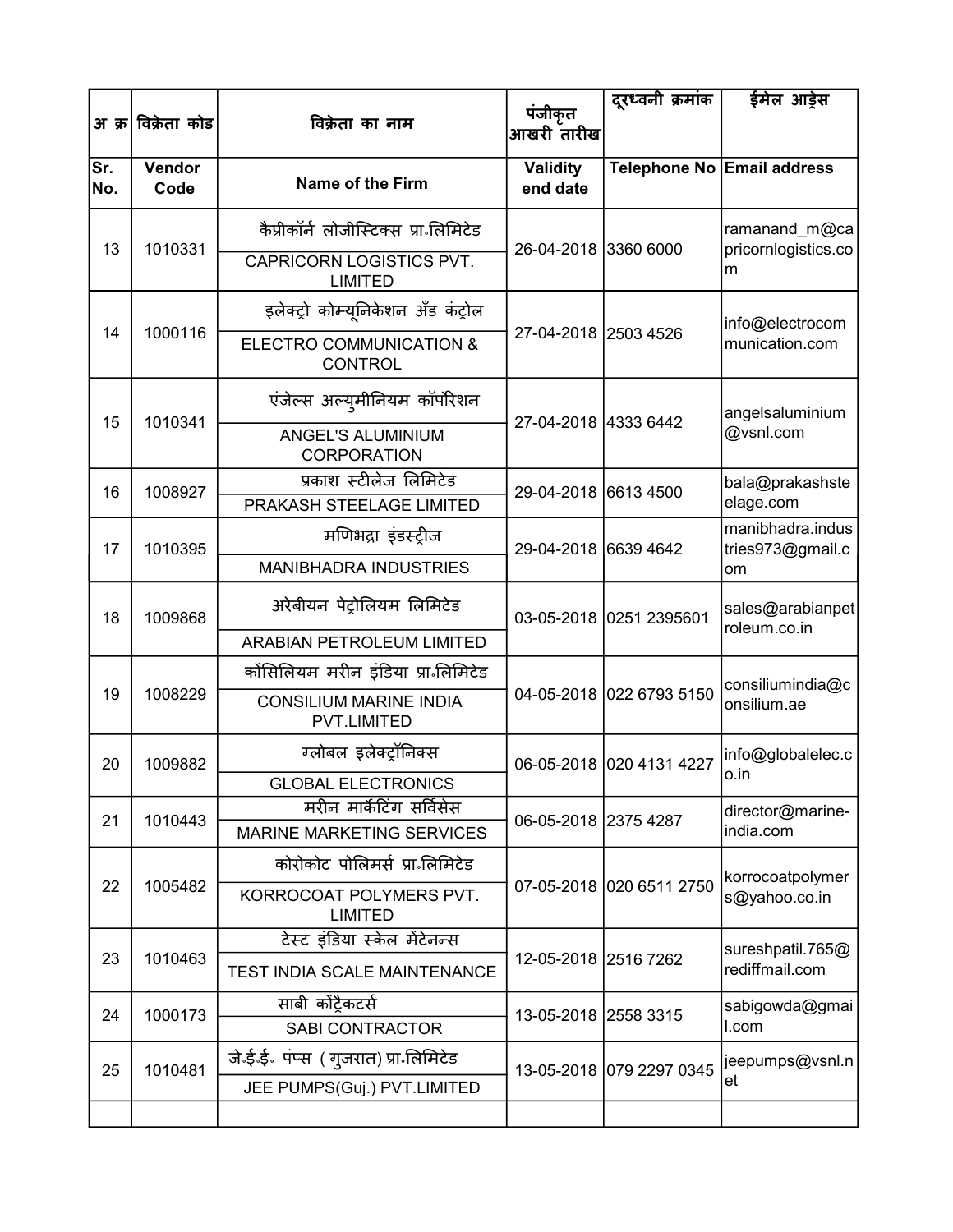|            |                    |                                                                                                 | पंजीकृत                     | दूरध्वनी क्रमांक          | ईमेल आड्रेस                        |
|------------|--------------------|-------------------------------------------------------------------------------------------------|-----------------------------|---------------------------|------------------------------------|
|            | अ क्र∣विक्रेता कोड | विक्रेता का नाम                                                                                 | आखरी तारीख                  |                           |                                    |
| Sr.<br>No. | Vendor<br>Code     | <b>Name of the Firm</b>                                                                         | <b>Validity</b><br>end date |                           | Telephone No Email address         |
| 26         | 1011852            | ज़े पी इंजीनियरिंग वर्क्स<br><b>JP ENGINEERING WORKS</b>                                        | 16.05.2018                  | 0230 2468606              | jp.engineering@r<br>ediffmail.com  |
| 27         | 1011853            | प्रेसिफाब एन्जिनीर्स प्राइवेट लिमिटेड<br>PRECIFAB ENGINEERS PVT LTD                             | 16.05.2018                  | 0231 2672350              | precifabeng@gm<br>ail.com          |
| 28         | 1011854            | ऐ जी ट्रांस्मिसन<br>A G TRANSMISSIONS                                                           | 16.05.2018                  | 2322 221770               | agtransmissions<br>@rediffmail.com |
| 29         | 1011855            | एरोकेम इंजीनियरिंग कंपनी<br><b>AIROCHEM ENGINEERING</b><br><b>COMPANY</b>                       | 16.05.2018                  | 0230 2468107              | klp_airochem@sa<br>ncharnet.in     |
| 30         | 1011856            | समर्थ फोंडेरी सर्विसेस प्राइवेट लिमिटेड<br><b>SAMARTH FOUNDRY SERVICES</b><br><b>PVT LTD</b>    | 16.05.2018                  | 0230 2366253              | samarthfoundry@<br>gmail.com       |
| 31         | 1011857            | ठर्नो ग्राइंड<br><b>TURNO GRIND</b>                                                             | 16.05.2018                  | 0230 2366253              | turnogrind@sanc<br>har.in          |
| 32         | 1011858            | सूशिलानंद एकुइप्मेन्त्स<br>SUSHILANAND EQUIPMENTS                                               | 16.05.2018                  |                           |                                    |
| 33         | 1011859            | स्टैण्डर्ड प्लेट्स एंड वेसल्स प्राइवेट लिमिटेड<br>STANDARD PLATES AND VESSELS<br><b>PVT LTD</b> | 16.05.2018                  | 0230 2468031              | kfcluster@gmail.c<br>om            |
| 34         | 1011860            | पारीख मेटालिक्स प्राइवेट लिमिटेड<br>PARIKH METALIKS PVT LTD                                     | 16.05.2018                  | 0231 2672554              | ceo@parikhmet.c<br>om              |
| 35         | 1011861            | गुरुप्रसाद ऑटो इंजीनियरिंग वर्क्स<br><b>ENGINEERING WORKS</b>                                   |                             | 16.05.2018   0230 2468703 | guruprasad.auto<br>@gmail.com      |
| 36         | 1011862            | हिन्द गियर इंडस्ट्रीज<br><b>HIND GEAR INDUSTRIES</b>                                            | 16.05.2018                  | 0230 2469713              | info@hindgear.co<br>m              |
| 37         | 1011863            | आर वाय बी पॉवर सिस्टम्स<br><b>RYB POWER SYSTEMS</b>                                             | 16.05.2018                  | 0230 2468841              | rybpower2003@g<br>mail.com         |
| 38         | 1011864            | पर्ल कास्ट अलोय्स<br>PEARL CAST ALLOYS                                                          | 16.05.2018                  | 0230 2469493              | sushantpatil3s@y<br>ahoo.com       |
| 39         | 1011865            | उषा इंटरप्राइजेज<br><b>USHA ENTERPRISES</b>                                                     | 16.05.2018                  | 0230 2468333              | ushashim@datao<br>ne.in            |
| 40         | 1009235            | देवकर इंजीनियरिंग कॉर्पोरेशन<br><b>DEOKAR ENGINEERING</b><br>CORPORATION                        | 19-05-2018                  |                           | kishor.deokar@g<br>mail.com        |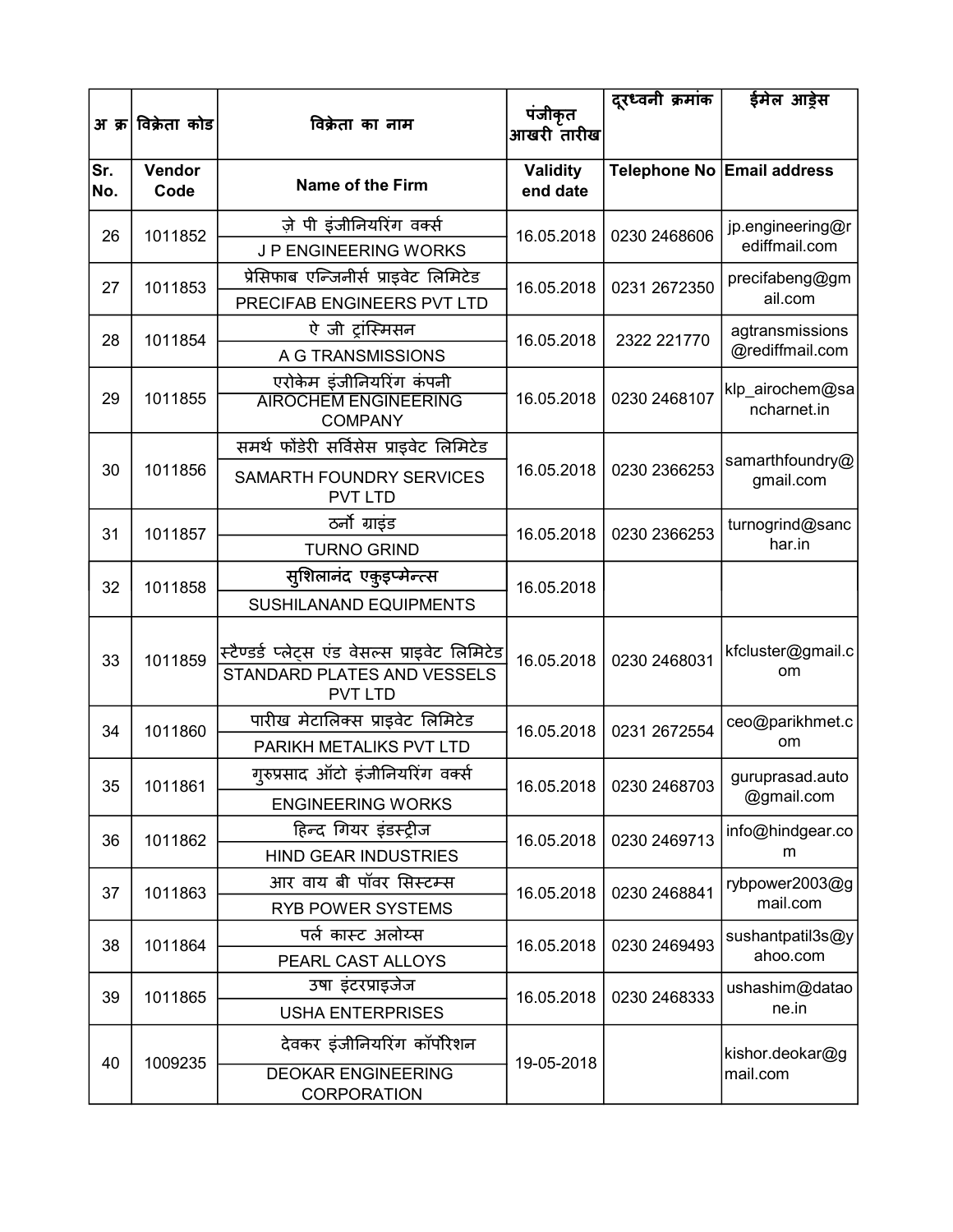|            | अ क्र विक्रेता कोड | विक्रेता का नाम                                           | पंजीकृत<br>आखरी तारीख       | दुरध्वनी क्रमांक         | ईमेल आड़ेस                    |
|------------|--------------------|-----------------------------------------------------------|-----------------------------|--------------------------|-------------------------------|
| Sr.<br>No. | Vendor<br>Code     | <b>Name of the Firm</b>                                   | <b>Validity</b><br>end date |                          | Telephone No Email address    |
| 41         | 1002298            | जी.ई.ई. लिमिटेड                                           |                             | 20-05-2018 02522 280358  | geeho@geelimite               |
|            |                    | <b>GEE LIMITED</b>                                        |                             |                          | d.com                         |
| 42         | 1003678            | पेंट इंडिया                                               | 21-05-2018 2264 2870        |                          | jinesh@paintindia             |
|            |                    | PAINT INDIA.                                              |                             |                          | .net.in                       |
| 43         | 1010478            | पोवरमेक सर्विसेस प्रा॰लिमिटेड                             | 21-05-2018                  | 27744622                 | info@powermech.               |
|            |                    | POWERMECH SERVICES PVT.<br><b>LIMITED</b>                 |                             |                          | net.in                        |
| 44         | 1008241            | डेक्कन केबल एंड इलेक्ट्रिक कंपनी                          |                             | 24-05-2018 040 27544659  | deccancable@ya                |
|            |                    | DECCAN CABLE & ELECTRIC CO.                               |                             |                          | hoo.com                       |
| 45         | 1010207            | मालवा इलैक्ट्रिक एंड इंजीनियरिंग कंपनी                    |                             | 25-05-2018 07312535795   | malwaelectric@g               |
|            |                    | <b>MALWA ELECTRIC &amp; ENGINEERING</b><br><b>COMPANY</b> |                             |                          | mail.com                      |
| 46         | 1010487            | आए.के.बी. ग्लोबल प्रा.लिमिटेड                             | 25-05-2018 6192 5555        |                          | steel@rkb.co.in               |
|            |                    | RKB GLOBAL PVT.LIMITED                                    |                             |                          |                               |
| 47         | 1002834            | पेलीकन स्पेयर्स कंपनी                                     | 27-05-2018 2382 0746        |                          | rajesh@pelicansp              |
|            |                    | PELICAN SPARES CO.                                        |                             |                          | ares.com                      |
| 48         | 1010473            | अवध इन्स्ट्रमेंट्                                         |                             | 28-05-2018 079 304 22823 | aavadinstrument<br>@gmail.com |
|            |                    | AAVAD INSTRUMENT                                          |                             |                          |                               |
| 49         | 1010488            | सी एम पी. प्रोडक्ट्स लिमिटेड                              |                             | 28-05-2018 44 1912657411 | customerservices<br>@cmp-     |
|            |                    | <b>CMP PRODUCTS LIMITED</b>                               |                             |                          | products.com                  |
|            |                    | फ्रेट एक्स्प्रेस इंटरनॅशनल प्रा॰लिमिटेड                   |                             |                          | mumbai@feicarg                |
| 50         | 1010507            | <b>FREIGHT EXPRESS</b><br>INTERNATIONAL PVT.LIMITED       | 07-06-2018 24236991         |                          | o.in                          |
| 51         | 1010508            | मास्कोट इंगिटेक प्रा॰लिमिटेड                              |                             | 07-06-2018 278 2225767   | engitech@mascot               |
|            |                    | MASCOT ENGITECH PVT.LIMITED                               |                             |                          | .net.in                       |
| 52         | 1010509            | प्रभात कॉर्पोरेशन                                         | 07-06-2018 2524 3637        |                          | prabhat.corporati             |
|            |                    | PRABHAT CORPORATION                                       |                             |                          | on@yahoo.in                   |
| 53         | 1010505            | हाइड्रोडाइन इंडिया प्रा॰लिमिटेड                           | 15-06-2018 4064 7600        |                          | info@hydrodynep<br>umps.com   |
|            |                    | HYDRODYNE (INDIA) PVT.LIMITED                             |                             |                          |                               |
|            |                    | ए.एम.एस. मरीन सर्विसेस प्रा.लिमिटेड                       |                             |                          | info@amsarine.c               |
| 54         | 1010531            | AMS MARINE SERVICES<br>PVT.LIMITED                        | 15-06-2018 2770 6185        |                          | o.in                          |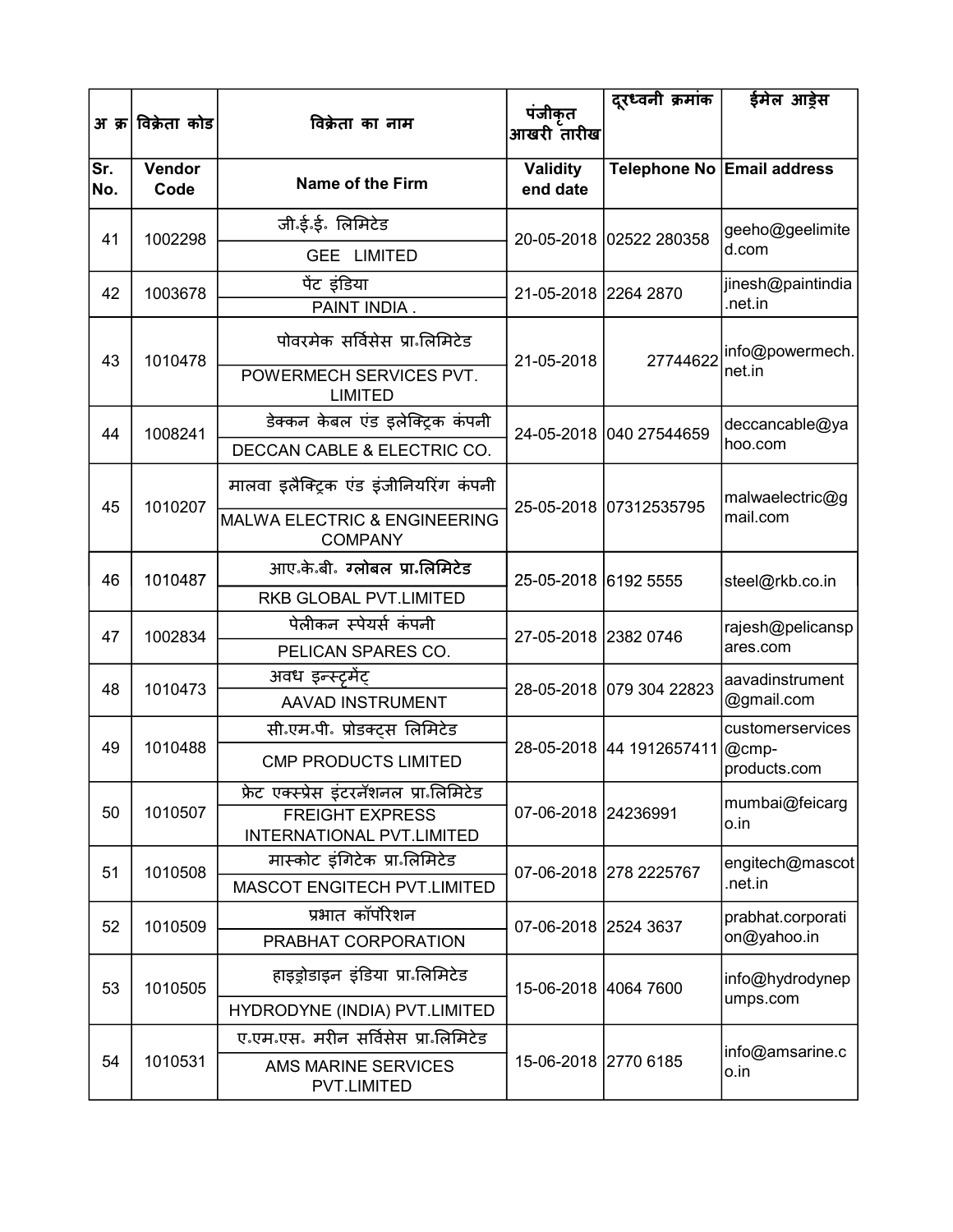|            | अ क्र विक्रेता कोड | विक्रेता का नाम                                   | पंजीकृत<br>आखरी तारीख       | दूरध्वनी क्रमांक         | ईमेल आड़ेस                                |  |
|------------|--------------------|---------------------------------------------------|-----------------------------|--------------------------|-------------------------------------------|--|
| Sr.<br>No. | Vendor<br>Code     | Name of the Firm                                  | <b>Validity</b><br>end date |                          | Telephone No Email address                |  |
| 55         | 1012252            | केपी मशीन्स प्राइवेट लिमिटेड                      | 15.06.2018                  | 0231 2661055             | kaypeemachinesk                           |  |
|            |                    | <b>KAYPEE MACHINES PVT LTD</b>                    |                             |                          | op@gmail.com                              |  |
|            |                    | लायन रब्बर इंडिया प्रा॰ लिमिटेड                   |                             |                          | prasanna.manurk                           |  |
| 56         | 1002103            | LION RUBBER INDIA (P) LIMITED                     |                             | 19-06-2018 0250 6525702  | ar@lionrubber.co<br>m                     |  |
| 57         | 1010056            | श्री साई श्रद्धा इंडस्ट्रीज                       | 19-06-2018                  | 022 2288                 | shreesaishradha                           |  |
|            |                    | SHREE SAI SHRADHA INDUSTRIES                      |                             | 50341                    | @rediffmail.com                           |  |
|            |                    | टॉपवर्थ स्टील अँड पोवर प्रा लिमिटेड               |                             |                          | jatin.mukherjee@                          |  |
| 58         | 1010511            | <b>TOPWORTH STEELS AND POWER</b><br>PVT.LIMITED   | 19-06-2018 2284 1414        |                          | topworthgroup.co<br>m                     |  |
| 59         | 1010512            | मारुती स्टील फाब                                  |                             | 19-06-2018 020 6520 3999 | harish@marutiste                          |  |
|            |                    | <b>MARUTI STEEL FAB</b>                           |                             |                          | elfab.com                                 |  |
| 60         | 1010513            | स्पार्कोन इंजीनियर्स                              | 19-06-2018 2135 308111      |                          | sparkon@sparko                            |  |
|            |                    | <b>SPARKON ENGINEERS</b>                          |                             |                          | nengineers.com                            |  |
| 61         | 1010514            | मोहन पेन्टस                                       |                             | 19-06-2018 0522 2653113  | mohan.paints@ya                           |  |
|            |                    | <b>MOHAN PAINTS</b>                               |                             |                          | hoo.com                                   |  |
| 62         | 1010515            | मोदी पंप्स इंडिया प्रा लिमिटेड                    |                             | 19-06-2018 251 2021448   | indiasales@mody                           |  |
|            |                    | MODY PUMPS (INDIA) PVT.LIMITED                    |                             |                          | pump.com                                  |  |
| 63         | 1010516            | टास्क इंजीनियर्स<br><b>TASC ENGINEERS</b>         | 19-06-2018 2566 3484        |                          | infotascengg@g<br>mail.com                |  |
|            |                    | अंगेरीक लकसाना (इंडिया) प्रा॰ लिमिटेड             |                             |                          |                                           |  |
| 64         | 1010517            | ANGGERIK LAKSANA (I)                              |                             | 19-06-2018 2846 1698     | sales@anggerik.c<br>o.in                  |  |
|            |                    | PVT.LIMITED                                       |                             |                          |                                           |  |
|            |                    | सारडा पाईप्स अँड फिटींग्ज प्रा लिमिटेड            |                             |                          |                                           |  |
| 65         | 1010518            | <b>SARDA PIPES AND FITTINGS</b><br>PVT.LIMITED    |                             |                          | 19-06-2018 022 2302 0665  info@spiping.in |  |
|            |                    | कलापूर्णा स्टील अँड इंजीनियरिंग                   |                             |                          |                                           |  |
| 66         | 1010519            | प्रा•लिमिटेड                                      | 19-06-2018 2389 5056        |                          | kalapurna@vsnl.c                          |  |
|            |                    | KALAPURNA STEEL AND<br><b>ENGINEERING PVT LTD</b> |                             |                          | om                                        |  |
|            |                    | नीटोन वाल्व्स इंडस्ट्रीज प्रा॰लिमिटेड             |                             |                          | nitonvalve@vsnl.c                         |  |
| 67         | 1010520            | NITON VALVES INDUSTRIES<br>PVT.LIMITED            | 19-06-2018 6753 9800        |                          | om                                        |  |
| 68         | 1010524            | थर्मो केबल्स लिमिटेड                              |                             |                          | mumbai@thermo                             |  |
|            |                    | <b>THERMO CABLES LIMITED</b>                      |                             | 19-06-2018 2659 0022     | pads.com                                  |  |
|            |                    |                                                   |                             |                          |                                           |  |
|            |                    |                                                   |                             |                          |                                           |  |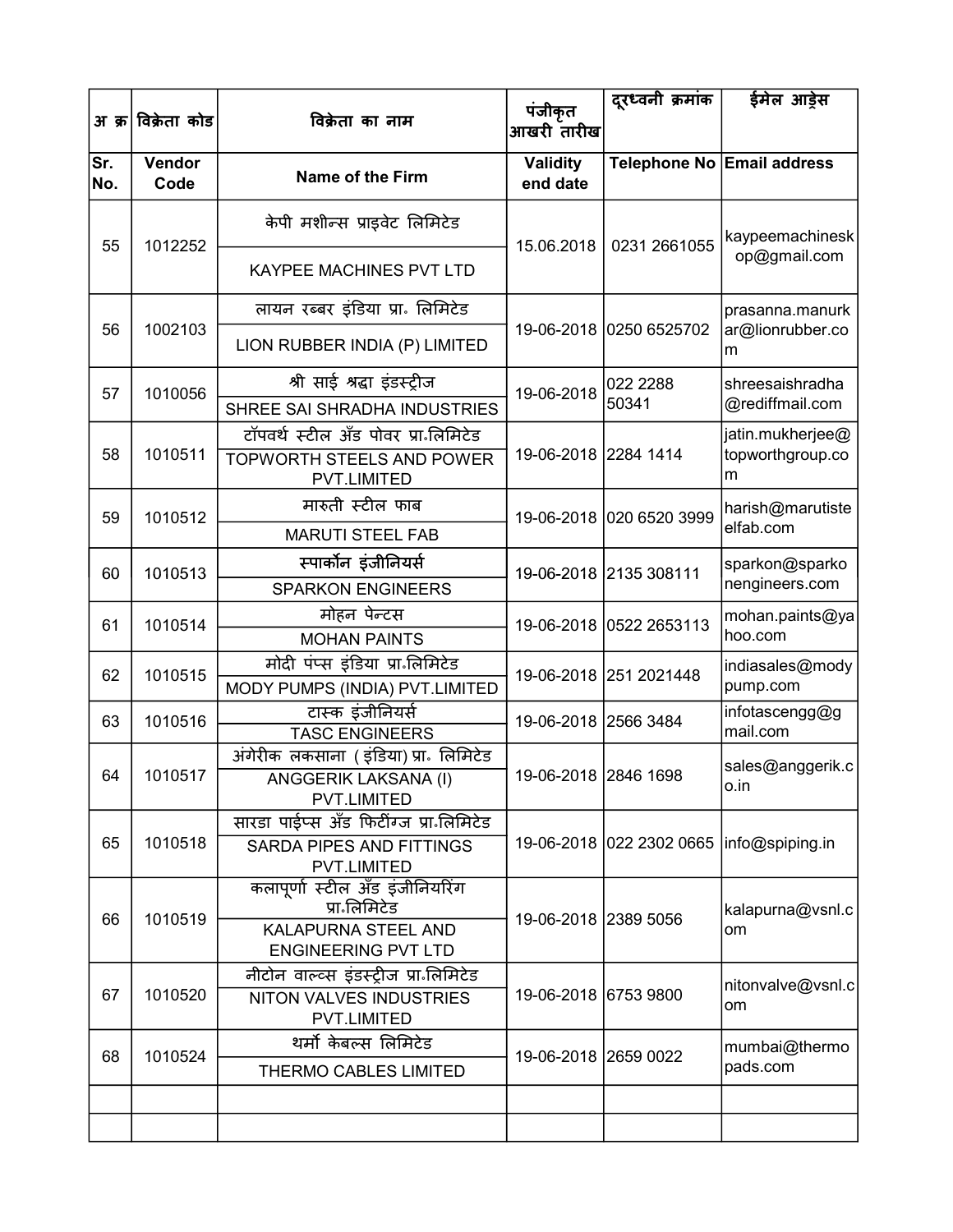|            |                    |                                                                                                    | पंजीकृत                     | दूरध्वनी क्रमांक         | ईमेल आड़ेस                              |
|------------|--------------------|----------------------------------------------------------------------------------------------------|-----------------------------|--------------------------|-----------------------------------------|
|            | अ क्र विक्रेता कोड | विक्रेता का नाम                                                                                    | आखरी तारीख                  |                          |                                         |
| Sr.<br>No. | Vendor<br>Code     | <b>Name of the Firm</b>                                                                            | <b>Validity</b><br>end date |                          | Telephone No Email address              |
| 69         | 1010525            | यूनिवर्सल इंजीनियरिंग अँड फाब्रिकेटर्स<br><b>UNIVERSAL ENGINEERING &amp;</b><br><b>FABRICATORS</b> | 19-06-2018 2564 0236        |                          | universaltrays@y<br>ahoo.com            |
| 70         | 1010526            | चड्ढा इंडस्ट्रीज प्रा लिमिटेड<br>CHADHA INDUSTRIES PVT.LIMITED                                     |                             | 19-06-2018 011 4848 3700 | admn@arkefiltres<br>.com                |
| 71         | 1010527            | आकार ट्रल्स लिमिटेड<br><b>AKAR TOOLS LIMITED</b>                                                   | 19-06-2018 2348 4886        |                          | akarmumbai@gm<br>ail.com                |
| 72         | 1010528            | बी एस ए एंटरप्राइसेस<br><b>BSA ENTERPRISES</b>                                                     | 19-06-2018                  |                          | bsaflp@gmail.co<br>m                    |
| 73         | 1010530            | प्रेसिमेक्स बेयरिंग्ज प्रा॰ लिमिटेड<br>PRECIMAX BEARINGS PVT.LIMITED                               |                             | 19-06-2018 0231 2672903  | precimaxkop@sa<br>ncharnet.in           |
| 74         | 1010542            | वाल्वीनोक्स एस आर एल. इंडिया प्रान्ति.<br>VALVINOX S R L INDIA PVT LTD                             | 19-06-2018 6796 9786        |                          | ash@nitonvalves.<br>com                 |
| 75         | 1010543            | आई ग्लो बिल्डिंग सोल्यूशन्स प्रा लिमिटेड                                                           |                             | 19-06-2018 250 2391407   | enquiry@iglow.co                        |
|            |                    | <b>IGLOW BUILDING SOLUTIONS</b><br>PRIVATE LIMITED                                                 |                             |                          | .in                                     |
| 76         | 1010544            | जे. डी. जोन्स प्रा. लिमिटेड<br>J D JONES PVT.LIMITED                                               |                             | 19-06-2018 033 40501000  | comments@jdjon<br>es.com                |
| 77         | 1010545            | सी एफ एफ फ्लूइड कंट्रोल प्रा लिमिटेड<br>CFF FLUID CONTROL PVT.LIMITED                              | 19-06-2018 4276 9696        |                          | sales@coyardff.c<br>om                  |
| 78         | 1010546            | ए.एल. पी. एरोफ़्लेक्स इंडिया प्रा लिमिटेड                                                          |                             | 19-06-2018 0124 4731500  | marketing@alpae                         |
|            |                    | ALP AEROFLEX INDIA PVT.LIMITED                                                                     |                             |                          | roflex.com                              |
| 79         | 1010547            | हिन्डाल्को<br><b>HINDALCO</b>                                                                      | 19-06-2018 6691 7000        |                          | hindalco@adityab<br>irla.com            |
| 80         | 1010548            | वेन टेक प्रा॰लिमिटेड<br><b>VENN TECH PVT LIMITED</b>                                               |                             | 19-06-2018 040 6410 0589 | venntech@gmail.<br>com                  |
| 81         | 1010549            | माइक्रो प्रिसीजन<br><b>MICRO PRECISION</b>                                                         |                             | 19-06-2018 044 2454 0237 | magesh.micropre<br>cision@gmail.co<br>m |
| 82         | 1010550            | ब्रावो केबल ट्रेज प्रा॰लिमिटेड<br><b>BRAVO CABLE TRAYS PVT LIMITED</b>                             | 19-06-2018 2590 8998        |                          | admin@bravocabl<br>etrays.com           |
| 83         | 1010551            | विनीर इंजीनियरिंग प्रा॰लिमिटेड<br><b>VINIR ENGINEERING PVT LIMITED</b>                             |                             | 19-06-2018 080 2783 2313 | sales@vinirforge.<br>com                |
| 84         | 1010552            | फ्लूइड पोवर प्रा॰लिमिटेड                                                                           | 19-06-2018 2309 2990        |                          | salesteam_flupow<br>@hotmail.com        |
|            |                    | FLUID POWER PVT.LIMITED                                                                            |                             |                          |                                         |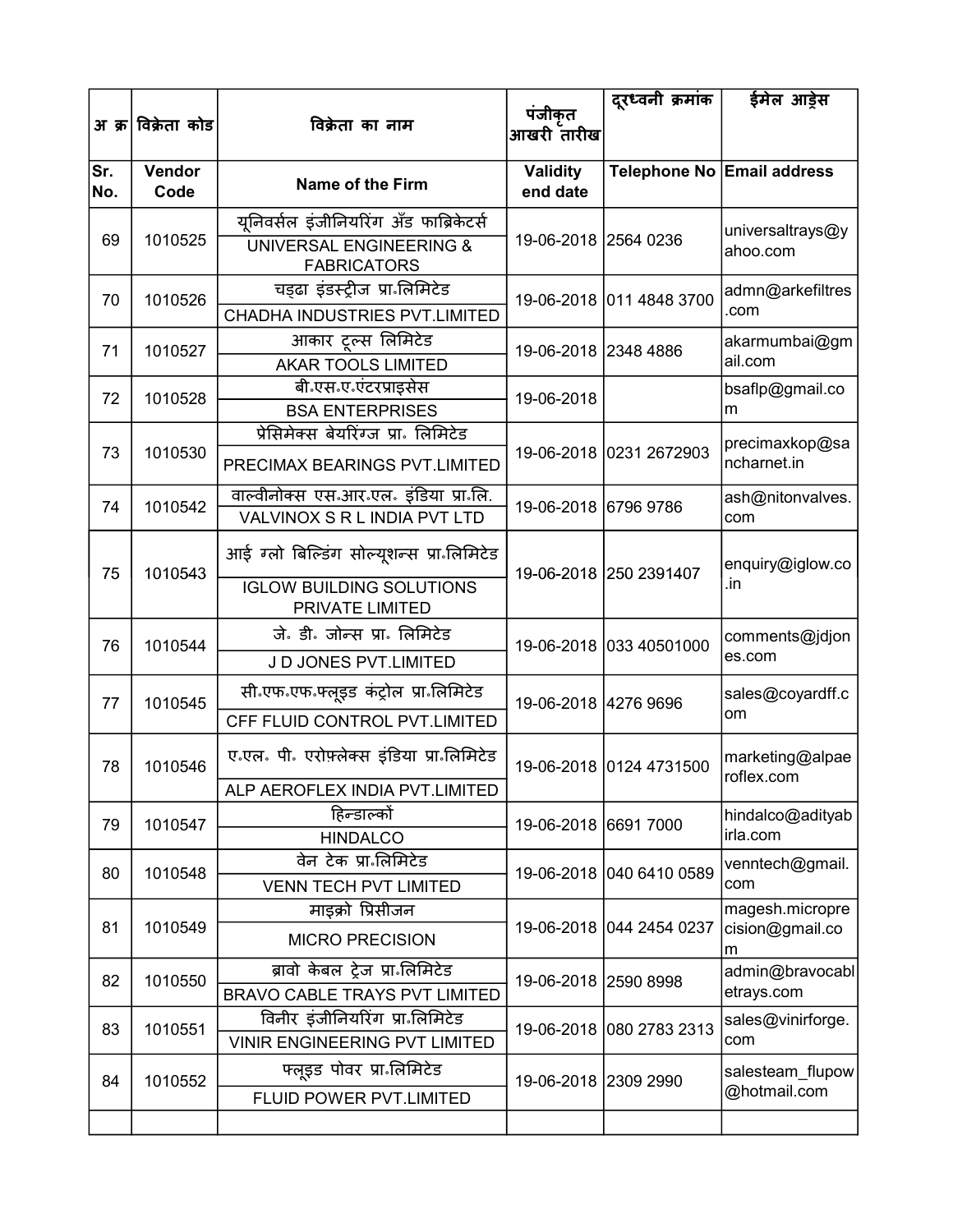|            | अ क्र विक्रेता कोड | विक्रेता का नाम                                       | पंजीकृत<br>आखरी तारीख       | दूरध्वनी क्रमांक         | ईमेल आड़ेस                     |
|------------|--------------------|-------------------------------------------------------|-----------------------------|--------------------------|--------------------------------|
| Sr.<br>No. | Vendor<br>Code     | <b>Name of the Firm</b>                               | <b>Validity</b><br>end date |                          | Telephone No Email address     |
| 85         | 1012664            | अस्मिरा पेंट्स मैन्युफैक्चरिंग प्राइवेट<br>लिर्मिटेड  | 03.07.2018                  | 2857 0685                | asmirapaint@yma<br>il.com      |
|            |                    | <b>ASMIRA PAINT MFG PVT LTD</b>                       |                             |                          |                                |
| 86         | 1000146            | शशांक डेवलपर्स                                        | 06-07-2018                  | 2500 5959                | shashankdevelop                |
|            |                    | <b>SHASHANK DEVELOPERS</b>                            |                             |                          | ers@gmail.com                  |
| 87         | 1010541            | इंडमार्क फोर्मटेक प्रा लिमिटेड                        |                             | 06-07-2018 020 2713 0546 | indmarkformtech                |
|            |                    | INDMARK FORMTECH PVT. LIMITED                         |                             |                          | @vsnl.net                      |
|            |                    | खुशबू साईटिफिक प्रा लिमिटेड                           |                             |                          | khushbooscientifi              |
| 88         | 1000207            | KHUSHBOO SCIENTIFIC PVT.<br><b>LIMITED</b>            | 09-07-2018 2208 1023        |                          | c@gmail.com                    |
| 89         | 1004505            | गोवा पेण्ट्स एंड अलाइड प्रोडक्ट्स<br>प्रा•लिमिटेड     |                             | 09-07-2018 0832 2437812  | goapaints@goap                 |
|            |                    | <b>GOA PAINTS AND ALLIED</b><br>PRODUCTS PVT. LIMITED |                             |                          | aints.net                      |
| 90         | 1000121            | स्टील कैरिअर्स इन्फ्रास्ट्रक्चर् प्रा लिमिटेड         | 12-07-2018 2520 0503        |                          | info@steelcarrier              |
|            |                    | <b>STEEL CARRIERS</b><br>INFRASTRUCTURE PVT.LIMITED   |                             |                          | s.in                           |
|            | 1003140            | डी एस ए इलेक्ट्रो कंट्रोल्स प्रा लिमिटेड              | 12-07-2018 6742 9700        |                          | aarti@dsaquality.              |
| 91         |                    | <b>D S A ELECTRO CONTROLS</b><br><b>PVT.LIMITED</b>   |                             |                          | com                            |
| 92         | 1003141            | इंडियन रजिस्टर ऑफ शिपिंग                              |                             | 12-07-2018 3051 9400     | industrial_service             |
|            |                    | <b>INDIAN REGISTER OF SHIPPING</b>                    |                             |                          | s@irclass.org                  |
| 93         | 1010553            | के॰सी॰ पोवरट्राकस                                     |                             | 12-07-2018 0260 3253421  | kcpowertracks@g                |
|            |                    | <b>K.C.POWERTRACKS</b>                                |                             |                          | mail.com                       |
| 94         | 1010587            | अमरी एंटरप्राइसेस                                     | 13-07-2018                  |                          | akhildas597@gm                 |
|            |                    | <b>AMRI ENTERPRISE</b>                                |                             |                          | ail.com                        |
| 95         | 1000932            | य्नीक इंडस्ट्रियल पेकिंग्ज प्रा लिमिटेड               | 15-07-2018                  |                          | 8803006/88204 uip.9327@gmail.c |
|            |                    | UNIQUE INDUSTRIAL PACKINGS<br><b>PVT.LIMITED</b>      |                             | 40                       | om                             |
| 96         | 1001999            | वालटेक इंडस्ट्रीज                                     | 15-07-2018 2857 5402        |                          | farooq@valtechin               |
|            |                    | <b>VALTECH INDUSTRIES</b>                             |                             |                          | dustries.com                   |
| 97         | 1009791            | राजधन मेटल                                            | 21-07-2018 6659 5378        |                          | info@rajdhanmet                |
|            |                    | RAJDHAN METAL                                         |                             |                          | al.com                         |
|            |                    |                                                       |                             |                          |                                |
|            |                    |                                                       |                             |                          |                                |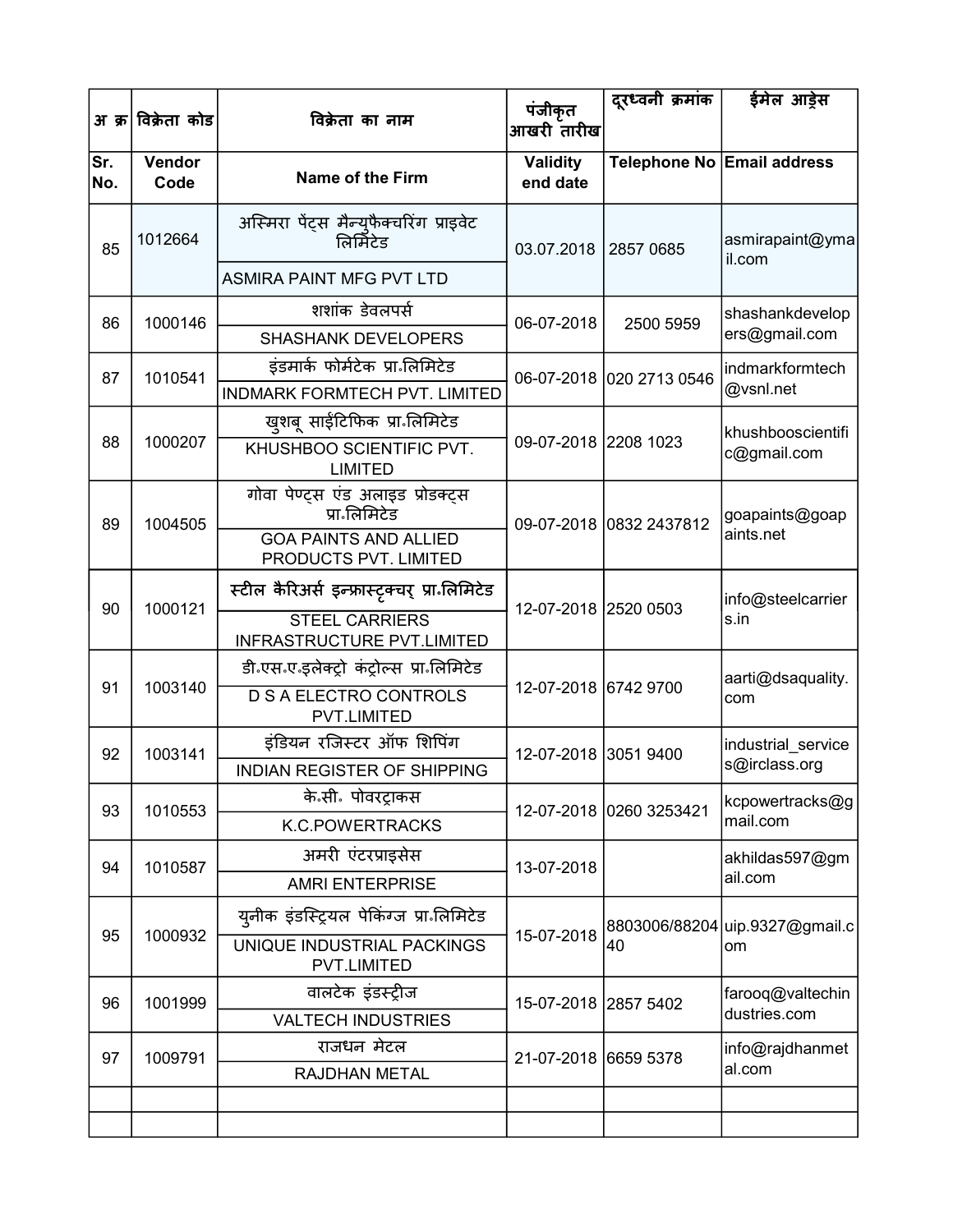|            |                    |                                                                 |                             | दूरध्वनी क्रमांक         | ईमेल आड्रेस                    |
|------------|--------------------|-----------------------------------------------------------------|-----------------------------|--------------------------|--------------------------------|
|            | अ क्र विक्रेता कोड | विक्रेता का नाम                                                 | पंजीकृत<br>आखरी तारीख       |                          |                                |
| Sr.<br>No. | Vendor<br>Code     | Name of the Firm                                                | <b>Validity</b><br>end date |                          | Telephone No Email address     |
| 98         | 1010611            | बी एम एस इंटरनॅशनल (बोम्बे)<br>एल एल पी.                        | 21-07-2018 2348 1403        |                          | bmsinternational               |
|            |                    | BMS INTERNATIONAL (BOMBAY)<br>LLP                               |                             |                          | @vsnl.net                      |
| 99         | 1008457            | डिगिटेक इलेक्ट्रौनिक सिस्टीम्स                                  | 28-07-2018 2381 1677        |                          | S.Mehta@itmart.c               |
|            |                    | DIGITECH ELECTRONIC SYSTEMS                                     |                             |                          | o.in                           |
|            |                    | छत्तारिया रब्बर एंड केमिकल इंडस्ट्रीज                           |                             |                          | chhatariya@vsnl.               |
| 100        | 1000068            | <b>CHHATARIYA RUBBER &amp;</b><br><b>CHEMICAL INDUSTRIES</b>    | 29-07-2018 2351 0849        |                          | com                            |
| 101        | 1006656            | ए.के. इंजीनियरिंग कंपनी<br>A.K. ENGINEERING CO.                 | 29-07-2018 2371 0569        |                          | info@akeindia.co<br>m          |
| 102        | 1007183            | रवास्सा कंस्ट्रक्सन                                             | 29-07-2018 2648 4802        |                          | rawassaconstructi              |
|            |                    | RAWASSA CONSTRUCTION                                            |                             |                          | on@gmail.com                   |
| 103        | 1007799            | पेट्रो- केम इंडस्ट्रीज<br>PETRO-CHEM INDUSTRIES                 |                             | 29-07-2018 0265 2830828  | info@petrochemi<br>ndia.net    |
| 104        | 1010554            | संघवी मेटल्स<br><b>SANGHAVI METALS</b>                          | 31-07-2018 2386 1713        |                          | sanghavig@vsnl.<br>com         |
| 105        | 1010555            | अक्वाटिक फ्रेट्स प्रा॰लिमिटेड                                   | 31-07-2018 4122 6011        |                          | mumbai@aquatic<br>freights.com |
|            |                    | <b>AQUATIC FREIGHTS PVT.LIMITED</b><br>हैटेक एंड नमेतिक्स टूल्स |                             | 033 26675924             | hitech.pneumatict              |
| 106        | 1009326            | <b>HI TECH &amp; PNEUMATIC TOOLS</b>                            | 31-07-2018                  |                          | ools@gmail.com                 |
| 107        | 1008236            | वेनमित्रा सिस्टीम्स<br><b>VENMITRA SYSTEMS</b>                  |                             | 09-08-2018 022 2875 9998 | sales@venmitra.c<br> om        |
| 108        | 1002521            | महावीर ट्यूब कार्पोरेशन<br>MAHAVIR TUBE CORPORATION             | 11-08-2018 2342 7580        |                          | sales@mahavirtu<br>be.com      |
|            |                    | नुकोन एरोस्पेस प्राइवेट लिमिटेड                                 |                             |                          |                                |
| 109        | 1012406            | NUCON AEROSPACE PVT LTD                                         | 11.08.2018                  | 040 2307 4013            | info@nuconaeros<br>pace.com    |
| 110        | 1000104            | मेटालेक्स इन्कॉर्पोरेट<br>METALEX INCORPORATE                   | 20.08.2018                  | 6636 3043                | metalexin@gmail.<br>com        |
| 111        | 1007571            | ए एस एम ए सी एस<br><b>ASMACS</b>                                | 20.08.2018                  | 2769 1910                | asmacs@asmacs<br>eng.com       |
| 112        | 1012429            | एस सी एंटरप्राइज<br>S C Enterprise                              | 31.08.2018                  |                          | s_c_ent@yahoo.i<br>n           |
|            |                    | मूव इंजिनीरिंग वर्क्स प्राइवेट लिमिटेड                          |                             |                          |                                |
| 113        | 1012377            | MEW ENGINEERING WORKS PVT<br><b>LTD</b>                         | 31.08.2018                  | 260 2997136              | mewyhk@yahoo.<br>co.in         |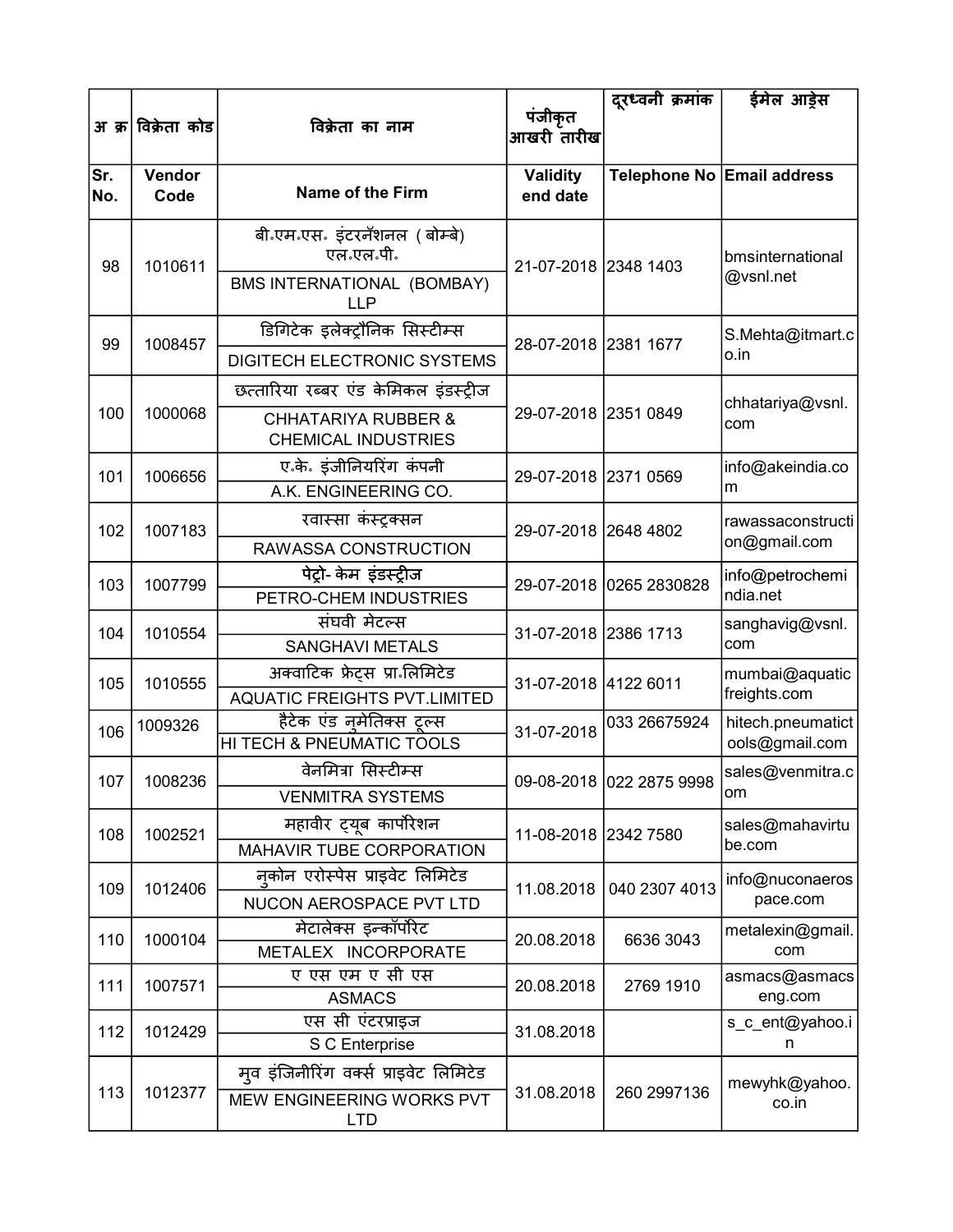|            | अ क्र विक्रेता कोड | विक्रेता का नाम                                       | पंजीकृत<br>आखरी तारीख       | दूरध्वनी क्रमांक         | ईमेल आड़ेस                        |
|------------|--------------------|-------------------------------------------------------|-----------------------------|--------------------------|-----------------------------------|
| Sr.<br>No. | Vendor<br>Code     | <b>Name of the Firm</b>                               | <b>Validity</b><br>end date |                          | Telephone No Email address        |
| 114        | 1000047            | राक्मे इंजीनियरिंग एंड मरीन इकयुपमेंट                 |                             | 03-09-2018 02692 230287  | rakme2014@gma                     |
|            |                    | <b>RAKME ENGG. &amp; MARINE</b><br><b>EQUIPMENT</b>   |                             |                          | il.com                            |
| 115        |                    | महाप्रभू एंटरप्राइसेस                                 |                             |                          | mahaprabhuenter                   |
|            | 1000071            | MAHAPRABHU ENTERPRISE.                                |                             | 03-09-2018 033 2643 1091 | prise.howrah@g<br>mail.com        |
| 116        | 1000114            | नमस्कार मटण शॉप                                       |                             | 03-09-2018 022 2371 9110 | namaskarmutton<br>shop@yahoo.co.i |
|            |                    | <b>NAMASKAR MUTTON SHOP</b>                           |                             |                          | n                                 |
|            |                    | एक्सलेंट इंजीनियर्स                                   |                             |                          | excellentengineer                 |
| 117        | 1000177            | <b>EXCELLENT ENGINEERS</b>                            |                             | 03-09-2018 022 2263 3931 | s@hotmail.com                     |
| 118        | 1000186            | आर <sup>ु</sup> डी॰मगनलाल                             |                             | 03-09-2018 022 2205 0270 | rdm2@rediffmail.                  |
|            |                    | R. D. MAGANLAL                                        |                             |                          | com                               |
| 119        | 1001969            | बी.ई. पंप्स प्रा.लिमिटेड                              |                             | 03-09-2018 033 2248 7746 | bepumps@cal2.v                    |
|            |                    | <b>B.E.PUMPS PRIVATE LIMITED</b>                      |                             |                          | snl.net.in                        |
| 120        | 1003852            | मासटेक कम्प्यटर्स                                     |                             | 03-09-2018 022 6636 7151 | contact@mastech                   |
|            |                    | <b>MASTECH COMPUTERS</b>                              |                             |                          | .net.in                           |
| 121        | 1003871            | एकहाईट स्टील अँड अल्लोयस                              |                             | 03-09-2018 022 2385 0000 | esa@esteel.co.in                  |
|            |                    | <b>ECKHARDT STEEL &amp; ALLOYS</b>                    |                             |                          |                                   |
| 122        | 1005246            | एस.परब इंजीनियरिंग वर्क्स                             |                             | 03-09-2018 022 2500 4151 | vijayparab20@gm                   |
|            |                    | S. PARAB ENGINEERING WORKS                            |                             |                          | ail.com                           |
| 123        | 1008001            | लीनिया इंजीनियरिंग सर्विसेस                           |                             | 03-09-2018 022 2757 7743 | liniaengg@gmail.                  |
|            |                    | <b>LINIA ENGINEERING SERVICES</b>                     |                             |                          | com                               |
| 124        | 1008411            | बेमको हाइड़ोलिक्स लिमिटेड                             |                             | 03-09-2018 0831 4219000  | marketing@bemc                    |
|            |                    | <b>BEMCO HYDRAULICS LIMITED</b>                       |                             |                          | ohydraulics.net                   |
| 125        | 1008016            | अल्टिमा सर्च<br><b>ULTIMA SEARCH</b>                  | 06-09-2018 2875 1618        |                          | yogesh@ultimase<br>arch.com       |
|            |                    | सधीर ब्रदर्स                                          |                             |                          | sudhirbros@yaho                   |
| 126        | 1010556            | <b>SUDHIR BROTHERS</b>                                | 06-09-2018 2685 4839        |                          | o.com                             |
| 127        | 1010557            | टान्सास मरीन लिमिटेड                                  |                             | 09-09-2018 353214710400  | ti.nav@transas.co                 |
|            |                    | <b>TRANSAS MARINE LIMITED</b>                         |                             |                          | m                                 |
| 128        | 1012417            | टेब्मा शिपयार्ड लिमिटेड                               | 30.09.2018                  | 044 2834 9400            | info@tebma.com                    |
|            |                    | <b>TEBMA SHIPYARDS LTD</b>                            |                             |                          |                                   |
|            |                    | मार्कोटेक्स इंजीनियर्स एंड कंसलटंट्स                  |                             |                          | 2661652/26413 marcotex@mtnl.n     |
| 129        | 1000176            | <b>MARCOTEX ENGINEERS &amp;</b><br><b>CONSULTANTS</b> | 08-10-2018                  | 79                       | et.in                             |
|            |                    |                                                       |                             |                          |                                   |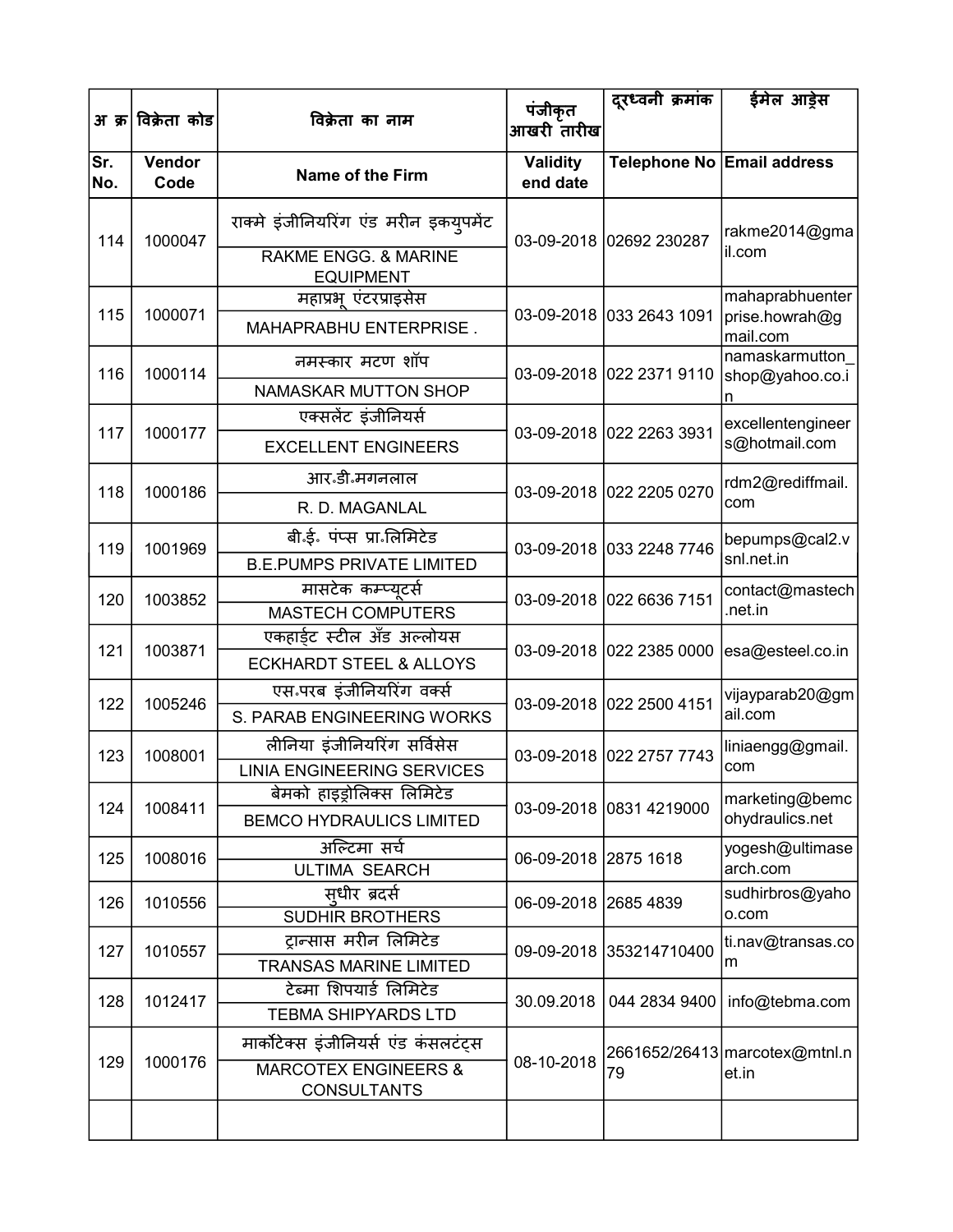|            | अ क्र विक्रेता कोड | विक्रेता का नाम                                                                                                          | पंजीकृत<br>आखरी तारीख       | दुरध्वनी क्रमांक         | ईमेल आड़ेस                        |
|------------|--------------------|--------------------------------------------------------------------------------------------------------------------------|-----------------------------|--------------------------|-----------------------------------|
| Sr.<br>No. | Vendor<br>Code     | <b>Name of the Firm</b>                                                                                                  | <b>Validity</b><br>end date |                          | Telephone No Email address        |
| 130        | 1004503            | जय मल्हार हाइरिंग सर्विस<br><b>JAI MALLHAR HIRING SERVICE</b>                                                            | 08-10-2018                  | 23722804                 | motorsk@yahoo.c<br>o.in           |
| 131        | 1006807            | गाफ़े कार्पोरेशन<br><b>GAFE CORPORATION</b>                                                                              | 08-10-2018 2309 7603        |                          | gafe@mail.com                     |
| 132        | 1007382            | रतनदीप मेटल एंड ट्रब्स लिमिटेड<br><b>RATNADEEP METAL &amp; TUBES</b><br><b>LIMITED</b>                                   |                             | 08-10-2018 02764 267510  | info@ratnadeepm<br>etal.com       |
| 133        | 1000144            | साम फायर सर्विसेस<br><b>SAM FIRE SERVICES</b>                                                                            | 13-10-2018 2667 3865        |                          | samfireservices@<br>yahoo.co.in   |
| 134        | 1005460            | ट्राईडेंट टूल्स लिमिटेड<br><b>TRIDENT TOOLS LIMITED</b>                                                                  | 15-10-2018 2884 7191        |                          | info@magicuttool<br>s.com         |
| 135        | 1010558            | मुक्ता एंटरप्राइसेस<br><b>MUKTA ENTERPRISES</b>                                                                          |                             | 15-10-2018 0251 2230958  | mukta.nitin@gmai<br>l.com         |
| 136        | 1010559            | प्रिमियर पोवर प्रोडक्ट्स (कलकत्ता) प्रा.<br>लिमिटेड<br>PREMIRE POWER PRODUCTS                                            |                             | 15-10-2018 033 4006 5302 | pppdaga@airtelm<br>ail.in         |
| 137        | 1012471            | (CALCUTTA) PVT.LIMITED<br>एन सि एच इंडिया प्राइवेट लिमिटेड<br><b>NCH INDIA PVT LTD</b>                                   | 16-10-2018                  | 044 42904617             | himanshu.g@nch<br>.com            |
| 138        | 1003165            | संघवी फोरजिंग अँड इंजीन्यरिंग लीमिटेड<br><b>SANGHVI FORGING &amp; ENGINEERIN</b><br>G LTD.                               |                             | 17-10-2018 0265 2580644  | sanghvi_mumbai<br>@yahoo.co.in    |
| 139        | 1002608            | होमा इंजीनियरिंग वर्क्स<br><b>HOMA ENGINEERING WORKS</b>                                                                 | 18-10-2018 2373 0166        |                          | homaengg@gmai<br>l.com            |
| 140        | 1000200            | मरीन इलेक्ट्रॉनिक्स एंड नेविगेशन<br>सिस्टीम्स प्रा॰लिमिटेड<br><b>MARINE ELECTRONICS &amp;</b><br>NAVIGATION SYSTEMS PVT. | 28-10-2018 4356 1000        |                          | info@means.co.in                  |
| 141        | 1000204            | मिरज इलेक्ट्रिकल एंड मेक्यनिकल कंपनी<br>MIRAJ ELECTRICAL &<br>MECHANICAL CO.                                             | 29-10-2018 2522 2702        |                          | memcosales@m<br>emcoin.com        |
| 142        | 1002411            | अल्टोप इंडस्ट्रीज लिमिटेड<br><b>ALTOP INDUSTRIES LIMITED</b>                                                             |                             | 29-10-2018 0265 2643550  | marketing@altopi<br>ndustries.com |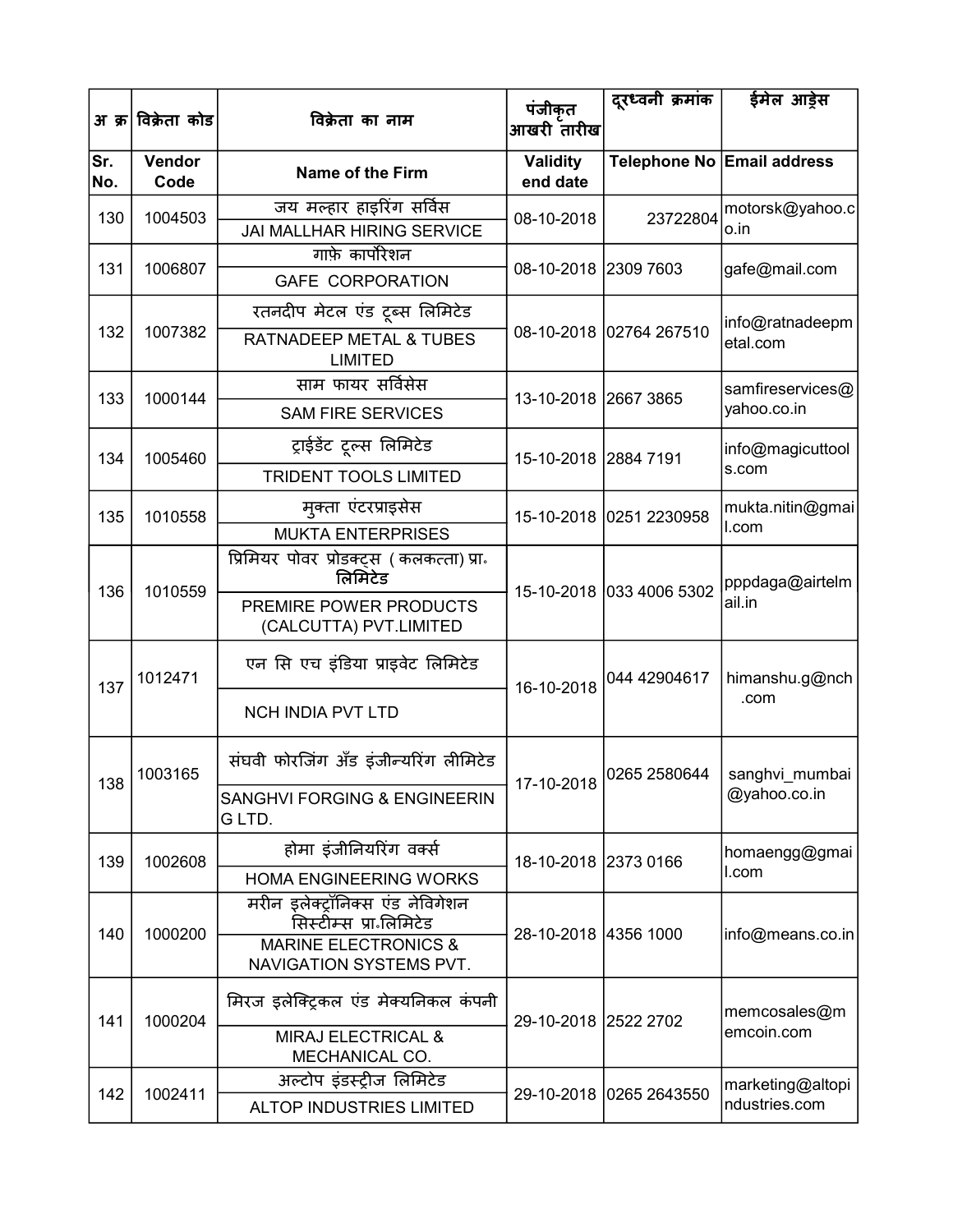|            | अ क्र विक्रेता कोड | विक्रेता का नाम                                                  | पंजीकृत                     | दूरध्वनी क्रमांक         | ईमेल आड़ेस                        |
|------------|--------------------|------------------------------------------------------------------|-----------------------------|--------------------------|-----------------------------------|
|            |                    |                                                                  | आखरी तारीख                  |                          |                                   |
| Sr.<br>No. | Vendor<br>Code     | <b>Name of the Firm</b>                                          | <b>Validity</b><br>end date |                          | Telephone No Email address        |
| 143        | 1008071            | अमेरिस फ्रांस                                                    | 29-10-2018                  | 33(0)2                   | caroline.cosnefro                 |
|            |                    | <b>AMERIS FRANCE</b>                                             |                             | 33880233                 | y@ameris.net                      |
| 144        | 1008606            | बी. डी. इंजीनियर्स                                               |                             | 29-10-2018 079 2589 1226 | bdengg@vsnl.co                    |
|            |                    | <b>B.D.ENGINEERS</b>                                             |                             |                          | m                                 |
| 145        | 1000123            | परफेक्ट इंजीनियर्स                                               | 01-11-2018                  | 227790019                | perfect.engineers                 |
|            |                    | <b>PERFECT ENGINEERS</b>                                         |                             |                          | @hotmail.com                      |
| 146        | 1010532            | मैलम इंडिया लिमिटेड                                              |                             | 01-11-2018 0413 2677311  | mailam@mailami                    |
|            |                    | <b>MAILAM INDIA LIMITED</b>                                      |                             |                          | ndia.com                          |
| 147        | 1010560            | सिंक सोलशन्स प्रा॰ लिमिटेड                                       | 01-11-2018 6529 1068        |                          | mumbai@cinques                    |
|            |                    | <b>CINQUE SOLUTIONS PVT.LIMITED</b>                              |                             |                          | olutions.com                      |
| 148        | 1010561            | जी॰ डी॰ पेस्ट कंट्रोल प्रा॰ लिमिटेड                              | 01-11-2018 2927 7333        |                          | info@gdpest.com                   |
|            |                    | <b>G D PEST CONTROL PVT.LIMITED</b>                              |                             |                          |                                   |
|            | 1010562            | ट्यूब बेंड (कलकत्ता) प्रा॰ लिमिटेड                               | 02-11-2018 033 2281 5618    |                          | tube_bend@hotm                    |
| 149        |                    | TUBE BEND ( CALCUTTA)<br><b>PVT.LIMITED</b>                      |                             |                          | ail.com                           |
| 150        | 1011281            | रिलाएबल स्पोंज प्रा॰ लिमिटेड                                     |                             | 15-11-2018 0661 2402400  | sales@reliableisp                 |
|            |                    | RELIABLE SPONGE PVT.LIMITED                                      |                             |                          | at.com                            |
| 151        | 1005100            | यटिल विगो एस. एल.                                                | 17-11-2018                  | 003498621196<br>1        | international@util<br>vigo.es.com |
|            |                    | UTIL VIGO S. L.                                                  |                             |                          |                                   |
|            | 1012560            | इन्दिलूब पेट्रो स्पेसिअलिस्ट्स प्राइवेट<br>लिमिर्टेड             |                             | 0253 2507007             | info@indilube.co                  |
| 152        |                    | INDILUBE PETRO SPECIALISTS<br><b>PVT LTD</b>                     | 19-11-2018                  |                          | m                                 |
|            | 1012561            | अमल्गामाटेड इंडस्ट्रियल कम्पोसिट्स                               |                             | 0253 6699945             | amit@aicomposit                   |
| 153        |                    | AMALGAMATED INDUSTRIAL<br><b>COMPOSITES</b>                      | 19-11-2018                  |                          | es.com                            |
| 154        | 1012562            | परम कंट्रोल्स                                                    | 19-11-2018                  | 0253 6604605             | parcont@sanchar                   |
|            |                    | PARAM CONTROLS                                                   |                             |                          | net.in                            |
| 155        | 1012563            | जागति प्रिसिशन एन्जिनिर्स<br><b>JAGRUTEE PRECISION ENGINEERS</b> | 19-11-2018                  | 0253 2382877             | kzkhivasara@gm<br>ail.com         |
|            | 1012564            | बुस्ट इलेक्ट्रोनिक्स                                             |                             | 0253 6627931             |                                   |
| 156        |                    | <b>BOOST ELECTRONICS</b>                                         | 19-11-2018                  |                          | sales@boostelect<br>ronics.com    |
|            | 1012565            | सुपरनोवा एलेक्ट्रोतेक प्राइवेट लिमिटेड                           |                             | 0253 2383206             | info@supernovain                  |
| 157        |                    | SUPERNOVA ELECTROTECH PVT L                                      | 19-11-2018                  |                          | dia.com                           |
| 158        | 1011294            | मास्कोट इंटरनॅशनल                                                |                             | 22-11-2018 033 2243 2419 | int.mascot@gmail                  |
|            |                    | <b>MASCOT INTERNATIONAL</b>                                      |                             |                          | .com                              |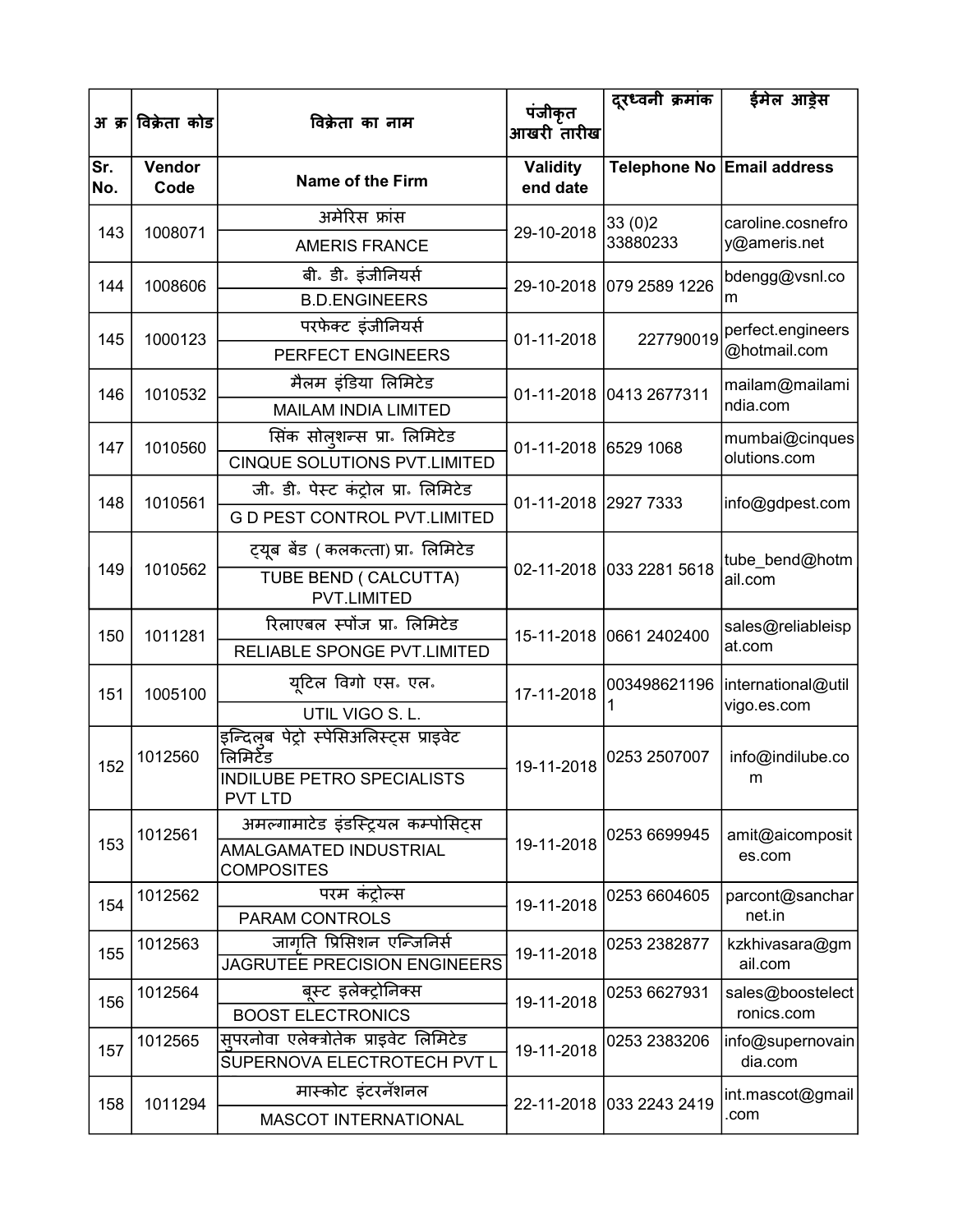|            |                    |                                                               | पंजीकृत                     | दूरध्वनी क्रमांक         | ईमेल आड़ेस                 |
|------------|--------------------|---------------------------------------------------------------|-----------------------------|--------------------------|----------------------------|
|            | अ क्र विक्रेता कोड | विक्रेता का नाम                                               | आखरी तारीख                  |                          |                            |
| Sr.<br>No. | Vendor<br>Code     | <b>Name of the Firm</b>                                       | <b>Validity</b><br>end date |                          | Telephone No Email address |
| 159        | 1006782            | एस॰एच॰एम॰ शिपकेयर                                             | 23-11-2018 2378 6400        |                          | admin@shmgrou              |
|            |                    | <b>SHM SHIPCARE</b>                                           |                             |                          | p.com                      |
|            | 1009062            | नंगाल्वाला इंडस्ट्रीज (प्रा) लिमिटेड                          |                             | 0144-                    | mr@suncables.co            |
| 160        |                    | NANGALWALA INDUSTRIES (P)<br><b>LTD</b>                       | 23-11-2018                  | 2881375                  |                            |
| 161        | 1008657            | सोनितेक (इंडिया) प्राइवेट लिमिटेड                             | 23-11-2018                  | 011 26814752             | sonitechsunil@ho           |
|            |                    | SONITECH (INDIA) PVT LTD                                      |                             |                          | tmail.com                  |
| 162        | 1011297            | रूप इंटेरियर्स                                                | 25-11-2018 2804 6642        |                          | roopinterior@gma           |
|            |                    | <b>ROOP INTERIORS</b>                                         |                             |                          | il.com                     |
| 163        | 1011298            | नॅशनल मेटल इंडर्स्ट्रीज                                       | 25-11-2018 2346 8623        |                          | nationalmetal@vs           |
|            |                    | NATIONAL METAL INDUSTRIES                                     |                             |                          | nl.net                     |
| 164        | 1011300            | मिराकल इलेक्ट्रॉनिक्स डिवाइसेस प्रा.<br>लिमिटेड               |                             | 30-11-2018 080 2348 5149 | admin@miracle.n            |
|            |                    | MIRACLE ELECTRONIC DEVICES<br>PVT. LIMITED                    |                             |                          | et.in                      |
| 165        | 1005473            | पायोनियर नट्स एंड बोल्ट्स प्रा॰ लिमिटेड                       |                             | 01-12-2018 0161-2672721  | sales@tuffbolt.co          |
|            |                    | PIONEER NUTS AND BOLTS PVT.<br><b>LIMITED</b>                 |                             |                          | m                          |
| 166        | 1000087            | मेहता टूब्स लिमिटेड                                           | 05.12.2018                  | 4340 4040                | sales@mehtatub             |
|            |                    | <b>MEHTA TUBES LTD</b>                                        |                             |                          | es.com                     |
| 167        | 1011304            | शुभलक्ष्मी मेटल्स एंड ट्यूब्स प्रा॰ लिमिटेड                   | 06-12-2018 2389 3301        |                          | sales@shubhlax             |
|            |                    | SHUBHLAXMI METALS & TUBES<br><b>PVT. LIMITED</b>              |                             |                          | migroup.com                |
| 168        | 1011305            | शोफ़्ट इंडस्ट्रीज प्रा॰ लिमिटेड                               | 06-12-2018 2583 0112        |                          | sipl@shoft.in              |
|            |                    | SHOFT INDUSTRIES PVT. LIMITED                                 |                             |                          |                            |
| 169        | 1011326            | टिके फ्लौफ्लेक्स प्रा॰लिमिटेड<br>TEEKAY FLOWFLEX PVT. LIMITED | 09-12-2018 4141 7777        |                          | sales@teekay.co.<br>lin.   |
| 170        | 1011328            | आई॰ टी॰ शास्त्रा (इंडिया) प्रा॰ लिमिटेड                       | 14-12-2018 2539 8200        |                          | prasad.nagool@it           |
|            |                    | IT SHASTRA ( INDIA ) PVT. LIMITED                             |                             |                          | shastra.com                |
| 171        | 1009789            | क्रोनिक्स एक्सरे एंडअलाइड प्रोडक्ट्स                          | 16-12-2018                  | 02228794638              | info.mumbai@kro            |
|            |                    | KRONIX X - RAY & ALLIED<br><b>PRODUCTS</b>                    |                             |                          | nix.in                     |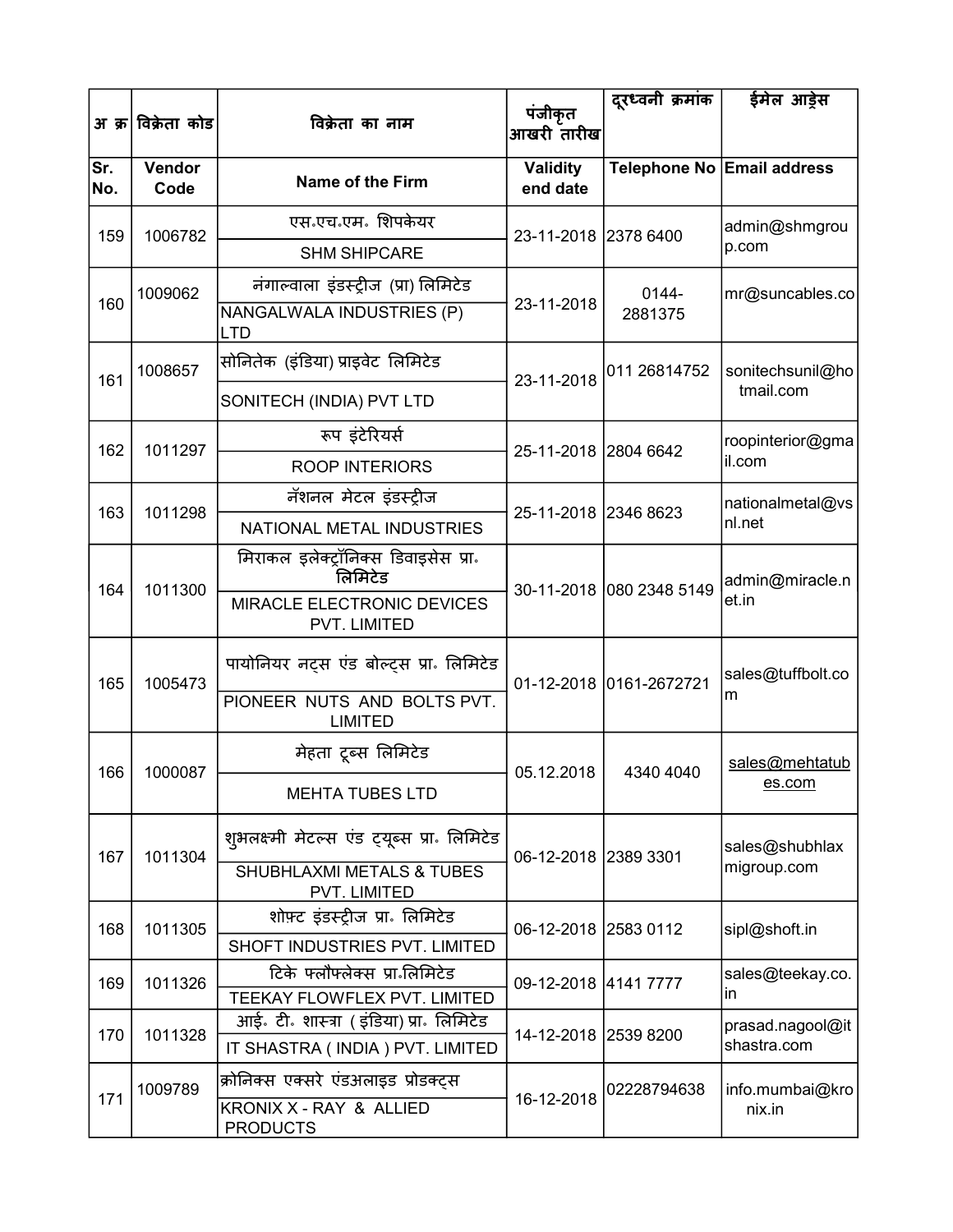| अ क्र।     | विक्रेता कोड   | विक्रेता का नाम                                               | पंजीकृत                     | दूरध्वनी क्रमांक         | ईमेल आड़ेस                 |
|------------|----------------|---------------------------------------------------------------|-----------------------------|--------------------------|----------------------------|
|            |                |                                                               | आखरी तारीख                  |                          |                            |
| Sr.<br>No. | Vendor<br>Code | Name of the Firm                                              | <b>Validity</b><br>end date |                          | Telephone No Email address |
| 172        | 1012501        | बांदेकर स्पेशलिटी वाल्व                                       |                             | 0832 2512563             | valves@nrbgroup            |
|            |                | <b>BANDEKAR SPECIALITY VALVE</b>                              | 16-12-2018                  |                          | .biz                       |
| 173        | 1000759        | मध् गॅस सर्विस                                                | 17-12-2018 2376 8634        |                          | minidossani@redi           |
|            |                | <b>MADHU GAS SERVICE</b>                                      |                             |                          | ffmail.com                 |
|            |                | ओम साई इलेक्ट्रोमेक प्रा॰ लिमिटेड                             |                             |                          | omsaiempl@gmai             |
| 174        | 1011337        | OM SAI ELECTROMECH PVT.<br><b>LIMITED</b>                     | 17-12-2018 27691187         |                          | I.com                      |
|            | 1000054        | प्रेसिजन पॉवर प्रोडक्ट्स                                      |                             | 0240-                    | vikas@precisionp           |
| 175        |                | PRECISION POWER PRODUCTS<br>(1)                               | 20-12-2018                  | 2554336/                 | owerproducts.co<br>m       |
| 176        | 1004638        | नूरसन्स सेल्स कॉर्पोरेशन                                      |                             | 21-12-2018 022 2378 2195 | aluminet@rediffm           |
|            |                | NOORSONS SALES CORPORATION                                    |                             |                          | ail.com                    |
| 177        | 1007870        | नोफी बिज़नेस प्राइवेट लिमिटेड<br><b>NOFI BUSINESS PVT LTD</b> | 31.12.2018                  | 2534 3012                | nofi_business@h            |
|            | 1002074        | एम इंजीनियरिंग इंडस्ट्रीज                                     |                             |                          | otmail.com                 |
| 178        |                | <b>AIM ENGINEERING INDUSTRIES</b>                             |                             | 31.12.2018 033 2397 1883 | engineer011@bs<br>nl.in    |
|            |                | इस्टर्न इंटरप्राइजेज                                          |                             |                          |                            |
| 179        | 1000043        | <b>EASTERN ENTERPRISES</b>                                    | 31.12.2018                  |                          |                            |
| 180        | 1012459        | जी एस एन असोसिएट्स                                            | 31-12-2018                  | 022 24312684             | gsnassociates3@            |
|            |                | <b>GSN ASSOCIATES</b>                                         |                             |                          | rediffmail.com             |
|            | 1001915        | सक्सेना मरिन्तेक (प्रा) लिमिटेड                               |                             | 0120-                    | sml@smlin.com              |
| 181        |                | SAXENA MARINE - TECH (P)<br><b>LTD</b>                        | 31-12-2018                  | 2866441                  |                            |
|            | 1012695        | लोटस ट्रेडिंग कंपनी                                           |                             | 033 22306020             | lotustradingco@y           |
| 182        |                | LOTUS TRADING COMPANY                                         | 31.12.2018                  |                          | ahoo.in                    |
| 183        | 1011953        | ओ एस के आर ओ एस मरीन प्राइवेट<br>लिमिटेड                      | 03.01.2019                  | 08382 282011             | info@oskros.com            |
|            |                | OSK ROS MARINE PRIVATE LIMITE<br>D                            |                             |                          |                            |
| 184        | 1011374        | श्भ उद्योग                                                    | 10-01-2019 2415 0013        |                          | shubhudyog@hot             |
|            |                | SHUBH UDYOG                                                   |                             |                          | mail.com                   |
| 185        | 1011376        | दिनेश मेटल इंडस्ट्रीज                                         | 10-01-2019 2380 2185        |                          | dineshmetalindust          |
|            |                | DINESH METAL INDUSTRIES                                       |                             |                          | ries@gmail.com             |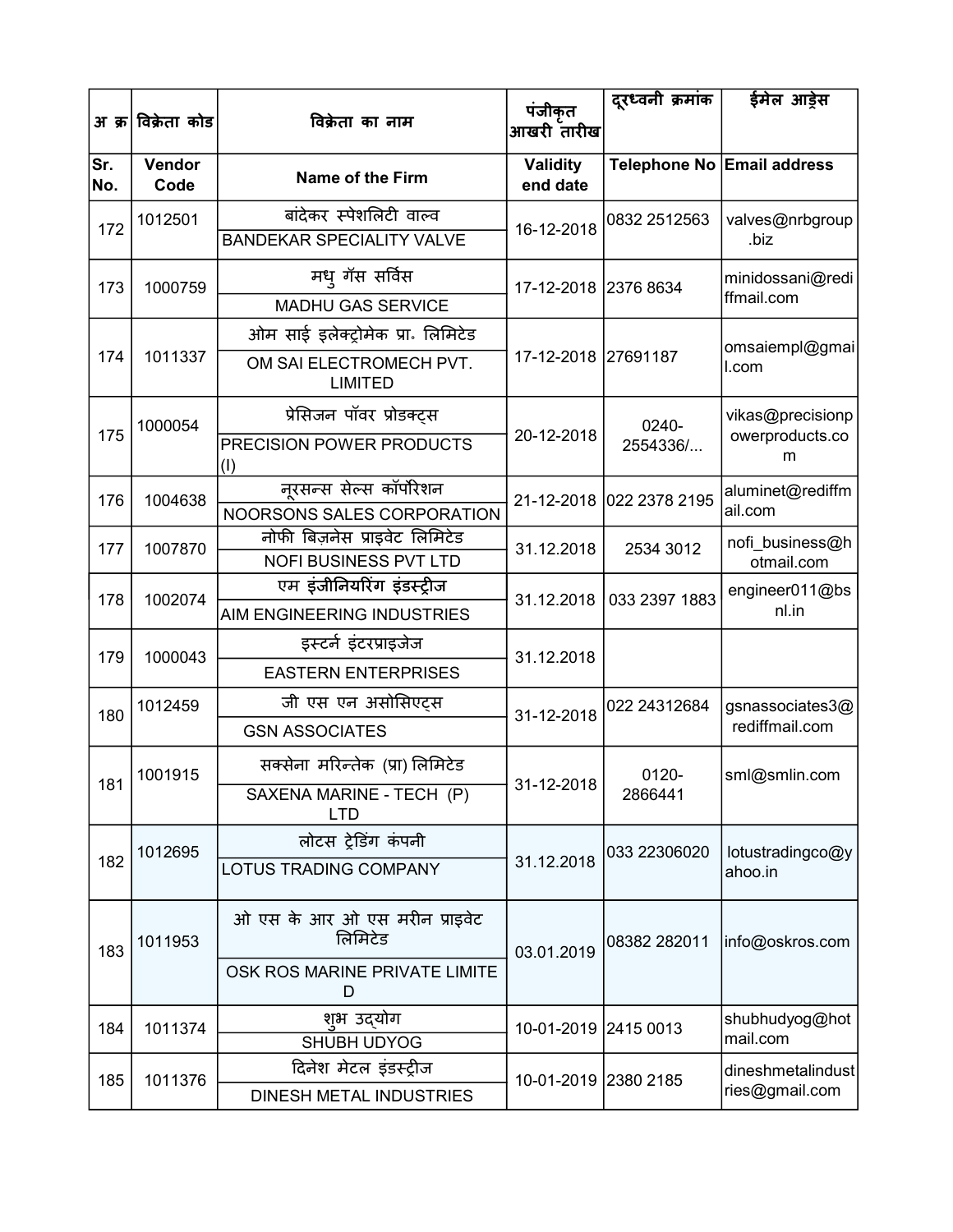|            | अ क्र विक्रेता कोड | विक्रेता का नाम                                             | पंजीकृत                     | दूरध्वनी क्रमांक                        | ईमेल आड़ेस                                    |
|------------|--------------------|-------------------------------------------------------------|-----------------------------|-----------------------------------------|-----------------------------------------------|
|            |                    |                                                             | आखरी तारीख                  |                                         |                                               |
| Sr.<br>No. | Vendor<br>Code     | <b>Name of the Firm</b>                                     | <b>Validity</b><br>end date |                                         | Telephone No Email address                    |
| 186        | 1000093            | के ई आई इंडस्ट्रीज लिमिटेड<br>KEI INDUSTRIES LIMITED.       |                             | 11-01-2019 011 2681 8840                | manoj.kakkar@ke<br>i-ind.com                  |
|            |                    | पार्क्सन इंजीनियरिंग कॉर्पोरेशन                             |                             |                                         |                                               |
| 187        | 1000095            | <b>PARKSONS ENGINEERING</b><br>CORPORATION.                 |                             |                                         | 17-01-2019   022 2282 5664   info@parksons.in |
| 188        | 1005610            | पायोनियर इंटरट्रेड प्रा लिमिटेड<br>PIONEER INTERTRADE PVT.  | 17-01-2019 6678 7700        |                                         | info@pioneerinter<br>trade.com                |
|            |                    | केप्रो टूल्स एंड इकयुपमेंट्स प्रा लिमिटेड                   |                             |                                         |                                               |
| 189        | 1007127            | <b>KEPRO TOOLS &amp; EQUIPMENTS</b><br>PVT.LIMITED          |                             | 17-01-2019 033 2242 6311  info@kepro.in |                                               |
| 190        | 1000003            | डी एंड एच सेचेरोन इलेक्ट्रोड्स प्रा.<br>लिमिटेड             | 19-01-2019 0731 2412331     |                                         | dnhl@sancharnet                               |
|            |                    | <b>D &amp; H SECHERON ELECTRODES</b><br>PVT. LIMITED        |                             |                                         | .in                                           |
| 191        | 1009272            | अल्ट्रा मरीन                                                | 19-01-2019 2374 5617        |                                         | um.ultramarine@r<br>ediffmail.com             |
|            |                    | <b>ULTRA MARINE</b>                                         |                             |                                         |                                               |
| 192        | 1000105            | सागर इस्पात                                                 |                             | 27-01-2019 022 4003 8153                | sagarispat@rediff<br>mail.com                 |
|            |                    | <b>SAGAR ISPAT</b>                                          |                             |                                         |                                               |
| 193        | 1006735            | डेसीमेन कंट्रोल सिस्टीम्स प्रा॰लिमिटेड                      |                             | 27-01-2019 020 6524 0896                | decimin@decimin                               |
|            |                    | <b>DECIMIN CONTROL SYSTEMS</b><br>PVT.LIMITED               |                             |                                         | .com                                          |
|            |                    | तारा मा एन्जिनीर्स एंड फब्रिकेटर्स                          |                             |                                         | 31.01.2019 033 2627 0430   tmef_mdatta@ya     |
| 194        | 1012311            | <b>TARA MAA ENGINEERS &amp;</b><br><b>FABRICATORS</b>       |                             |                                         | hoo.in                                        |
|            |                    | हवा वाल्वस ( इंडिया) प्रा. लिमिटेड                          |                             |                                         | info@hawavalves                               |
| 195        | 1003388            | HAWA VALVES (INDIA) PVT.<br><b>LIMITED</b>                  | 01-02-2019 6776 0000        |                                         | .com                                          |
| 196        | 1000049            | हाईडेक ( इंडिया) प्रा लिमिटेड<br>HYDAC ( INDIA) PVT LIMITED | 02-02-2019 4111 8888        |                                         | info@hydacindia.<br>com                       |
| 197        | 1000469            | एन एम मिस्री एंड सन्स                                       | 02-02-2019 2386 5969        |                                         | nmmistryandsons                               |
|            |                    | N M MISTRY & SONS                                           |                             |                                         | @yahoo.com                                    |
|            |                    | डी ई ई डेवलपमेंट इंजीनियर्स लिमिटेड                         |                             |                                         | info@deepiping.c                              |
| 198        | 1008889            | DEE DEVELOPMENT ENGINEERS<br><b>LIMITED</b>                 |                             | 02-02-2019   1275 248200                | om                                            |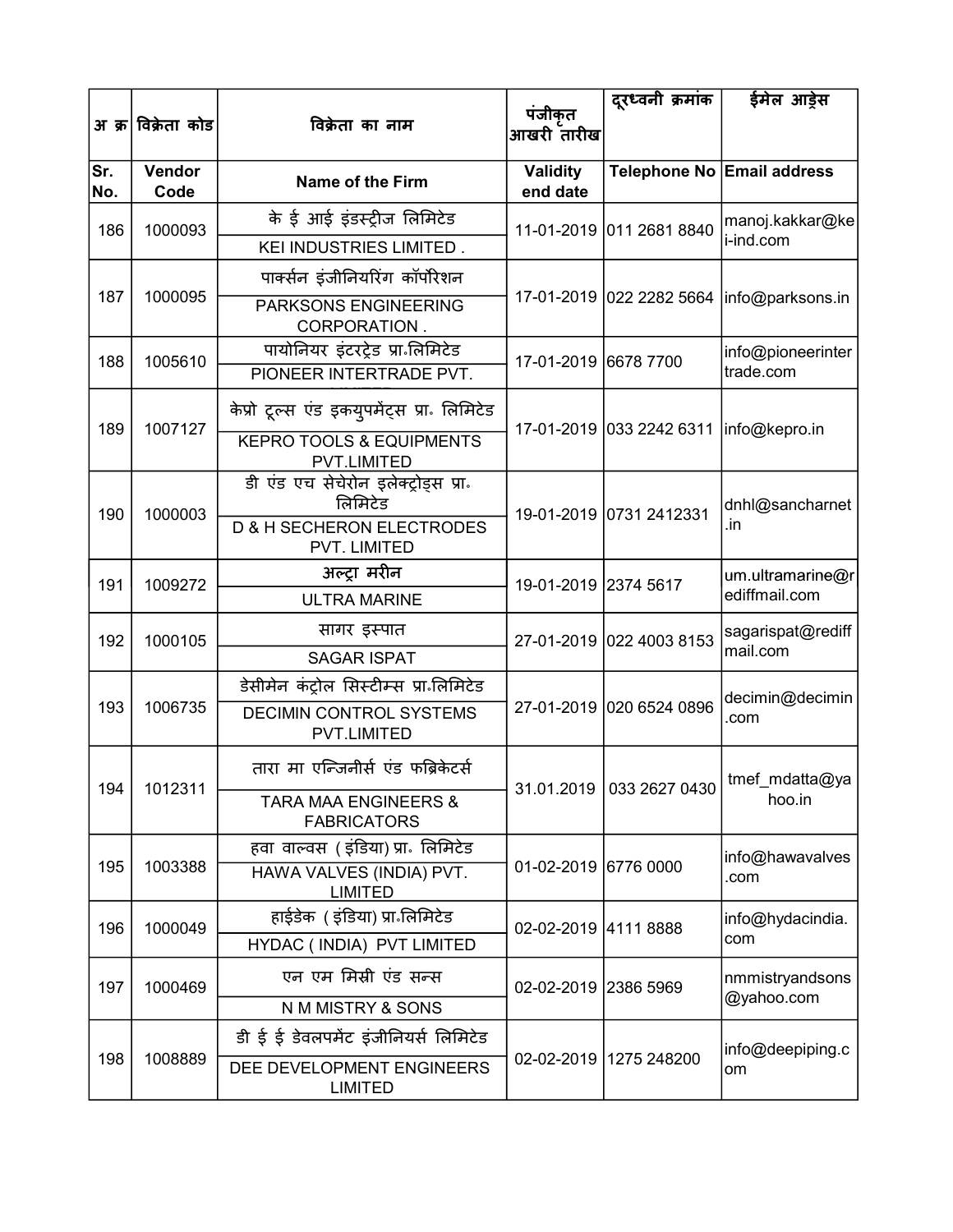|            | अ क्र विक्रेता कोड | विक्रेता का नाम                                  | पंजीकृत                     | दूरध्वनी क्रमांक         | ईमेल आड़ेस                 |
|------------|--------------------|--------------------------------------------------|-----------------------------|--------------------------|----------------------------|
|            |                    |                                                  | आखरी तारीख                  |                          |                            |
| Sr.<br>No. | Vendor<br>Code     | Name of the Firm                                 | <b>Validity</b><br>end date |                          | Telephone No Email address |
|            |                    | इंटर टेक फिटिंग्ज इंडिया प्रा लिमिटेड            |                             |                          | vtc0494@gmail.c            |
| 199        | 1011395            | INTER TECH FITTINGS INDIA PVT.<br><b>LIMITED</b> | 02-02-2019 2769 0052        |                          | om                         |
| 200        | 1004545            | सी लिंकर्स प्रा॰ लिमिटेड                         |                             | 07-02-2019 022 2378 8888 | sealinkers@seali           |
|            |                    | <b>SEA LINKERS PVT. LIMITED</b>                  |                             |                          | nkers.com                  |
| 201        | 1005478            | व्यानसन इंजीनियरिंग प्रा लिमिटेड                 |                             | 07-02-2019 0250 6630200  | info@vansonengi            |
|            |                    | VANSON ENGINEERING PVT.                          |                             |                          | neering.com                |
| 202        | 1005273            | प्रमोद सप्लायर्स                                 |                             | 14-02-2019 022 2506 5818 | pramodsuppliers            |
|            |                    | <b>PRAMOD SUPPLIERS</b>                          |                             |                          | @mtnl.net.in               |
| 203        | 1006603            | रोक्सटेक इंटरनेशनल ए बी                          | 15-02-2019                  | 46455383300              | info@roxtec.com            |
|            |                    | ROXTEC INTERNATIONAL AB                          |                             |                          |                            |
|            |                    | इलेकोन इंजीनियरिंग कंपनी लिमिटेड                 | 23-02-2019 02692 236469     |                          | infogear@elecon.<br>com    |
| 204        | 1002353            | ELECON ENGINEERING COMPANY<br><b>LIMITED</b>     |                             |                          |                            |
|            | 1007441            | एरो पैक प्रोडक्ट्स प्रा लिमिटेड                  | 23-02-2019 6516 3363        |                          | info@aeropackpr            |
| 205        |                    | <b>AERO PACK PRODUCTS</b><br><b>PVT.LIMITED</b>  |                             |                          | oducts.com                 |
|            |                    | वालिएंट इलेक्ट्रिकल्स प्रा. लिमिटेड              |                             |                          | valiant.electricals        |
| 206        | 1000057            | VALIANT ELECTRICALS PVT.<br><b>LIMITED</b>       |                             | 25-02-2019 0731 2424241  | @gmail.com                 |
|            |                    | किर्लोस्कर न्यूम्याटिक्स कंपनी लिमिटेड           |                             |                          | marinesystems@             |
| 207        | 1001818            | KIRLOSKAR PNEUMATIC CO.<br>LIMITED               |                             | 25-02-2019 020 2672 7000 | kpcl.net                   |
|            |                    | कोरे एनर्जी सिस्टीम्स प्रा लिमिटेड               |                             |                          |                            |
| 208        | 1007436            | <b>CORE ENERGY SYSTEMS</b><br><b>PVT.LIMITED</b> |                             | 25-02-2019 0251 2444800  | sales@core.co.in           |
| 209        | 1008467            | डीजेल जेन सर्विसेस                               |                             | 25-02-2019 0251 2233733  | info@dgs-                  |
|            |                    | <b>DIESEL GEN SERVICES</b>                       |                             |                          | marine.com                 |
| 210        | 1008621            | जेनियूम केबल्स लिमिटेड                           | 25-02-2019 2811 4444        |                          | info@zeniumcabl            |
|            |                    | <b>ZENIUM CABLES LIMITED</b>                     |                             |                          | es.com                     |
| 211        | 1002858            | शोफ्ट शिपयार्ड प्रा. लिमिटेड                     | 28-02-2019 2580 0112        |                          | sepl@shoft.in              |
|            |                    | SHOFT SHIPYARD PRIVATE                           |                             |                          |                            |
| 212        | 1008652            | अमृथा इंजीनियरिंग                                |                             | 02-03-2019 022 2746 8080 | amrutha_eng@ya             |
|            |                    | AMRUTHA ENGINEERING                              |                             |                          | hoo.com                    |
|            |                    |                                                  |                             |                          |                            |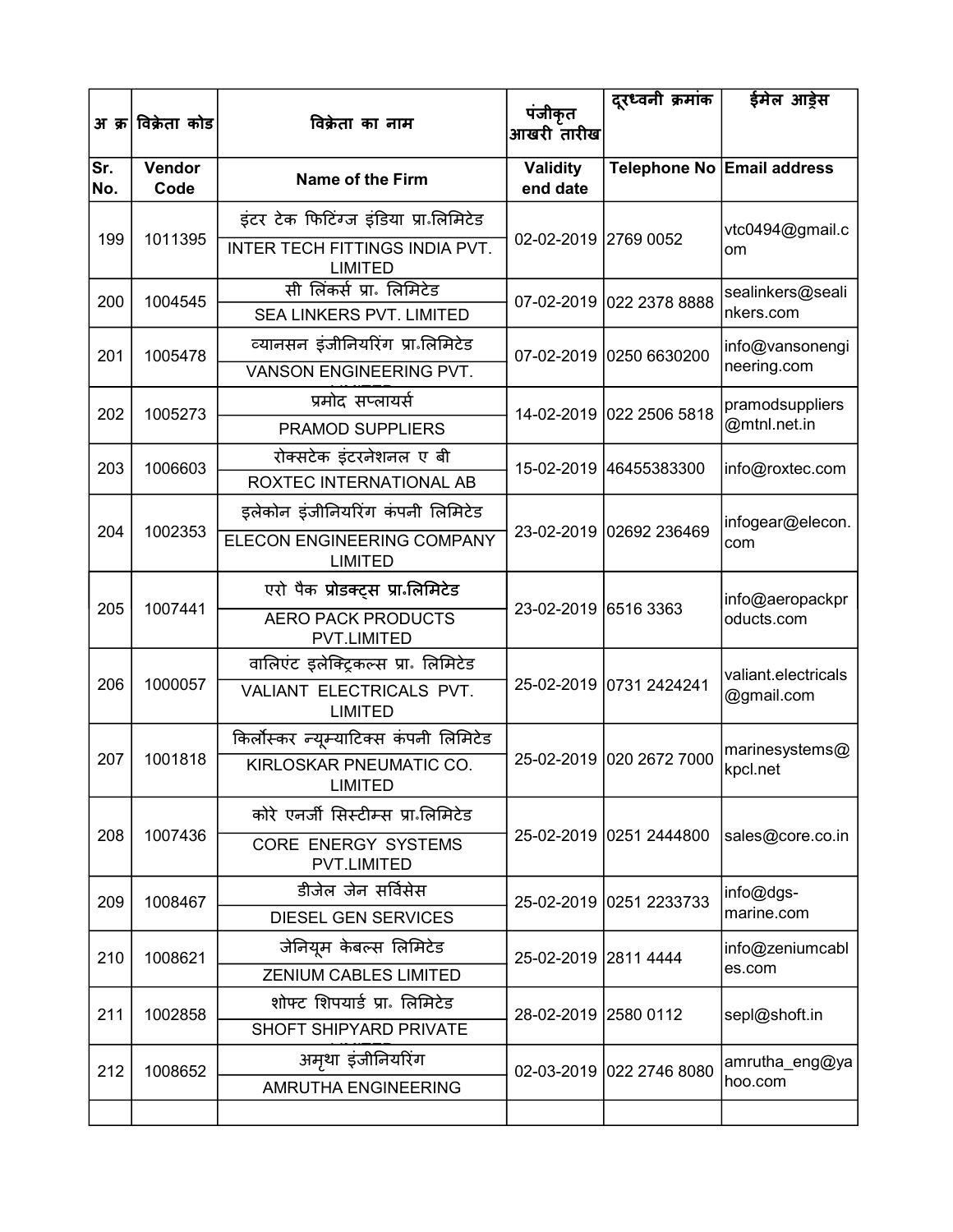|            | अ क्र विक्रेता कोड | विक्रेता का नाम                                      | पंजीकृत<br>आखरी तारीख       | दूरध्वनी क्रमांक         | ईमेल आड़ेस                     |
|------------|--------------------|------------------------------------------------------|-----------------------------|--------------------------|--------------------------------|
| Sr.<br>No. | Vendor<br>Code     | Name of the Firm                                     | <b>Validity</b><br>end date |                          | Telephone No Email address     |
| 213        | 1011487            | मालू इलेक्ट्रोड्स प्रा. लिमिटेड                      |                             | 03-03-2019 0712 2730399  | info@maluelectro               |
|            |                    | MALU ELECTRODES PVT. LIMITED                         |                             |                          | des.com                        |
| 214        | 1007403            | सीसीएस कोम्पुटर्स प्राइवेट लिमिटेड                   | 14.03.2019                  | 011 26463959             | contact@ccscom<br>puters.co.in |
|            |                    | <b>CCS COMPUTERS PVT LTD</b>                         |                             |                          |                                |
|            |                    | वी के ई वाल्वस इंडस्ट्रीज प्रा लिमिटेड               |                             |                          | vke@bom7.vsnl.n                |
| 215        | 1003380            | VKE VALVES INDUSTRIES PVT.<br><b>LIMITED</b>         | 20-03-2019 2676 3525        |                          | et.in                          |
| 216        | 1004141            | आवरोरा (इंडिया) मरीन सिस्टीम्स प्रा.<br>लिमिटेड      | 20-03-2019 2756 6671        |                          | avroraindia@redif              |
|            |                    | AVRORA (INDIA) MARINE SYSTEMS<br><b>PVT.LIMITED</b>  |                             |                          | fmail.com                      |
|            |                    | दीपक प्रेसिजन वर्क्स प्राइवेट लिमिटेड                |                             |                          |                                |
| 217        | 1010586            | DEEPAK PRECISION WORKS PVT.<br>LTD.                  | 31-03-2019 2205 2061        |                          | dpw@vsnl.com                   |
| 218        | 1011543            | किसको कास्टिंग इंडिया लिमिटेड                        |                             | 31-03-2019 01765 645305  | info@kisco.in                  |
|            |                    | KISCO CASTINGS INDIA LTD.                            |                             |                          |                                |
| 219        | 1001815            | इंडियन चैन प्राइवेट लिमिटेड                          |                             | 31-03-2019 033 4017 7000 | info@indianchain.              |
|            |                    | <b>INDIAN CHAIN PVT. LTD.</b>                        |                             |                          | com                            |
| 220        | 1002661            | राका एडवर्टाइजिंग अँड मार्केटिंग प्राइवेट<br>लिमिटेड | 31-03-2019 2288 4048        |                          | info@rakaadvertis              |
|            |                    | RAKA ADVERTISING & MARKETING<br>PVT. LTD.            |                             |                          | ing.com                        |
| 221        | 1006004            | जुगल उद्योग                                          |                             | 31-03-2019 022 2668 2009 | jugaludg@mtnl.ne               |
|            |                    | <b>JUGAL UDYOG</b>                                   |                             |                          | t.in                           |
| 222        | 1006615            | एमएफसि ट्रांसपोर्ट प्राइवेट लिमिटेड                  | 31.03.2019                  | 2376 7777                | mfc@mfctranspor                |
|            |                    | MFC TRANSPORT PVT LTD.                               |                             |                          | t.com                          |
| 223        | 1011532            | सुप्रभा प्रोटेक्टिव प्रोडक्टस प्राइवेट लिमिटेड       |                             | 03-04-2019 020 2613 6123 | suprabha@supra                 |
|            |                    | SUPRABHA PROTECTIVE<br>PRODUCTS PVT. LTD.            |                             |                          | bha.com                        |
| 224        | 1000130            | एलीजेंट इंजीन्यरिंग                                  | 06-04-2019 2370 0860        |                          | elegant_engineeri              |
|            |                    | <b>ELEGANT ENGINEEERING</b>                          |                             |                          | ng@yahoo.com                   |
| 225        | 1011549            | इन्फ़िनिटि इंजीन्यरिंग                               |                             | 06-04-2019 0253 2380818  | infyengg99@gmai                |
|            |                    | <b>INFINITY ENGINEERING</b>                          |                             |                          | I.com                          |
| 226        | 1008966            | एक्सेल फब्रिकोट एलएलपी<br>EXCEL FABROCOAT LLP        | 12-04-2019 6610 6861        |                          | info@excelfabrico<br>at.in     |
|            |                    |                                                      |                             |                          |                                |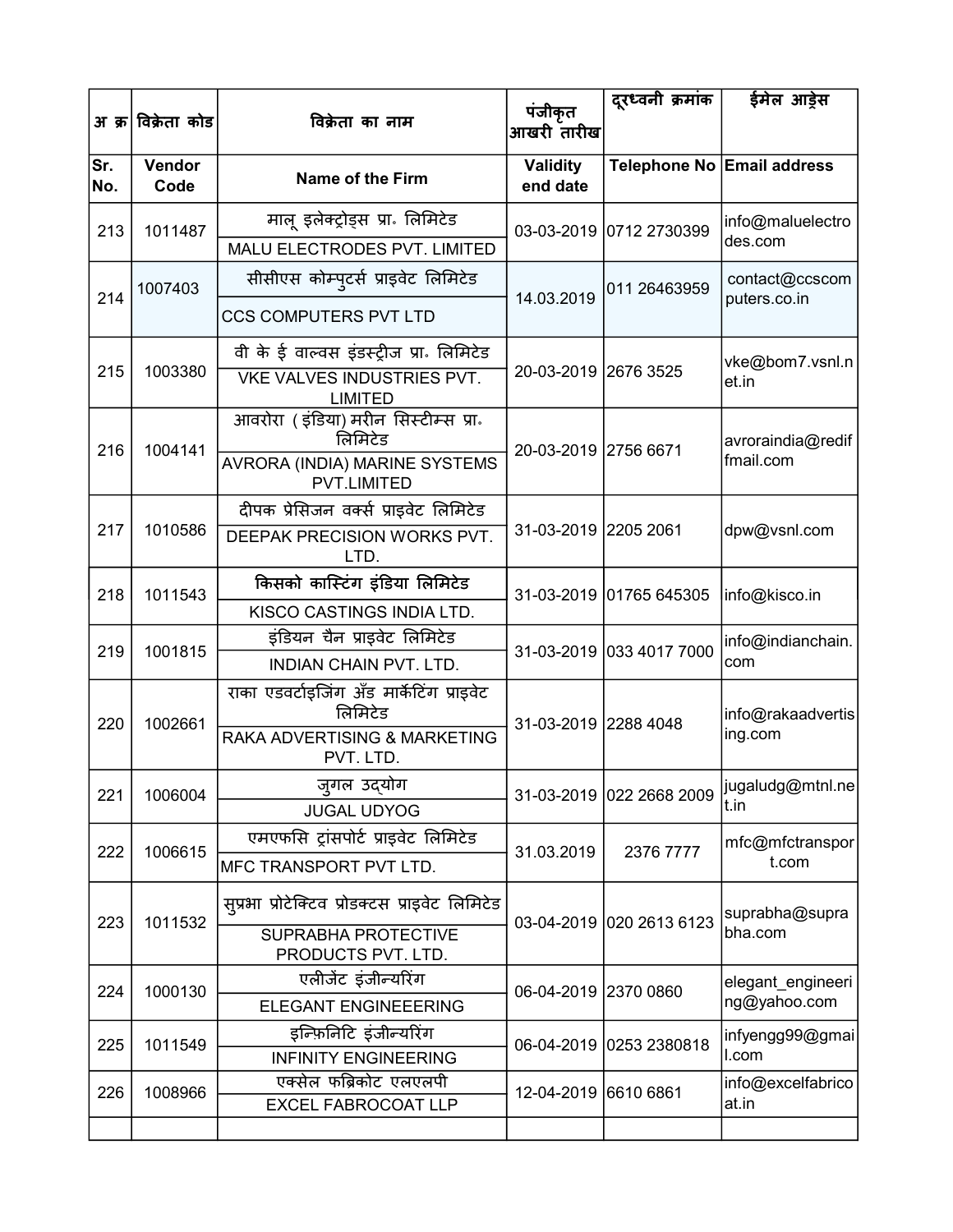|            | अ क्र विक्रेता कोड | विक्रेता का नाम                                                                              | पंजीकृत                     | दूरध्वनी क्रमांक         | ईमेल आड़ेस                                  |
|------------|--------------------|----------------------------------------------------------------------------------------------|-----------------------------|--------------------------|---------------------------------------------|
|            |                    |                                                                                              | आखरी तारीख                  |                          |                                             |
| Sr.<br>No. | Vendor<br>Code     | <b>Name of the Firm</b>                                                                      | <b>Validity</b><br>end date |                          | Telephone No Email address                  |
| 227        | 1000141            | सागर शीप रिपेर अँड मरीन सर्विसेस<br><b>SAGAR SHIP REPAIR &amp; MARINE</b><br><b>SERVICES</b> | 18-04-2019 2270 5033        |                          | ssrms.mumbai@<br>sagarshiprepairer<br>s.com |
| 228        | 1001819            | एल अँड टी लिमिटेड<br>L&T LTD.                                                                |                             | 18-04-2019 022 2764 9502 | rejesh.tawade@in<br>tebg.com                |
| 229        | 1008897            | टाटा एडवांस्ड सिस्टम्स लिमिटेड<br>TATA ADVANCED SYSTEMS LTD.                                 |                             | 18-04-2019 011 6622 2666 | rprasath@tata.co<br>m                       |
| 230        | 1011550            | इंडेल इंडस्ट्रीज़ प्राइवेट लिमिटेड<br>INDEL INDUSTRIES PVT. LTD.                             | 18-04-2019 2578 0790        |                          | info@indochem.n<br>et                       |
| 231        | 1000930            | सिम्प्लेक्स मेटल अँड अल्लोयस<br>SIMPLEX METAL & ALLOYS                                       | 19-04-2019 2382 2841        |                          | simplexmetal@vs<br>nl.com                   |
| 232        | 1008771            | अरहम एंटरप्राइज़<br><b>ARHAM ENTERPRISES</b>                                                 | 19-04-2019                  |                          | arham.ent@rediff<br>mail.com                |
| 233        | 1009686            | सोफ्टकोन सिस्टम्स प्राइवेट लिमिटेड<br>SOFTCON SYSTEMS PVT. LTD.                              |                             | 19-04-2019 020 6652 1802 | sales@softcon.co<br>.in                     |
| 234        | 1012511            | कोंटीनेंटल ट्रांसपोर्ट आर्गेनाईजेशन<br>CONTINENTAL TRANSPORT ORGA<br><b>NISATION</b>         | 28-04-2019                  | 25482177                 | ctopl@ctopl.com                             |
| 235        | 1011576            | माई टेक प्राइवेट लिमिटेड<br>MAI TECH PVT. LTD.                                               |                             | 28-04-2019 0251 2620242  | info@maitech.co                             |
| 236        | 1011526            | ऑटोमेट प्रोसेस कंट्रोल<br><b>AUTOMATE PROCESS CONTROL</b>                                    | 28-04-2019                  | 65263184                 | info@automatein<br>dia.co.in                |
| 237        | 1005320            | लाईव दर्शन<br><b>LIVE DARSHAN</b>                                                            | 01-05-2019 6635 9179        |                          | contact@livedars<br>han.com                 |
| 238        | 1005893            | एसजे कोपिएर प्राइवेट लिमिटेड<br>ESSJAY COPIER PVT. LTD.                                      | 01-05-2019 2527 1441        |                          | info@essjaycopie<br>r.com                   |
| 239        | 1008023            | एस एम मरीन इन्स्युलेशन वर्क्स<br>S.M. MARINE INSULATION WORKS                                | 01-05-2019 2373 5182        |                          | info@smmarinein<br>sulation.com             |
| 240        | 1009999            | चंद्रा इंटरनेशनल<br><b>CHANDRA INTERNATIONAL</b>                                             | 01-05-2019 2261 3344        |                          | chandra_intl@vsn<br>I.net                   |
| 241        | 1010529            | लिंक्स मरीन<br><b>LYNX MARINE</b>                                                            | 01-05-2019 2407 5995        |                          | info@lynxmarine.<br>com                     |
| 242        | 1011577            | टेक्नो ऐड एंटरप्राइजेस<br><b>TECHNO AID ENTERPRISES</b>                                      |                             | 01-05-2019 020 6630 5294 | technoaident@g<br>mail.com                  |
| 243        | 1011564            | सिग्मा इंडस्ट्रीज़<br><b>SIGMA INDUSTRIES</b>                                                |                             | 02-05-2019 0288 2562567  | sigmacgs@yahoo<br>.com                      |
|            |                    |                                                                                              |                             |                          |                                             |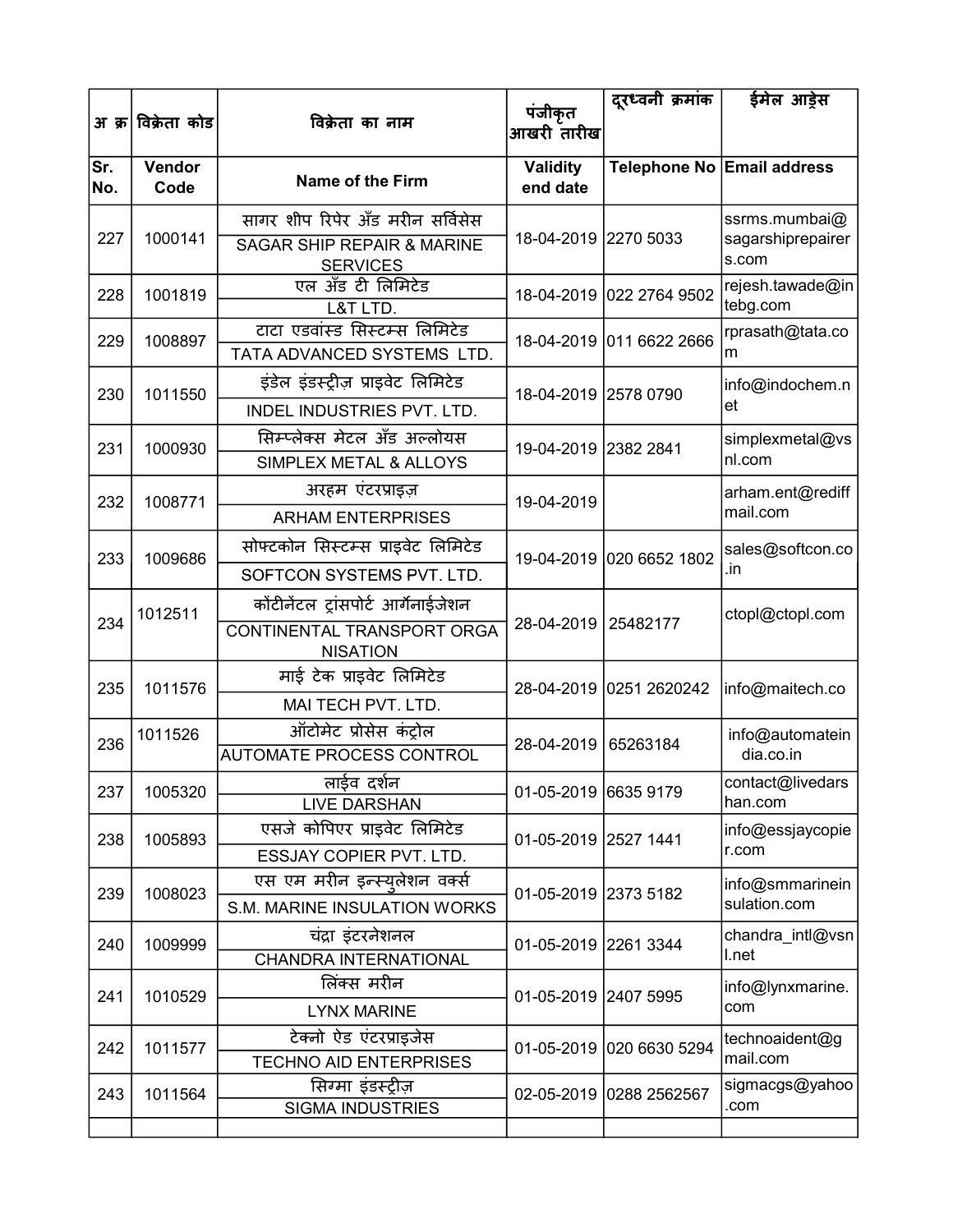| अ क्र      | विक्रेता कोड   | विक्रेता का नाम                                                                  | पंजीकृत<br>आखरी तारीख       | दूरध्वनी क्रमांक         | ईमेल आड़ेस                         |
|------------|----------------|----------------------------------------------------------------------------------|-----------------------------|--------------------------|------------------------------------|
| Sr.<br>No. | Vendor<br>Code | Name of the Firm                                                                 | <b>Validity</b><br>end date |                          | Telephone No Email address         |
| 244        | 1011565        | तलवाने क्रोम्प्टेक इलैक्ट्रिकल प्राइवेट<br>लीमिटेड<br><b>TEALAVANE CROMPTEK</b>  | 02-05-2019 6516 3363        |                          | tcr.services@tela<br>wneglobal.com |
|            |                | ELECTRICAL PVT. LTD.                                                             |                             |                          |                                    |
| 245        | 1008369        | मार्क्स मरीन रेडियो प्राइवेट लीमिटेड<br>MARKS MARINE RADIO PVT. LTD.             | 03-05-2019 2511 4102        |                          | service@mmrindi<br>a.com           |
|            |                | न्यू इंजीन्यरिंग कार्पोरेशन                                                      |                             |                          |                                    |
| 246        | 1000014        | <b>NEW ENGINEERING CORPORATION</b>                                               | 19-05-2019 2560 0131        |                          | fireage@vsnl.com                   |
| 247        | 1000160        | योमन मरीन सर्विसेस<br>YEOMAN MARINE SERVICES                                     | 19-05-2019 2410 0234        |                          | info@yeomanmar<br>ine.com          |
| 248        | 1006775        | गलब्रो इस्पात गलवानय्ज़ेर्स प्राइवेट<br>लीमिटेड<br>GALBRO ISPAT GALVANIZERS PVT. | 22-05-2019 6572 0288        |                          | email@jencogalv                    |
|            |                | LTD.                                                                             |                             |                          | a.com                              |
| 249        | 1008049        | कार्गो गियर सर्विसेस (आई) प्राइवेट<br>लीमिटेड<br>CARGO GEAR SERVICES (I) PVT.    | 22-05-2019 2378 0451        |                          | cgs@cargogears<br>ervices.com      |
|            |                | LTD.<br>मरीन इंजीन्यरिंग अँड ईक्विपमेंट कंपनी                                    |                             |                          |                                    |
| 250        | 1002799        | <b>MARINE ENGINEERING &amp;</b><br><b>EQUIPMENT CO.</b>                          | 23-05-2019 2671 1297        |                          | marineengg@gm<br>ail.com           |
| 251        | 1002840        | एचबीएल पावर सिस्टम्स लिमिटेड<br>HBL POWER SYSTEMS LTD.                           |                             | 23-05-2019 08418 247681  | ananthasimha@h<br>bl.in            |
| 252        | 1006981        | रेकेम आरपीजी प्राइवेट लिमिटेड                                                    | 23-05-2019 2493 7485        |                          | raychemrpg@ray                     |
|            |                | RAYCHEM RPG PVT. LTD.<br>दी रबर रेंज                                             |                             |                          | chemrpg.com<br>rubberange@yah      |
| 253        | 1010029        | THE RUBBER RANGE                                                                 | 23-05-2019 2863 5455        |                          | 00.co.in                           |
| 254        | 1011147        | के बोवेट इंजीन्यरिंग लिमिटेड                                                     |                             | 23-05-2019 02162 240653  | info@kaybouvet.c<br>om             |
|            |                | KAY BOUVET ENGINEERING LTD.                                                      |                             |                          |                                    |
| 255        | 1011580        | रेमी एद्स्तहल टूबुलर्स लीमिटेड<br>REMI EDSTAHL TUBULARS LTD.                     | 23-05-2019 4058 9888        |                          | remigrup@bom4.<br>vsnl.net.in      |
| 256        | 1011601        | सिका एनतरप्लांट सिस्टम्स लिमिटेड<br>SIKA INTERPLANT SYSTEMS LTD.                 |                             | 23-05-2019 080 2783 2137 | sales@sikaglobal.<br>com           |
|            |                | पारस इंजीन्यरिंग वर्क्स                                                          |                             |                          | info@parasengin                    |
| 257        | 1011602        | PARAS ENGINEERING WORKS                                                          |                             | 23-05-2019 0250 6051511  | eeringworks.com                    |
|            |                |                                                                                  |                             |                          |                                    |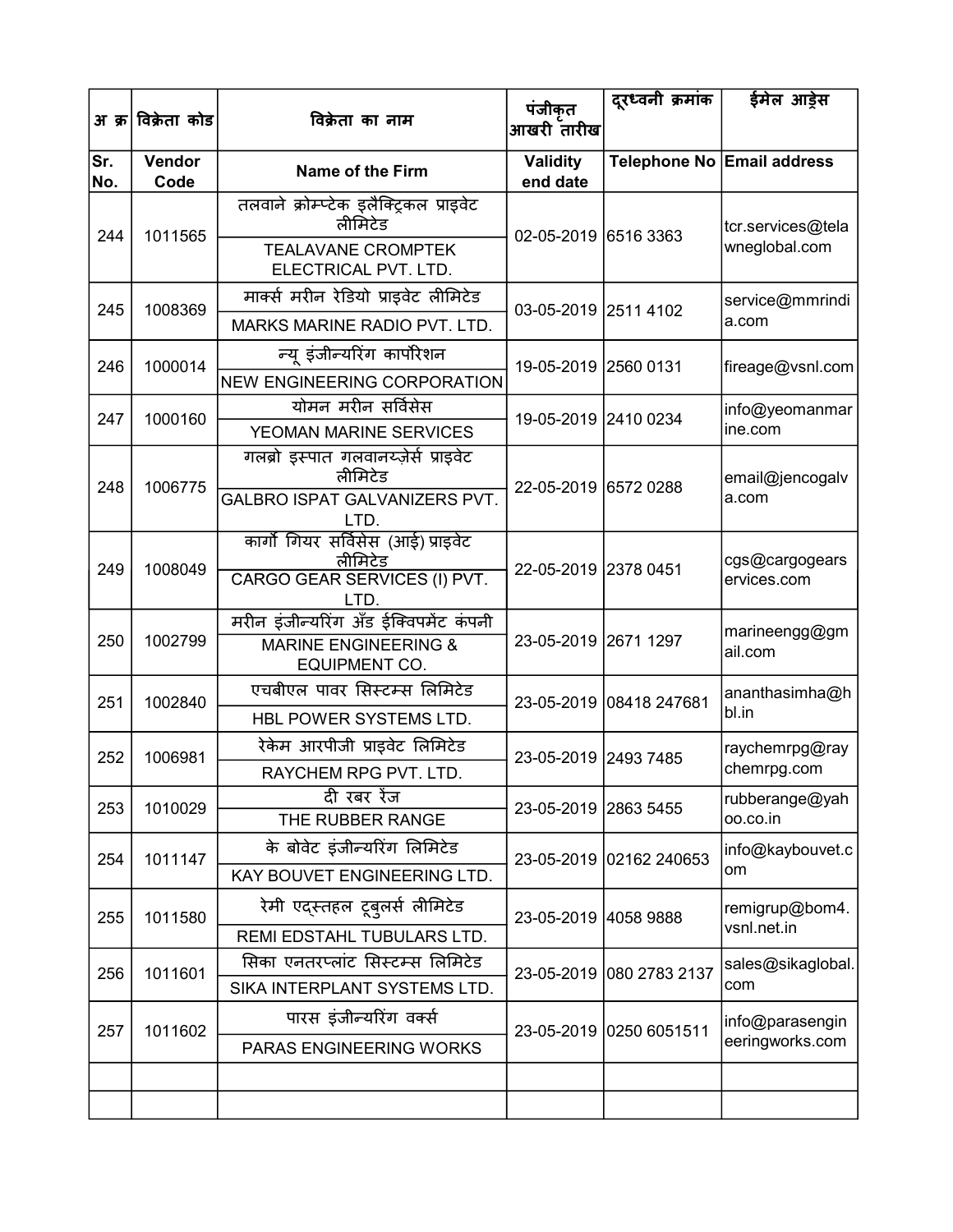|            | अ क्र विक्रेता कोड | विक्रेता का नाम                                                                                        | पंजीकृत<br>आखरी तारीख       | दूरध्वनी क्रमांक         | ईमेल आड़ेस                        |
|------------|--------------------|--------------------------------------------------------------------------------------------------------|-----------------------------|--------------------------|-----------------------------------|
| Sr.<br>No. | Vendor<br>Code     | Name of the Firm                                                                                       | <b>Validity</b><br>end date |                          | Telephone No Email address        |
| 258        | 1011603            | एलन एलेक्ट्रोनिक सिस्टम्स प्राइवेट<br>लिमिटेड<br>ALAN ELECTRONIC SYSTEMS PVT.<br>LTD.                  |                             | 23-05-2019 0251 2872193  | sdm@alanindia.n<br>et             |
| 259        | 1002838            | भारत फोर्ज लिमिटेड<br><b>BHARAT FORGE LTD</b>                                                          |                             | 30-05-2019 020 6704 2830 | prasadalurkar@b<br>haratforge.com |
| 260        | 1011618            | वेंकटेश मरीन इंजीन्यरिंग<br><b>VENKATESH MARINE</b><br><b>ENGINEERING</b>                              | 30-05-2019                  |                          | ambekar_jeetu10<br>@rediff.com    |
| 261        | 1000149            | रोल्टा इंडिया लिमिटेड<br>ROLTA INDIA LTD                                                               | 31-05-2019 2926 6666        |                          | indsales@rolta.co<br>m            |
| 262        | 1000185            | मोहनलाल अँड कंपनी<br>MOHANLAL & CO                                                                     | 06-06-2019 2208 1916        |                          | mandco@mtnl.ne<br>t.in            |
| 263        | 1011615            | एसएमटी मरीन एसआरएल<br><b>SMT MARINE SRL</b>                                                            |                             | 06-06-2019 390458961130  | smt@smtmarine.<br>com             |
| 264        | 1005472            | फ़ूजी टेक्निकल सर्विसेस प्राइवेट लिमिटेड                                                               | 09-06-2019 2757 7828        |                          | fuji@vsnl.com                     |
| 265        | 1011626            | <b>FUJI TECHNICAL SERVICES PVT</b><br>इंडियन सोल्डर अँड ब्रेज़ आल्लोयस<br>INDIAN SOLDER & BRAZE ALLOYS |                             | 09-06-2019 0121 2515995  | info@indiansolder<br>.com         |
| 266        | 1000027            | सुषमा अँड कंपनी (इलैक्ट्रिकल)<br>SUSHMA & CO (ELECTRICALS)                                             |                             | 12-06-2019 2444 81493    | sushmamarine@<br>gmail.com        |
| 267        | 1005491            | लक्ष्मी स्टील<br><b>LAXMI STEEL</b>                                                                    | 12-06-2019 2580 3226        |                          | laxmisteel2005@<br>yahoo.co.in    |
| 268        | 1011623            | वेर्र्स<br><b>VERRES</b>                                                                               | 12-06-2019 2208 0179        |                          | niloufergandhi@g<br>mail.com      |
| 269        | 1011624            | आशीष अग्रोकेम प्राइवेट लीमिटेड<br>DIVYA AGROCHEM PVT LTD                                               | 12-06-2019 2661 1281        |                          | ashishagrochem<br>@gmail.com      |
| 270        | 1001065            | मानस इंजीन्यरिंग<br><b>MANAS ENGINEERING</b>                                                           | 14-06-2019 2767 1176        |                          | sales@manaseng<br>i.com           |
| 271        | 1000926            | मुल्टिप्रेसिंग<br><b>MULTIPRESSINGS</b>                                                                |                             | 21-06-2019 080 2222 2854 | multishrinkworks<br>@gmail.com    |
| 272        | 1003232            | अँकोर ऑफशोर सर्विसेस लीमिटेड<br>ANCHOR OFFSHORE SERVICES<br><b>LTD</b>                                 |                             | 23-06-2019 022 4058 1818 | info@anchoroffsh<br>ore.com       |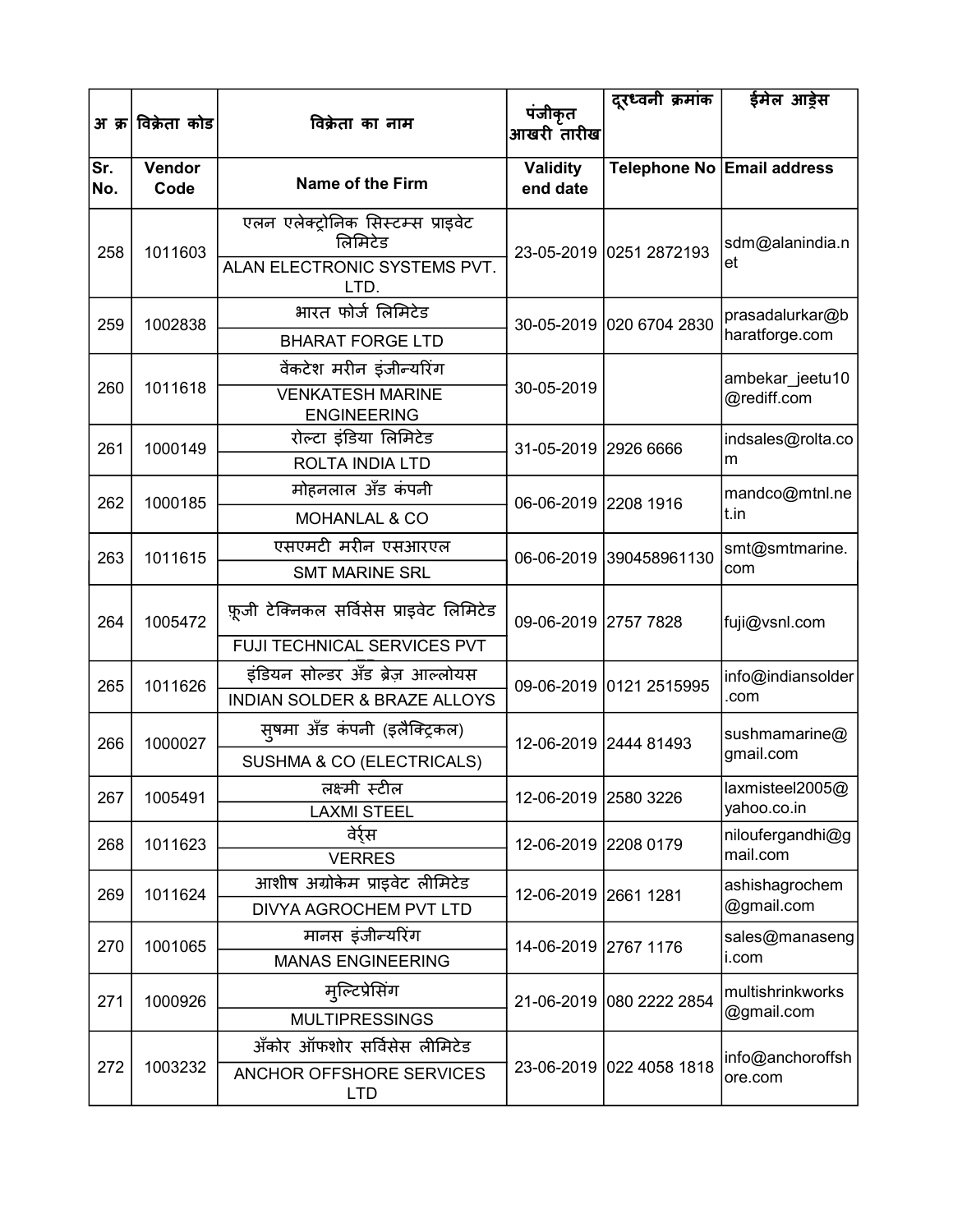|            | अ क्र विक्रेता कोड | विक्रेता का नाम                                                                                 | पंजीकृत<br>आखरी तारीख       | दूरध्वनी क्रमांक         | ईमेल आड़ेस                         |
|------------|--------------------|-------------------------------------------------------------------------------------------------|-----------------------------|--------------------------|------------------------------------|
| Sr.<br>No. | Vendor<br>Code     | <b>Name of the Firm</b>                                                                         | <b>Validity</b><br>end date |                          | Telephone No Email address         |
| 273        | 1011533            | मक्सिम टुब्स प्राइवेट लीमिटेड<br><b>MAXIM TUBES PVT LTD</b>                                     |                             | 23-06-2019 02764 234377  | vinod@maximtub<br>es.com           |
| 274        | 1008090            | प्रकाश पार्सेल सर्विसेस लीमिटेड<br>PRAKASH PARCEL SERVICE LTD                                   | 27-06-2019 4340 0777        |                          | mumbai@pps.in                      |
| 275        | 1004585            | चंद्रेश केबल लिमिटेड<br><b>CHANDRESH CABLES LTD</b>                                             |                             | 28-06-2019 2764 232251   | works@avocab.c<br>om               |
| 276        | 1001109            | भिवंडीकर ट्रेडिंग कंपनी<br><b>BHIWANDIKAR TRADING CO</b>                                        |                             | 29-06-2019 0250 232218   | sunilbhiwandikar0<br>2@gmail.com   |
| 277        | 1001500            | पुणे टेक्रोल प्राइवेट लिमिटेड<br>PUNE TECHTROL PVT LTD                                          |                             | 29-06-2019 020 6634 2900 | ho@punetechtrol.<br>com            |
| 278        | 1002596            | बी ए अँड ब्रदर्स<br><b>BA&amp; BROTHERS</b>                                                     | 29-06-2019 6524 5140        |                          | ba_bros@india.co<br>m              |
| 279        | 1002931            | एक्सेल इंडिया प्रोटेक्टिव पेंट्स प्राइवेट<br><b>EXCEL INDIA PROTECTIVE PAINTS</b><br><b>PVT</b> |                             | 29-06-2019 022 2374 2147 | info@excelpaints.<br>in            |
| 280        | 1004522            | केतन सेल्स कार्पोरेशन<br><b>KETAN SALES CORPORATION</b>                                         | 29-06-2019 22080046         |                          | ketan.sales@redif<br>fmail.com     |
| 281        | 1008816            | एस टी सी शिपिंग एंटरप्राइज़<br>STC SHIPPING ENTERPRISE                                          |                             | 29-06-2019 022 2403 8264 | info@stcshipping<br>enterprise.com |
| 282        | 1000178            | बगीचा गार्डनर्स अँड कौंटरकतेर्स<br><b>BAGEECHA GARDENERS &amp;</b><br><b>CONTRACTORS</b>        | 03-07-2019                  | 2782<br>2152/1326        | bageechagardene<br>rs@gmail.com    |
| 283        | 1006286            | मेथोडेक्स सिस्टम्स लिमिटेड<br>METHODEX SYSTEMS LTD                                              | 03-07-2019 22057265         |                          | mumbai@method<br>exsystems.com     |
| 284        | 1010621            | रिएन्वेंत टेक्नोलोजिस<br><b>REINVENT TECHNOLOGIES</b>                                           | 03-07-2019 4015 1065        |                          | info@reinventindi<br>a.com         |
| 285        | 1011663            | हाइटेक टूल्स अँड इन्स्ड्र्मेंट्स<br>HITECH TOOLS & INSTRUMENTS                                  | 04-07-2019 2344 9809        |                          | hitechti2013@gm<br>ail.com         |
| 286        | 1000198            | लतीफ सन्स<br><b>LATIFF SONS</b>                                                                 | 06-07-2019 2373 4268        |                          | latiffsons@gmail.<br>com           |
| 287        | 1002848            | न्यू जॅक प्रिंटिंग प्रैस प्राइवेट लिमिटेड                                                       |                             | 06-07-2019 022 6772 1000 | mail@newjackpre                    |
|            |                    | <b>NEW JACK PRINTING PRESS PVT</b><br><b>LTD</b>                                                |                             |                          | ss.com                             |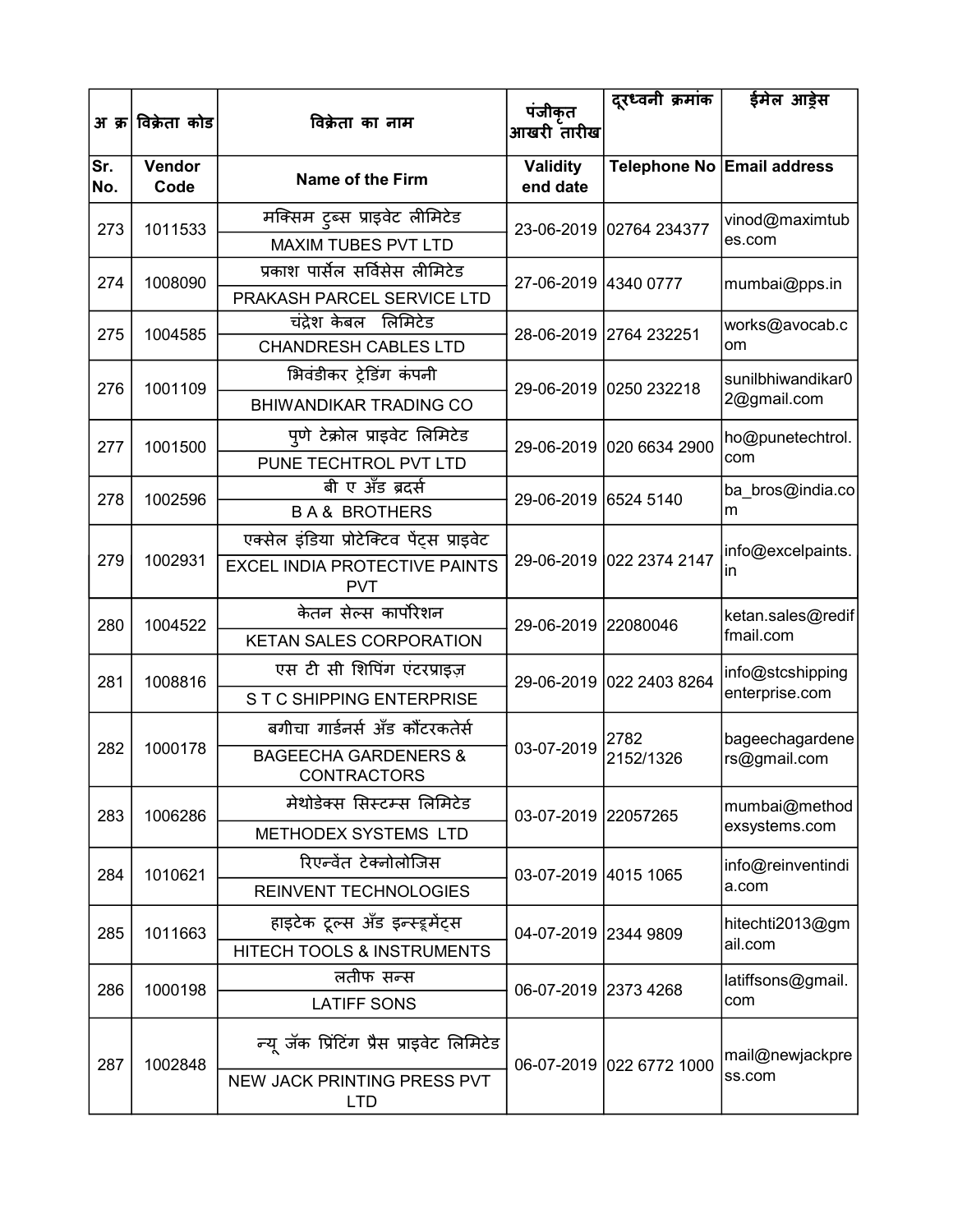|            | अ क्र विक्रेता कोड | विक्रेता का नाम                                   | पंजीकृत<br>आखरी तारीख       | दूरध्वनी क्रमांक         | ईमेल आड़ेस                         |
|------------|--------------------|---------------------------------------------------|-----------------------------|--------------------------|------------------------------------|
| Sr.<br>No. | Vendor<br>Code     | <b>Name of the Firm</b>                           | <b>Validity</b><br>end date |                          | Telephone No Email address         |
| 288        | 1009797            | साईशा होस्पीटेलीती सार्विसेस                      | 06-07-2019 6564 0018        |                          | saisha.hospitality                 |
|            |                    | SAISHA HOSPITALITY SERVICES                       |                             |                          | @yahoo.in                          |
| 289        | 1009379            | औड़ों वीजों प्राइवेट लिमिटेड                      |                             | 10-07-2019 011 2341 8828 | info@audoviso.co                   |
|            |                    | <b>AUDO VISO PVT LTD</b>                          |                             |                          | m                                  |
| 290        | 1003059            | बरकाहईत कोम्प्रेसन इंडिया प्राइवेट                |                             | 12-07-2019 02137-669424  | avinash.chougule<br>@burckhardtcom |
|            |                    | <b>BURCKHARDT COMPRESSION</b><br><b>INDIA PVT</b> |                             |                          | pression.com                       |
| 291        | 1007086            | मोलेकुलर प्रोडक्टस लिमिटेड                        | 12-07-2019                  | 44 1279                  | sales@molprod.c                    |
|            |                    | MOLECULAR PRODUCTS LTD                            |                             | 445111                   | om                                 |
|            |                    | के के इंडस्ट्रीज़                                 |                             |                          | kkisafetyshoe196<br>2@yahoo.com    |
| 292        | 1009104            | <b>KAY KAY INDUSTRIES</b>                         |                             | 12-07-2019 051202212984  |                                    |
|            |                    | इंप्रेसिव होस्पीटेलीती प्राइवेट लिमिटेड           |                             |                          | info@impressive.i                  |
| 293        | 1011687            | <b>IMPRESSIVE HOSPITALITIES PVT</b><br><b>LTD</b> | 12-07-2019 3223 3343        |                          | n                                  |
| 294        | 1000139            | आर ए ट्रांसपोर्ट                                  | 17-07-2019 022 2343 5531    |                          | zamerchant@yah                     |
|            |                    | <b>RATRANSPORT</b>                                |                             |                          | 00.com                             |
| 295        | 1011696            | राज एंटरप्राइज़                                   | 17-07-2019 2387 6049        |                          | info@rajentindia.c                 |
|            |                    | <b>RAJ ENTERPRISES</b>                            |                             |                          | om                                 |
| 296        | 1004523            | एम बी इंडस्ट्रीज़                                 | 18-07-2019                  | 022 2373                 | mbindustries1978                   |
|            |                    | <b>MB INDUSTRIES</b>                              |                             | 6808/9                   | @gmail.com                         |
| 297        | 1005080            | जे एस सी सूडोएक्स्पोर्ट                           |                             | 18-07-2019 7 495 7273052 | info@sudoexport.                   |
|            |                    | <b>JSC SUDOEXPORT</b>                             |                             |                          | ru                                 |
| 298        | 1011701            | एस वी एस बिल्डवेल प्राइवेट लिमिटेड                |                             | 18-07-2019 011 2705 3918 | info@svslifesafety                 |
|            |                    | S V S BUILDWEL (P) LTD                            |                             |                          | .com                               |
|            |                    | एक्सपेर्ट मशीन टूल्स कोंपनी                       |                             |                          | expertmc@vsnl.c                    |
| 299        | 1002756            | <b>EXPERT MACHINE TOOLS CO</b>                    | 20-07-2019 2342 2647        |                          | om                                 |
| 300        | 1002503            | पसीटेक केमिकल एंजिनेरिंग प्राइवेट<br>लिमिटेड      | 26-07-2019 2634 0175        |                          | mansoor@pacite                     |
|            |                    | PACITECH CHEMICAL ENGG PVT<br><b>LTD</b>          |                             |                          | ch.in                              |
| 301        | 1009864            | अश्विंकुमार अँड कोंपनी                            | 26-07-2019 22044070         |                          | ashwinkumar@mt                     |
|            |                    | <b>ASHWINKUMAR &amp; CO</b>                       |                             |                          | nl.net.in                          |
|            |                    |                                                   |                             |                          |                                    |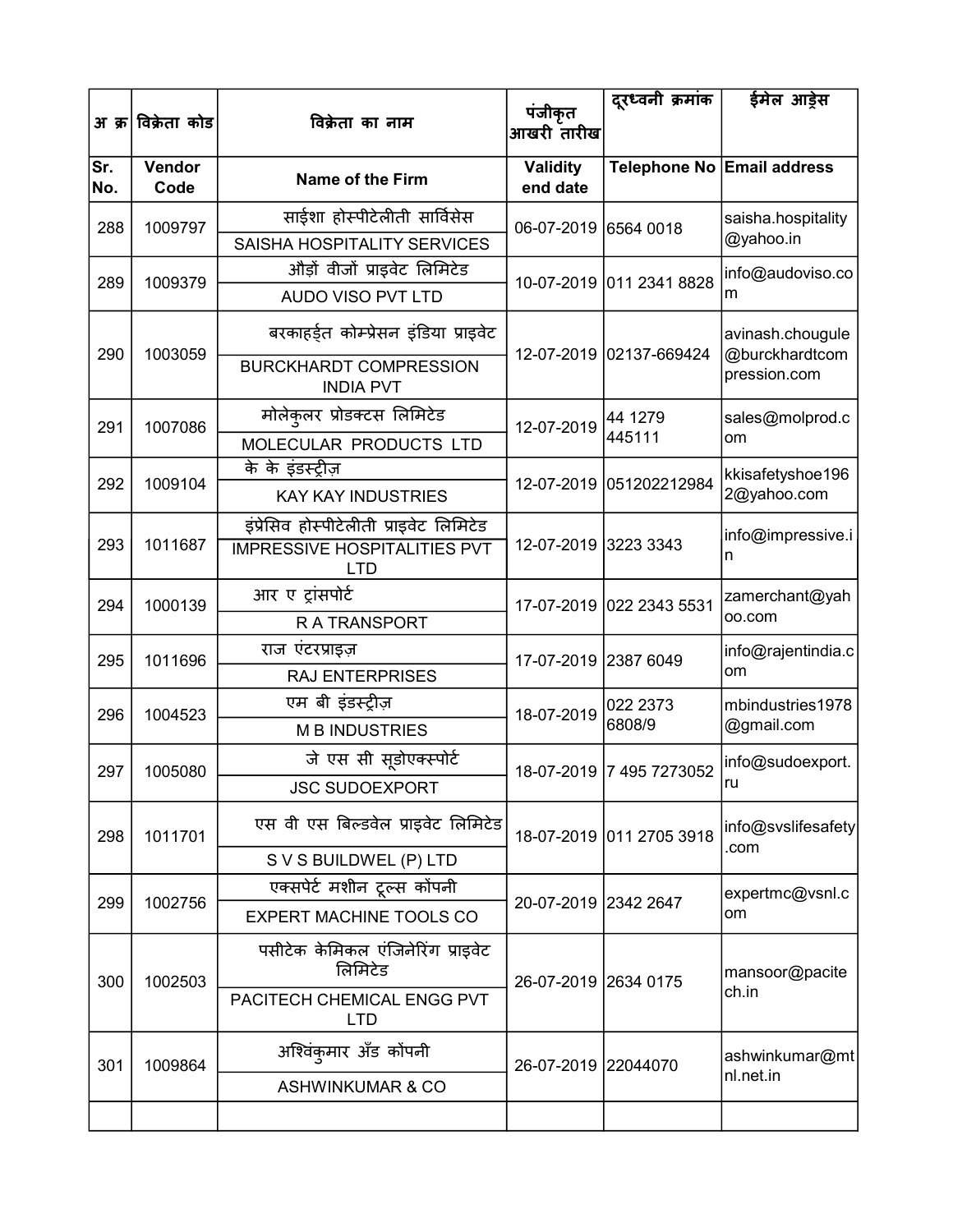|            | अ क्र विक्रेता कोड | विक्रेता का नाम                                      | पंजीकृत                     | दूरध्वनी क्रमांक         | ईमेल आड़ेस                              |
|------------|--------------------|------------------------------------------------------|-----------------------------|--------------------------|-----------------------------------------|
|            |                    |                                                      | आखरी तारीख                  |                          |                                         |
| Sr.<br>No. | Vendor<br>Code     | <b>Name of the Firm</b>                              | <b>Validity</b><br>end date |                          | Telephone No Email address              |
|            |                    | जेम प्रैशर सिस्टम्स इंडिया                           |                             |                          | info@gemengg.c                          |
| 302        | 1011716            | <b>GEM PRESSURE SYSTEMS (INDIA)</b>                  |                             | 26-07-2019 040 27711742  | om                                      |
| 303        | 1011717            | फोकस कम्जिकेशन                                       | 26-07-2019 2295 3575        |                          | satyandhar@gma                          |
|            |                    | <b>FOCUS COMMUNICATIONS</b>                          |                             |                          | il.com                                  |
|            |                    | टेक्निकल ड्राइंग सार्विसेस एशिया                     |                             |                          |                                         |
| 304        | 1003094            | <b>TECHNICAL DRYING SERVICES</b><br>(ASIA)           |                             |                          | 28-07-2019 022 3200 2226  tds@pahwa.com |
|            |                    | करनवाती एंजेनिरिंग वर्क्स                            |                             |                          | sales@karnavatih                        |
| 305        | 1011722            | KARNAVATI ENGINEERING WORKS                          |                             | 28-07-2019 079 2589 0248 | ydraulics.com                           |
| 306        | 1012194            | गोल्तन इंडिया प्राइवेट लिमिटेड                       | 31.07.2019                  | 4123 5582                | india@goltens.co                        |
|            |                    | <b>GOLTENS INDIA PVT LTD</b>                         |                             |                          | m                                       |
| 307        | 1011451            | फेरडिल मशीन टूल्स कंपनी                              | 07-08-2019 2342 3176        |                          | fairdealmachine                         |
|            |                    | FAIRDEAL MACHINE TOOLS CO.                           |                             |                          | @gmail.com                              |
| 308        | 1011739            | ऑइल गियर इंडिया प्राइवेट<br>लिमिटेड                  |                             | 07-08-2019 080 2839 6006 | sales@oilgearindi<br>a.com              |
|            |                    | OILGEAR INDIA PVT LTD                                |                             |                          |                                         |
| 309        | 1011740            | आनंद टेक्नोमार्केटिंग प्राइवेट<br>लिमिटेड            |                             | 07-08-2019 712 2232009   | contact@anandgr<br>oup.net.co           |
|            |                    | <b>ANAND TECHNOMARKETING PVT</b><br><b>LTD</b>       |                             |                          |                                         |
|            |                    | एक्सेल कोटिंग अँड कलसनतंट्स                          |                             |                          | info@excelcoatin                        |
| 310        | 1000127            | <b>EXCEL COATINGS &amp;</b><br><b>CONSULTANTS</b>    | 09-08-2019 2374 2147        |                          | gs.in                                   |
| 311        | 1011747            | हायड्रोफ़्लेक्स पाइप प्राइवेट लिमिटेड                |                             | 15-08-2019 79 25716213   | info@hydroflexpip<br>es.com             |
|            |                    | HYDROFLEX PIPE PVT LTD                               |                             |                          |                                         |
| 312        | 1011757            | स्टील फाब इंडस्ट्रीज़                                | 16-08-2019 2578 0303        |                          | steelfab_inds@ya                        |
|            |                    | <b>STEELFAB INDUSTRIES</b>                           |                             |                          | hoo.com                                 |
| 313        | 1011759            | हॉक सेंग मरीन इंजीन्यरिंग पी टी ई ल ट                |                             | 24-08-2019 65 6268 8877  | hsmepl@singnet.                         |
|            |                    | <b>HOCK SENG MARINE</b><br><b>ENGINEERING PTE LT</b> |                             |                          | com.sg                                  |
| 314        | 1000002            | अपेक्स इंडस्ट्रीज़                                   | 28-08-2019                  | 2685                     | apexindustries35                        |
|            |                    | <b>APEX INDUSTRIES</b>                               |                             | 5396/4018                | @yahoo.co.in                            |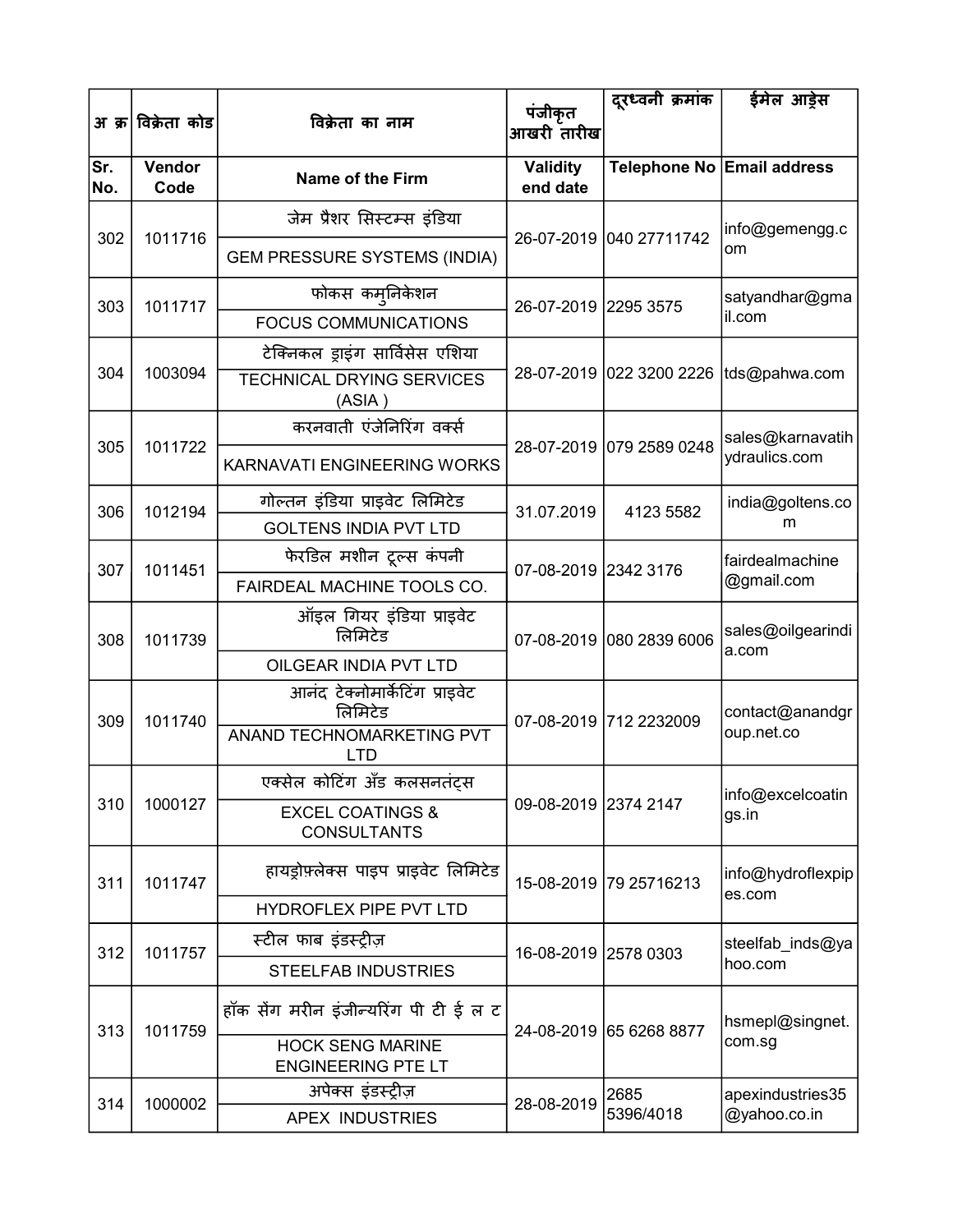|            | अ क्र विक्रेता कोड | विक्रेता का नाम                                        | पंजीकृत<br>आखरी तारीख       | दूरध्वनी क्रमांक         | ईमेल आड़ेस                     |
|------------|--------------------|--------------------------------------------------------|-----------------------------|--------------------------|--------------------------------|
| Sr.<br>No. | Vendor<br>Code     | Name of the Firm                                       | <b>Validity</b><br>end date |                          | Telephone No Email address     |
| 315        | 1012197            | विमल अलोय्स प्राइवेट लिमिटेड                           | 31.08.2019                  | 01765 230091             | varun@vimalalloy               |
|            |                    | VIMAL ALLOYS PVT LTD                                   |                             |                          | s.com                          |
|            | 1010573            | पम्पोश मार्केटिंग एंड प्रोजेक्ट्स (प्र)<br>लिमिटेड     |                             | 033 4008 1330            | pamposhprojects                |
| 316        |                    | PAMPOSH MARKETING & PROJECT<br>$S(P)$ LTD              | 31.08.2019                  |                          | @yahoo.com                     |
| 317        | 1002924            | फोरेस इंजीनियरिंग (इंडिया)                             | 31.08.2019                  | 022 4964 4004            |                                |
|            |                    | FOURESS ENGINEERING (INDIA)                            |                             |                          |                                |
| 318        | 1006711            | सी ४ फब्रिकेटर्स प्राइवेट लिमिटेड                      | 15-09-2019 2361 0737        |                          | info@c4fabricator              |
|            |                    | C4 FABRICATORS PVT LTD                                 |                             |                          | s.in                           |
| 319        | 1009552            | संघवी टेक्नो प्रोडक्टस                                 |                             | 15-09-2019 079 2535 1274 | sanghvitechno@h                |
|            |                    | SANGHVI TECHNO PRODUCTS                                |                             |                          | otmail.com                     |
| 320        | 1011785            | फ्लेर स्ट्रेनर्स अँड फिल्टर्स                          | 15-09-2019 079 2584 1792    |                          | flair10@flairfilter.c          |
|            |                    | <b>FLAIR STRAINERS AND FILTERS</b>                     |                             |                          | om                             |
| 321        | 1012250            | रिलाएबल पॉलीमर इंडस्ट्रीज                              | 15.09.2019                  | 2402 7343                |                                |
|            |                    | RELIABLE POLYMER INDUSTRIES                            |                             |                          | info@rpiindia.com              |
| 322        | 1009380            | शिवा केटेरर्स                                          | 22-09-2019 2886 3654        |                          | shivacaterers@ya               |
|            |                    | <b>SHIVA CATERERS</b>                                  |                             |                          | hoo.com                        |
| 323        | 1011795            | श्री साईनाथ एंटरप्राइज़<br>SHREE SAINATH ENTERPRISES   | 26-09-2019                  |                          | sainathentp@redi<br>ffmail.com |
|            |                    | चन्दन स्टील लिमिटेड                                    |                             |                          | Exports @                      |
|            | 324 1011810        | <b>CHANDAN STEEL LTD</b>                               |                             |                          | chandansteel.net               |
| 325        | 1005489            | सोफेमा एस ए                                            | 05.10.2019                  | 147 59 78 00             | Sofema<br>@sofema-             |
|            |                    | <b>SOFEMA S A</b>                                      |                             |                          | groupe.com                     |
|            | 326   1006021      | एलेक्ट्रोनिक्स डिविसेस वर्ल्ड वाइड<br>प्राइवेट लिमिटेड | 05.10.2019                  | 022 2687 0311            | info@electronicsd              |
|            |                    | <b>ELECTRONICS DEVICES</b><br><b>WORLDWIDE PVT.LTD</b> |                             |                          | evices.com                     |
| 327        | 1009049            | डी बी इंपेक्स अँड ट्रेड                                | 11.10.2019                  | 033 2566 0235            | dbit0235@yahoo.                |
|            |                    | <b>D B IMPEX AND TRADE</b>                             |                             |                          | co.in                          |
|            | 328 1004506        | अपार इंडस्ट्रीज़ लिमिटेड                               | 12.10.2019                  | 26740001/2/3             | info@uniflex.in                |
|            |                    | APAR INDUSTRIES LTD.                                   |                             |                          |                                |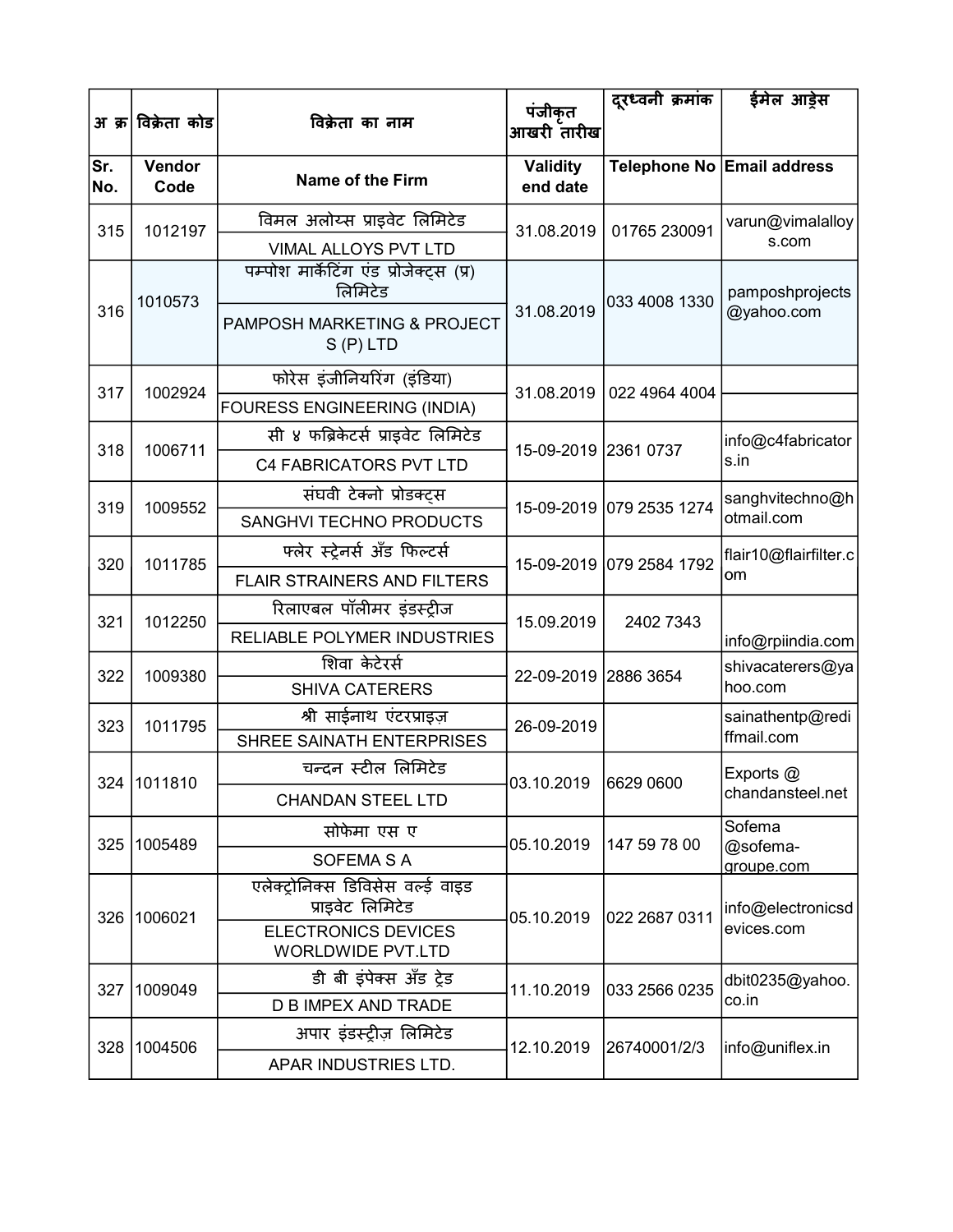|            | अ क्र विक्रेता कोड | विक्रेता का नाम                                                                  | पंजीकृत                     | दूरध्वनी क्रमांक        | ईमेल आड़ेस                 |
|------------|--------------------|----------------------------------------------------------------------------------|-----------------------------|-------------------------|----------------------------|
|            |                    |                                                                                  | आखरी तारीख                  |                         |                            |
| Sr.<br>No. | Vendor<br>Code     | Name of the Firm                                                                 | <b>Validity</b><br>end date |                         | Telephone No Email address |
|            |                    | मल्टी मेटल्स लिमिटेड                                                             |                             |                         | sales@multimetal           |
| 329        | 1000314            | <b>MULTI METALS LIMITED</b>                                                      | 17.10.2019                  | 0744 2481780            | s.in                       |
| 330        | 1011844            | साइनक्सिस एंटरप्राइज़ प्राइवेट लिमिटेड                                           | 19.10.2019                  | 251900326               | sinaxisent@gmail           |
|            |                    | SINAXIS ENTERPRISES PVT LTD                                                      |                             |                         | .com                       |
| 331        | 1007098            | स्टील स्ट्रॉग वाल्स (इंडिया) प्राइवेट<br>लिमिटेड                                 | 19.10.2019                  | 27690074/               | mkt3@steelstron            |
|            |                    | STEEL STRONG VALVES (INDIA)<br><b>PVT LTD</b>                                    |                             | 5536                    | g.com                      |
|            |                    | जनीटोर डाटा (बॉम्बे) पी लिमिटेड                                                  |                             |                         | helpdesk@datain            |
| 332        | 1011845            | JANITOR DATA (BOMBAY) P<br><b>LIMITED</b>                                        | 19.10.2019                  | 2808 8750               | surance.in                 |
| 333        | 1011556            | न्टेक कंट्रोल्स                                                                  | 19.10.2019                  | 079 22133122            | sales@nutechval            |
|            |                    | <b>NUTECH CONTROLS</b>                                                           |                             |                         | ves.com                    |
| 334        | 1012453            | शावो टेकनोलोजीस प्राइवेट लिमिटेड                                                 | 23-10-2019                  | 020 26159641            | shavogroup@vsnl            |
|            |                    | SHAVO TECHNOLOGIES PVT LTD                                                       |                             |                         | .com                       |
| 335        | 1008973            | खंदेश्वर टोविंग                                                                  | 24.10.2019                  | 2374 9727               | towingk@yahoo.c            |
|            |                    | <b>KHANDESHWAR TOWING</b>                                                        |                             |                         | om                         |
|            |                    | प्रदीप मेटल ट्रीटमंट केमिकल                                                      |                             |                         | sales@pradeepn             |
| 336        | 1000021            | PRADEEP METAL TREATMENT<br><b>CHEMICALS</b>                                      | 24.10.2019                  | 22 6798 8781            | dt.com                     |
|            |                    | पी सी चंदा एंड कंपनी (प्र) लिमिटेड                                               |                             |                         |                            |
|            | 337 1012662        | P C CHANDA & COMPANY (P) LIMIT<br>ED                                             |                             | 31.10.2019 33 222 72525 | info@chandapaint<br>s.com  |
|            | 338 1004661        | टेक्नोक्राट्स कोंट्रोल सिस्टम्स (आय)<br>प्राइवेट                                 | 01.11.2019                  | 0253 6602766            | info@teknocrats.c          |
|            |                    | <b>TEKNOCRAT'S CONTROL</b><br>SYSTEMS (I) PVT                                    |                             |                         | om                         |
| 339        | 1011886            | बेंग हई मरीन एलेक्ट्रिकल पी टी ई<br>लिमिटेड<br><b>BENG HUI MARINE ELECTRICAL</b> | 02.11.2019                  | 65 6291 4444            | sales@benghui.c<br>om      |
|            | 340 1011896        | PTE LTD<br>वीक संदविक डिज़ाइन इंडिया प्राइवेट<br>लिमिटेड                         | 07.11.2019                  | 44 4297 2000            | shipdesign@viksa           |
|            |                    | <b>VIK SANDVIK DESIGN INDIA PVT</b><br><b>LTD</b>                                |                             |                         | ndvik.in                   |
| 341        | 1001867            | क्रिस्ट एंजिनीरींग अँड मैन्फेक्च्ऐिंग<br>KRIST ENGG & MANUFACTURING              | 07.11.2019                  | 0120 2701508            | kristengg18@gm<br>ail.com  |
|            |                    |                                                                                  |                             |                         |                            |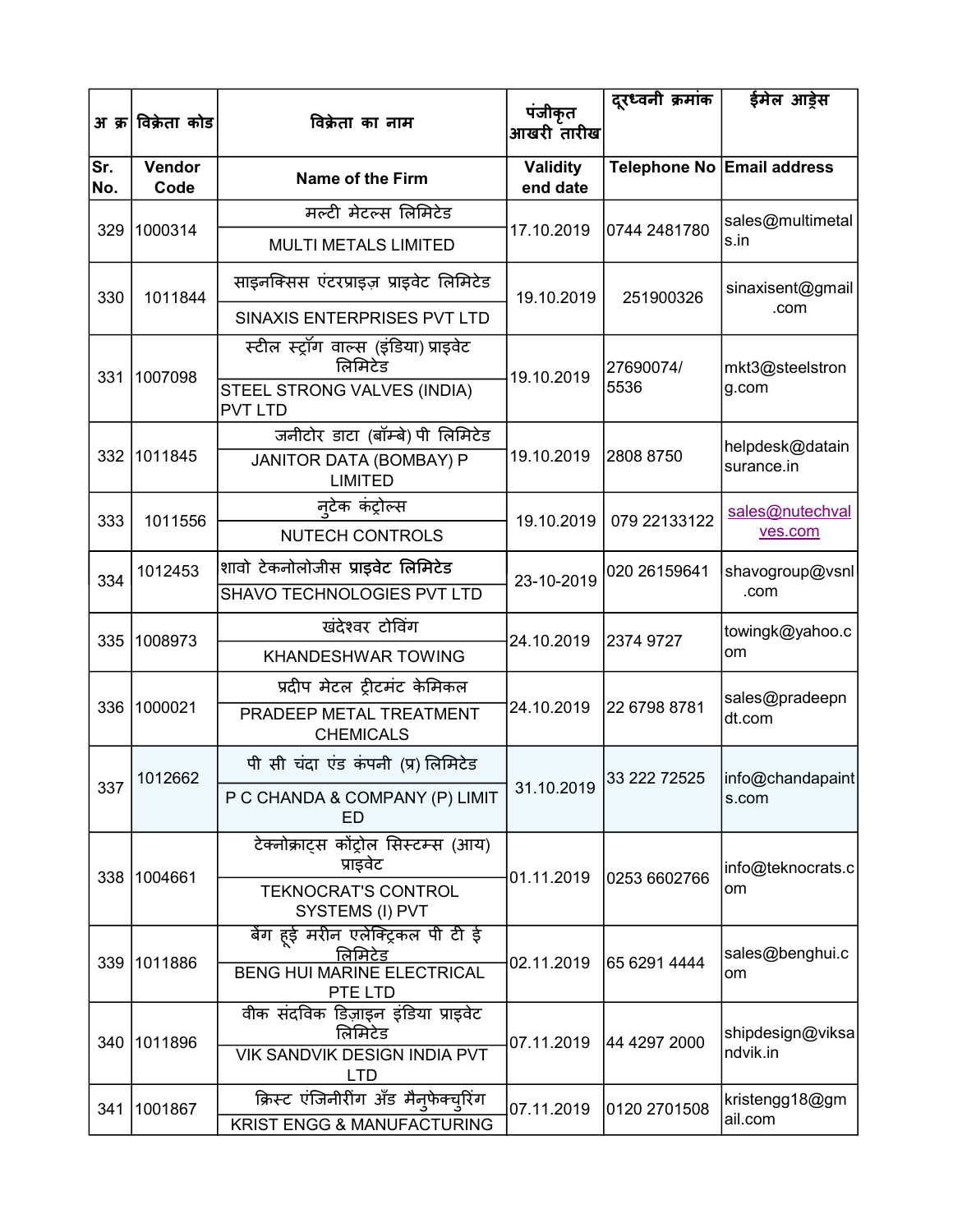| अ क्र      | विक्रेता कोड   | विक्रेता का नाम                                        | पंजीकृत<br>आखरी तारीख       | दूरध्वनी क्रमांक | ईमेल आड़ेस                         |
|------------|----------------|--------------------------------------------------------|-----------------------------|------------------|------------------------------------|
| Sr.<br>No. | Vendor<br>Code | Name of the Firm                                       | <b>Validity</b><br>end date |                  | Telephone No Email address         |
|            |                | श्री रेफ्रीजरेशन प्राइवेट लिमिटेड                      |                             |                  | sr.khollam@shre                    |
| 342        | 1008880        | <b>SHREE REFRIGERATIONS</b><br>PRIVATE LIMITED         | 13.11.2019                  | 02164 272012     | eref.com                           |
| 343        | 1011902        | ऊर्जा टेक्निकल सर्विसेस प्राइवेट<br>लिमिटेड            | 13.11.2019                  | 0731 4207571     | sales@oorjatechn                   |
|            |                | OORJA TECHNICAL SERVICES PVT<br><b>LTD</b>             |                             |                  | ical.com                           |
| 344        | 1000112        | संजय एलेक्ट्रिकल्स                                     | 14.11.2019                  | 022 2208 2785    | sanjayel@yahoo.                    |
|            |                | <b>SANJAY ELECTRICALS</b>                              |                             |                  | co.in                              |
| 345        | 1007426        | पावरिका लिमिटेड<br>POWERICA LTD                        | 20.11.2019                  | 6656 2510        | services@poweri<br>caltd.com       |
|            |                | एरो एंजिनीर्स                                          |                             |                  | arrow@arrowengi                    |
| 346        | 1007505        | <b>ARROW ENGINEERS</b>                                 | 20.11.2019                  | 250 6457501      | neers.com                          |
| 347        | 1011293        | रुट्स मल्टीक्लीन लिमिटेड                               | 20.11.2019                  | 0422 4330330     | rmclfin@roots.co.i                 |
|            |                | ROOTS MULTICLEAN LTD                                   |                             | 215              | n                                  |
| 348        | 1000066        | गोदरेज एंड बोयसी मैन्यफैक्चरिंग                        | 20.11.2019                  | 67961700         | rgnp@godrej@co                     |
|            |                | GODREJ & BOYCE MFG CO LTD                              |                             |                  | m                                  |
| 349        | 1000192        | पर्ल्स मेटल्स<br><b>PEARLS METALS</b>                  | 21.11.2019                  | 2382 1823        | pearls@pearlsme<br>tals.com        |
| 350        | 1011921        | सारबी पैट्रोलियम अँड केमिकल्स प्राइवेट<br>लिमिटेड      | 23.11.2019                  | 2763 0011        | sales@sarbi.com                    |
|            |                | <b>SARBI PETROLEUM AND</b><br><b>CHEMICALS PVT LTD</b> |                             |                  |                                    |
| 351        | 1005269        | हयजीन बेकरी                                            | 23.11.2019                  | 23720209/2376    | contact@wibsgro                    |
|            |                | <b>HYGIENIC BAKERY</b>                                 |                             |                  | up.com                             |
|            |                | अंबेकृपा ट्रांसपोर्ट सर्विस                            |                             |                  | ambekrupatransp                    |
| 352        | 1008557        | AMBEKRUPA TANSPORT SERVICE                             | 23.11.2019                  | 2164 9751        | ort@yahoo.com                      |
|            |                | जेबेक मरिन कंसल्टिंग अँड सर्विसेस                      |                             |                  | zebec@zebecmar                     |
| 353        | 1011569        | ZEBEC MARINE CONSULTANTS &<br><b>SERVICES</b>          | 24.11.2019                  | 4296 5000        | ine.com                            |
|            |                | डेनफब कंसल्टिंग एंजिनीर्स प्राइवेट<br>लिमिटेड          |                             |                  |                                    |
| 354        | 1011922        | DENFAB CONSULTING ENGINEERS<br><b>PVT LTD</b>          | 24.11.2019                  | 0251 6518592     | info@denfab.net                    |
|            |                | स्पेसियालीज्ड माटेरियल्स ट्रेडिंग                      |                             |                  |                                    |
| 355        | 1011923        | SPECIALISED MATERIALS TRADING                          | 24.11.2019                  | 0484 2317262     | specialisedmateri<br>als@yahoo.com |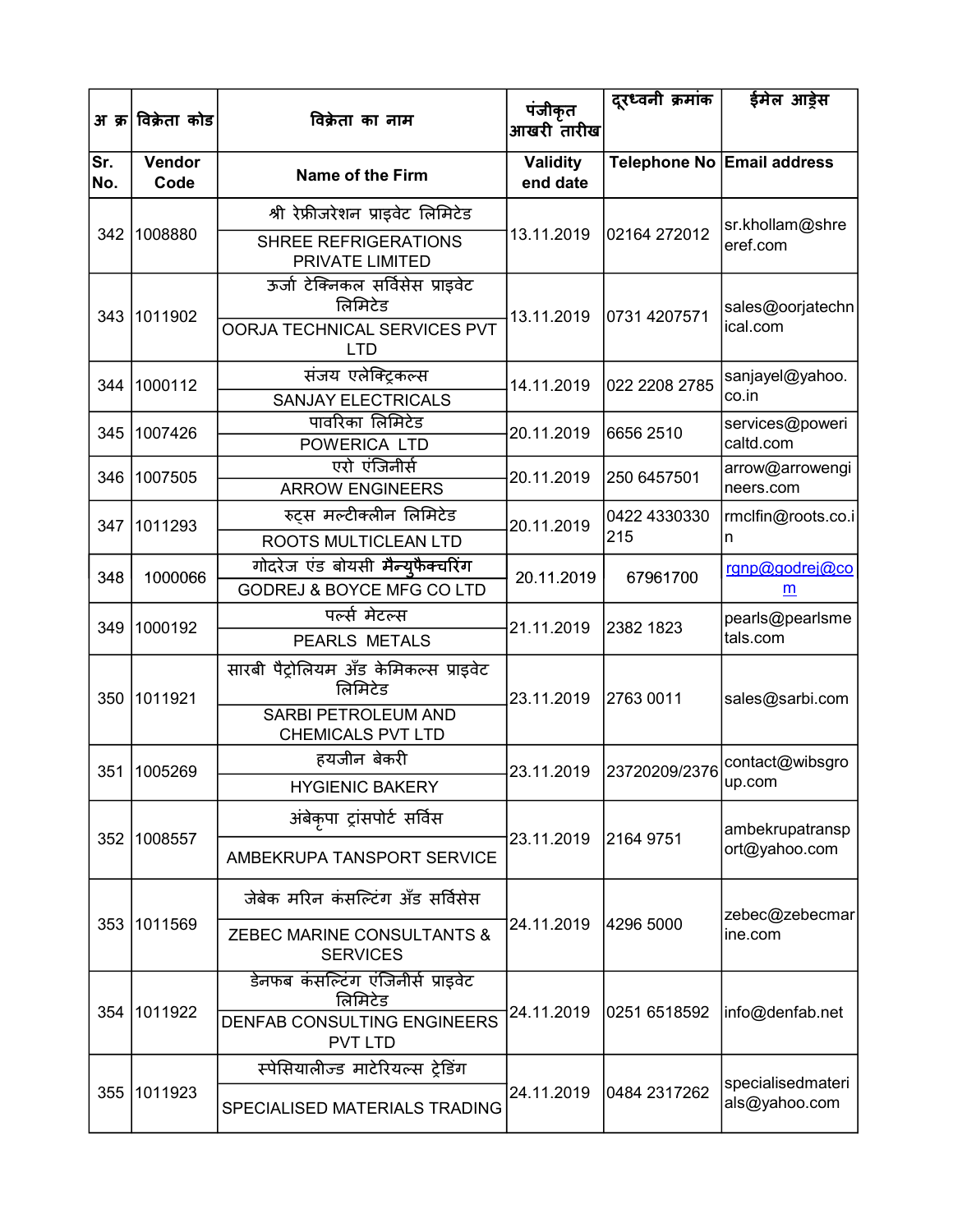|            | अ क्र विक्रेता कोड | विक्रेता का नाम                                    | पंजीकृत                     | दूरध्वनी क्रमांक                 | ईमेल आड़ेस                   |
|------------|--------------------|----------------------------------------------------|-----------------------------|----------------------------------|------------------------------|
|            |                    |                                                    | आखरी तारीख                  |                                  |                              |
| Sr.<br>No. | Vendor<br>Code     | <b>Name of the Firm</b>                            | <b>Validity</b><br>end date |                                  | Telephone No Email address   |
| 356        | 1010500            | अग्रसेन एस्पात प्राइवेट लिमिटेड                    | 29.11.2019                  | 0771 4242000                     | tender.agrasenisp            |
|            |                    | <b>AGRASEN ISPAT PVT LTD</b>                       |                             |                                  | at@gmail.com                 |
| 357        | 1011936            | कपूर फ़ोर्ज ईंकोर्पोरत                             | 30.11.2019                  | 0250 2023758                     | kapoorforge@gm               |
|            |                    | KAPOOR FORGE INCORPORATE                           |                             |                                  | ail.com                      |
| 358        | 1011941            | आइ सी ई (एशिया) प्राइवेट लिमिटेड                   | 01.12.2019                  | 2410 3916                        | instrument@iceas             |
|            |                    | ICE (ASIA) PVT LTD                                 |                             |                                  | ia.in                        |
| 359        | 1011847            | जे एस आर कार्पोरेशन                                | 07.12.2019                  |                                  | jsrcorporation@g             |
|            |                    | <b>J S R CORPORATION</b>                           |                             |                                  | mail.com                     |
| 360        | 1011939            | सोरमेक एस आर एल                                    | 08.12.2019                  | 39 0924                          | info@sormec.net              |
|            |                    | <b>SORMEC S R L</b>                                |                             | 502655<br>2374 3661<br>2876 9440 |                              |
| 361        | 1000132            | झेरोक्स सेंटर                                      | 08.12.2019                  |                                  | rajan.zubeda@g               |
|            |                    | <b>XEROX CENTRE</b>                                |                             |                                  | mail.com                     |
| 362        | 1011947            | पंचवटी व्हाल्व्स अँड फ़्लेंजेस प्राइवेट<br>लिमिटेड | 15.12.2019                  |                                  | panchvativalves              |
|            |                    | PANCHVATI VALVES AND<br><b>FLANGES PVT LTD</b>     |                             |                                  | @gmail.com                   |
| 363        | 1011843            | कोहिनूर टेक्सटाइल वेस्ट                            | 20.12.2019                  |                                  | kohinoortextilewa            |
|            |                    | KOHINOOR TEXTILE WASTE                             |                             |                                  | ste@gmail.com                |
| 364        | 1011967            | समयांग मेटल इंड को लिमिटेड                         | 25.12.2019                  | 82 51 266 6655                   | cunis@cuniship.c             |
|            |                    | SAMYANG METAL IND CO LTD                           |                             |                                  | om                           |
| 365        | 1011969            | त्रिवेणी एक्विपमेंट्स प्राइवेट लिमिटेड             | 25.12.2019                  | 079 2583 6320                    | triveni.equipment            |
|            |                    | <b>TRIVENI EQUIPMENTS PVT LTD</b>                  |                             |                                  | s@gmail.com                  |
| 366        | 1009240            | आनंद गॅस सर्विसेस                                  | 25.12.2019                  | 2307 6687                        | hindusthaninsecti            |
|            |                    | <b>ANAND GAS SERVICE</b>                           |                             |                                  | cides@hotmail.co<br>m        |
| 367        | 1011965            | एम जी इंडस्ट्रीज़                                  |                             | 25-12-2019 011 2323 8990         | mgindustries76@              |
|            |                    | <b>M G INDUSTRIES</b>                              |                             |                                  | yahoo.com                    |
| 368        | 1001913            | रोक्विन फ्लोमीटर इंडिया प्राइवेट लिमिटेड           | 31.12.2019                  | 0120 4538230                     |                              |
|            |                    | ROCKWIN FLOWMETER INDIA PVT<br><b>LTD</b>          |                             |                                  | rockwin@vsnl.co<br>m         |
| 369        | 1011977            | एच ए एल ऑफशोर लीमिटेड                              | 01-01-2020                  |                                  |                              |
|            |                    | HAL OFFSHORE LIMITED                               |                             | 011 4358 5000                    | prashant@haloffs<br>hore.com |
|            |                    |                                                    |                             |                                  |                              |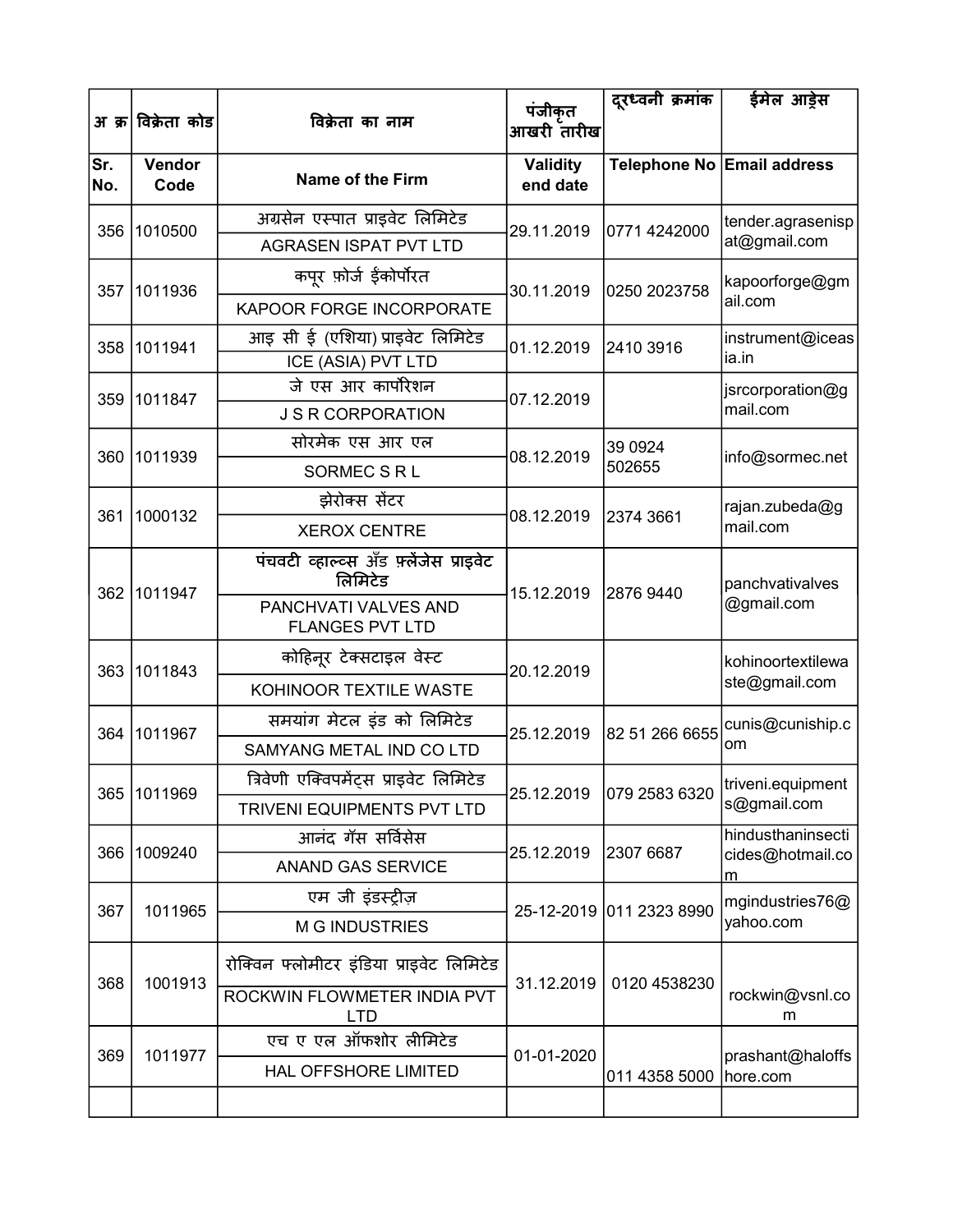| अ क्र      | विक्रेता कोड   | विक्रेता का नाम                                         | पंजीकृत<br>आखरी तारीख       | दूरध्वनी क्रमांक    | ईमेल आड़ेस                      |
|------------|----------------|---------------------------------------------------------|-----------------------------|---------------------|---------------------------------|
| Sr.<br>No. | Vendor<br>Code | Name of the Firm                                        | <b>Validity</b><br>end date |                     | Telephone No Email address      |
| 370        | 1002166        | स्टील सम्राट (इंडिया)                                   | 05.01.2020                  |                     |                                 |
|            |                | STEEL SAMRAT(INDIA)                                     |                             | 2385 53/90 mail.com | steelsamrat@hot                 |
| 371        | 1012256        | टेक्नोप्लुस एन्जिनीर्स                                  | 06.01.2020                  | 0251 2621111        |                                 |
|            |                | <b>TECHNOPLUS ENGINEERS</b>                             |                             |                     | info@technopluse<br>ngineers.cm |
| 372        | 1011994        | ओम साई इंजीन्यरिंग                                      | 16.01.2020                  | 2588 6396           | rajose23@yahoo.i                |
|            |                | OM SAI ENGINEERING                                      |                             |                     | n                               |
| 373        | 1012095        | मिलेनियम एरो डैन्यमिक्स प्राइवेट<br>लिमिटेड             | 20.01.2020                  | 2361 0747           | info@millennium.i               |
|            |                | MILLENNIUM AERO DYNAMICS PVT<br><b>LTD</b>              |                             |                     | n                               |
| 374        | 1012003        | चांगभाले इंजीन्यरिंग तथा सर्विसेस<br>प्राइवेट लिमिटेड   | 23.01.2020 2756 5969        |                     | cb@changbhale.c<br>om           |
|            |                | <b>CHANGBHALE ENGINEERING &amp;</b><br>SERVICES PVT LTD |                             |                     |                                 |
| 375        | 1007225        | एडवांस केबल टेक्नोलोजीस प्राइवेट<br>लिमिटेड             | 24.01.2020                  | 080 2351            | sales@advancec                  |
|            |                | ADVANCE CABLE TECHNOLOGIES<br><b>PVT LTD</b>            |                             | 6733/34             | able.in                         |
| 376        | 1008984        | एसेनार ट्रांसफार्मर्स प्राइवेट लिमिटेड                  | 27-01-2020                  | 040 65764561        | info@esennar.co                 |
|            |                | <b>ESENNAR TRANSFORMERS PVT LT</b><br>D                 |                             |                     | m                               |
| 377        | 1011957        | श्री देवी केटरर्स                                       | 29.01.2020                  |                     | 2646238701 shreedevi27@gm       |
|            |                | <b>SHREE DEVI CATERERS</b>                              |                             |                     | ail.com                         |
| 378        | 1012005        | विदुषी वायर प्राइवेट लीमिटेड                            | 29.01.2020                  | 2512621607          | saketbagaria@vid                |
|            |                | <b>VIDUSHI WIRE PVT LTD</b>                             |                             |                     | ushiwire.com                    |
| 379        | 1012016        | इफबेक्स टेक्नोलोजिस                                     | 29.01.2020                  | 3326593000          | ifabex@outlook.c                |
|            |                | <b>IFABEX TECHNOLOGIES</b>                              |                             |                     | om                              |
| 380        | 1012469        | श्री बालाजी टेक                                         | 29-01-2020                  | 04426241276         | techbronze@yaho                 |
|            |                | <b>SHRI BALAJI TECH</b>                                 |                             |                     | o.co.in                         |
| 381        | 1011252        | टेक्नोक्रट्स मार्केटिंग                                 | 30.01.2020                  | 0253 6602766        | info@teknocrats.c               |
|            |                | <b>TEKNOCRATS MARKETING</b>                             |                             |                     | om                              |
| 382        | 1012009        | बेल्स इलेक्ट्रोटेक प्राइवेट लिमिटेड                     | 31.01.2020                  | 3322250389          | powergrip@vsnl.c                |
|            |                | <b>BELLS ELECTROTECH PVT LTD</b>                        |                             |                     | om                              |
|            |                |                                                         |                             |                     |                                 |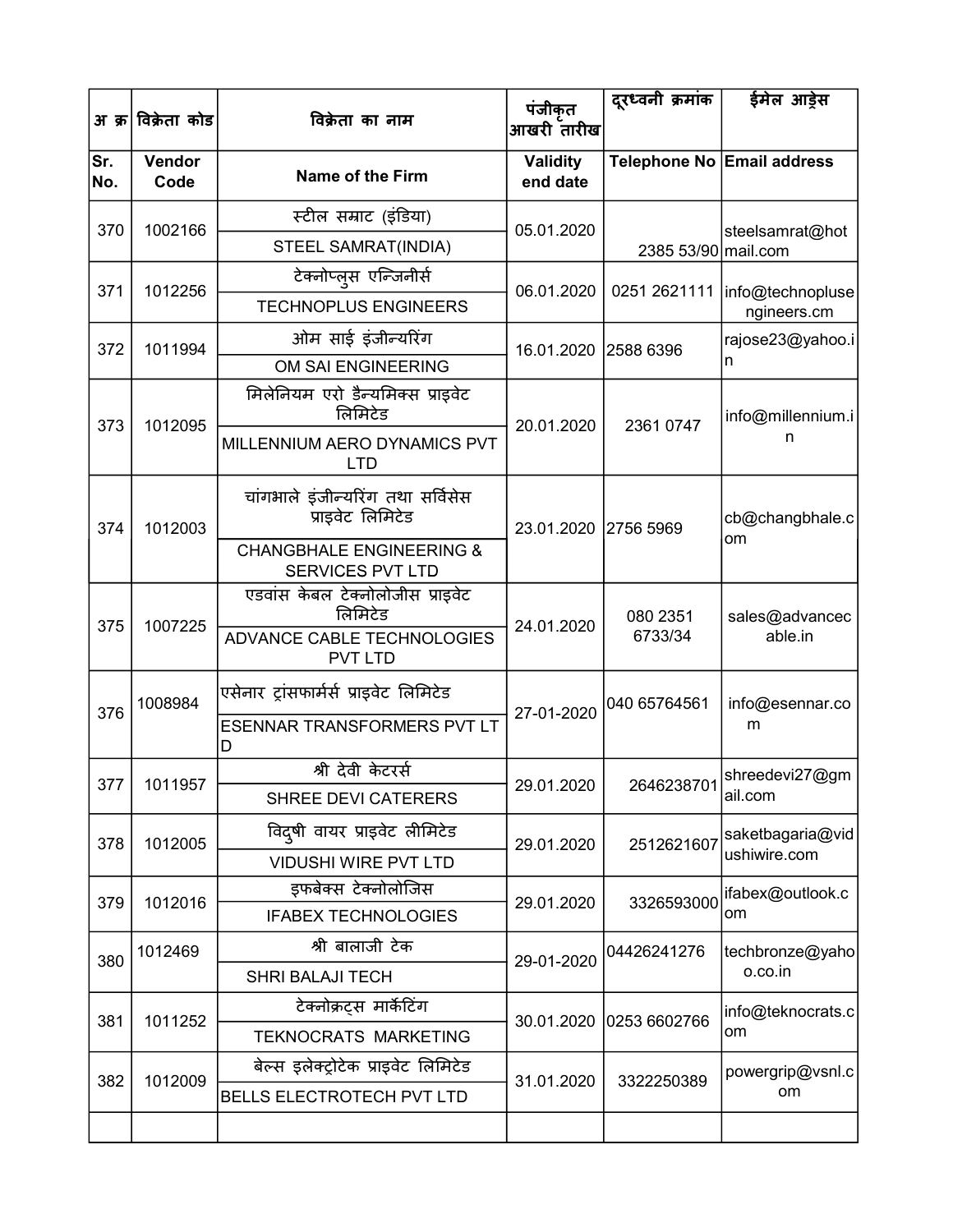|            | अ क्र <sup> </sup> विक्रेता कोड | विक्रेता का नाम                                   | पंजीकृत<br>आखरी तारीख       | दूरध्वनी क्रमांक           | ईमेल आड़ेस                 |
|------------|---------------------------------|---------------------------------------------------|-----------------------------|----------------------------|----------------------------|
| Sr.<br>No. | Vendor<br>Code                  | <b>Name of the Firm</b>                           | <b>Validity</b><br>end date | Telephone No Email address |                            |
|            |                                 | दीप मेटलर्जिकल सर्विसेज                           |                             |                            | info@deepmetlab            |
| 383        | 1012340                         | DEEP METALLURGICAL SERVICES                       | 31.01.2020                  | 2583 1530                  | .in                        |
| 384        | 1012018                         | क्लासिक एंटरप्राइज़                               | 02.02.2020 2595 5220        |                            | info@classicent.i          |
|            |                                 | <b>CLASSIC ENTERPRISES</b>                        |                             |                            | n                          |
| 385        | 1009966                         | फिनेक्स किचन प्राइवेट लिमिटेड                     | 04.02.2020                  | 0253 6693281               |                            |
|            |                                 | FINEX KITCHEN PVT LTD                             |                             |                            | finexkitchen@gm<br>ail.com |
|            |                                 | सोनार मरीन कंसल्टेंट प्राइवेट लिमिटेड             |                             |                            |                            |
| 386        | 1012029                         | SONAR MARINE CONSULTANT PVT<br><b>LTD</b>         | 08.02.2020 2778 1907        |                            | info@sonarmarin<br>e.in    |
|            |                                 | वेस्टर्न सेफ मैन्फेक्च्रिंग को                    |                             | 14.02.2020 2308 8932       | westernsafe@gm             |
| 387        | 1000010                         | <b>WESTERN SAFE MANUFACTURING</b><br>CO           |                             |                            | ail.com                    |
| 388        | 1009036                         | एढ़ार्दुत + लेमर (इंडिया) प्राइवेट                |                             | 14.02.2020 0271 398400     | Mcshah @                   |
|            |                                 | ERHARDT + LEIMER (INDIA) PVT                      |                             |                            | erhardt-leimur<br>.com     |
| 389        | 1011950                         | समृद्धि केटरर्स                                   | 14.02.2020                  |                            | 32253981 samriddhicaterers |
|            |                                 | <b>SAMRIDDHI CATERERS</b>                         |                             |                            | @rediffmail.com            |
|            |                                 | जेम्स वाकर इन्मारको इंडस्ट्रीज़                   |                             |                            |                            |
| 390        | 1008965                         | <b>JAMES WALKER INMARCO</b><br><b>INDUSTRIES</b>  | 15.02.2020 4080 8080        |                            | info@jwinmarco.c<br>om     |
|            |                                 | एसार हेवी इंजीन्यरिंग सर्विसेस                    |                             |                            |                            |
| 391        | 1012042                         | <b>ESSAR HEAVY ENGINEERING</b><br><b>SERVICES</b> | 15.02.2020                  | 66601100                   | mayank.jha@ess<br>ar.com   |
| 392        | 1011840                         | मिश्र धात् निगम लिमिटेड                           |                             | 16.02.2020 40 24340001     | mktg@midhani.g             |
|            |                                 | <b>MISHRA DHATU NIGAM LTD</b>                     |                             |                            | ov.in                      |
|            |                                 | पेट्रोकोन एंज अँड इन्सपैक्शन को                   |                             |                            | petrocon.support           |
| 393        | 1012068                         | PETROCON ENGG & INSPECTION<br>CO                  |                             | 26.02.2020 22 2778 1773    | @petroconindia.c<br>om     |
|            |                                 | मल्टीस्किल इंजीन्यरिंग प्राइवेट लिमिटेड           |                             |                            | multiskill.engg@r          |
| 394        | 1012069                         | MULTISKILL ENGINEERING PVT LTD                    | 28.02.2020                  | 2757 5413                  | ediffmail.com              |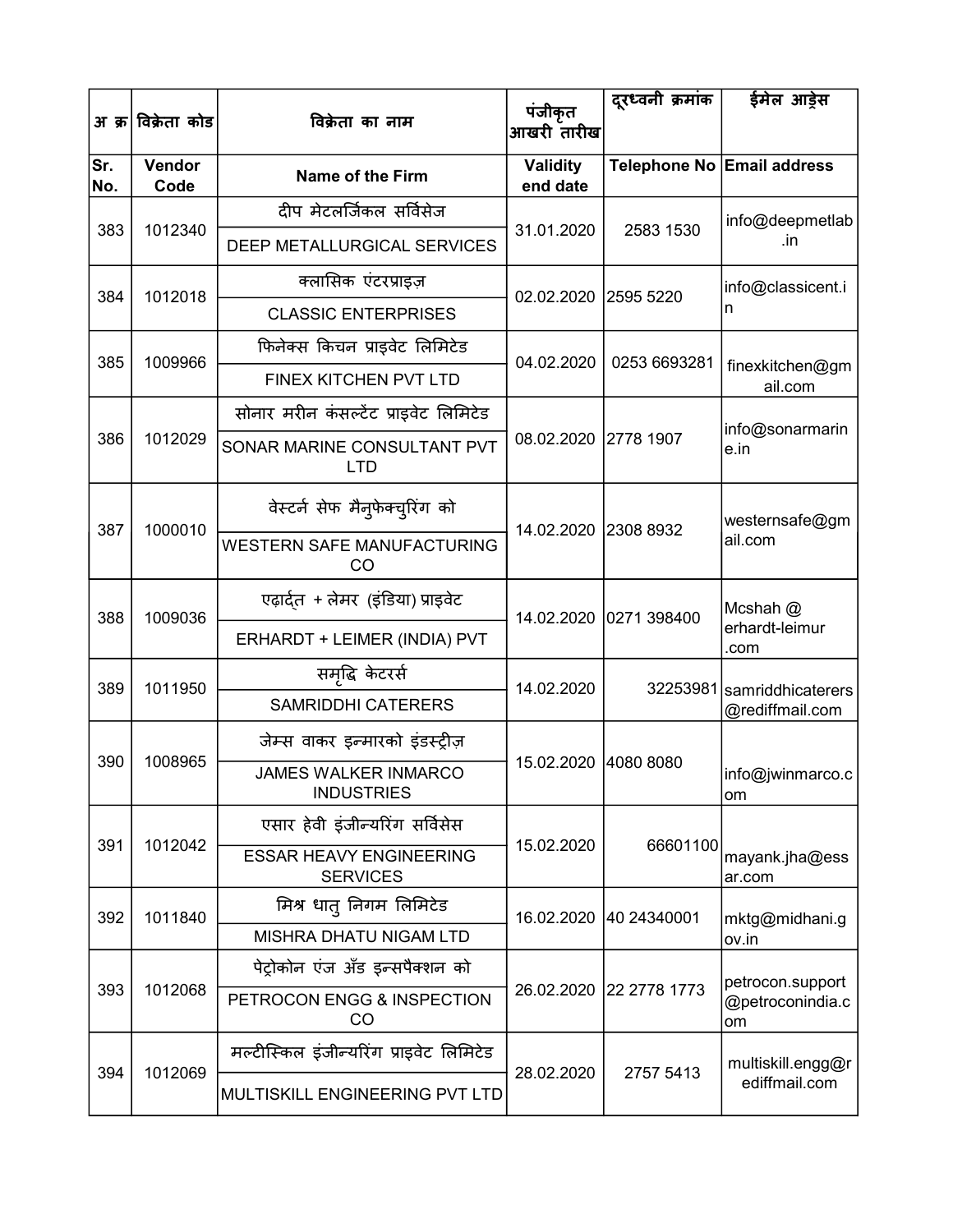| अ क्र      | विक्रेता कोड   | विक्रेता का नाम                                         | पंजीकृत<br>आखरी तारीख       | दूरध्वनी क्रमांक                 | ईमेल आड़ेस                    |
|------------|----------------|---------------------------------------------------------|-----------------------------|----------------------------------|-------------------------------|
| Sr.<br>No. | Vendor<br>Code | Name of the Firm                                        | <b>Validity</b><br>end date |                                  | Telephone No Email address    |
| 395        | 1012077        | अजय इंडस्ट्रीज़                                         | 05-03-20                    | 2341 5535                        | ajayind@vsnl.net              |
|            |                | <b>AJAY INDUSTRIES</b>                                  |                             |                                  |                               |
| 396        | 1004640        | मेटमेक रेडियोग्राफिक इन्सपैक्शन प्राइवेट                | 07-03-20                    | 2570<br>2025/26/27               | metmech76@gm<br>ail.com       |
|            |                | <b>METMECH RADIOGRAPHIC</b><br><b>INSPECTION PVT</b>    |                             |                                  |                               |
| 397        | 1012079        | वज्रा रबर प्रोडक्ट्स (पी) लिमिटेड                       | 07-03-20                    | 480 2860402                      | contact@vajrarub              |
|            |                | VAJRA RUBBER PRODUCT (P) LTD                            |                             |                                  | ber.com                       |
| 398        | 1012089        | डेमपो शीप बिल्डिंग अँड इंजीन्यरिंग<br>प्राइवेट          |                             | 13.03.2020 0832 2225098          | praveen_borkar@<br>dspl.co.in |
|            |                | <b>DEMPO SHIPBUILDING AND</b><br><b>ENGINEERING PVT</b> |                             |                                  |                               |
|            | 1012112        | ग्रेटवेल्ड इंजीन्यरिंग प्राइवेट लिमिटेड                 | 21.03.2020                  | 2030648055                       | suhas.baddi@gre               |
| 399        |                | <b>GREATWELD ENGINEERING PVT</b><br><b>LTD</b>          |                             |                                  | atweld.com                    |
| 400        | 1011837        | साधव ऑफशोर इंजीनिरिंग कंपनी<br><b>SADHAV OFFSHORE</b>   |                             | 24.03.2020   022 2348 2514       | offsore@sadhav.<br>com        |
|            |                | <b>ENGINEERING CO</b>                                   |                             |                                  |                               |
| 401        | 1012427        | रत्नामानी मेटल एंड टूबस लिमिटेड                         |                             | 25.03.2020 079 2741 5501         | info@ratnamani.c              |
|            |                | RATNAMANI METALA & TUBES Ltd                            |                             |                                  | om                            |
| 402        |                | सारस्वत इंजीनियरिंग सर्विसेस                            |                             |                                  | amits579@vsnl.c               |
|            | 1009086        | SARASWAT ENGINEERING<br><b>SERVICES</b>                 | 03.04.2020                  | 2685 6228                        | <b>om</b>                     |
| 403        | 1000166        | जल एन्जिनीर्स प्राइवेट लिमिटेड                          | 03.04.2020                  | 2528 3610                        | jaljepl@gmail.co              |
|            |                | JAL ENGINEERS PVT LTD                                   |                             |                                  | m                             |
| 404        | 1005477        | मेवाडा इंजीनियरिंग वर्क्स प्राइवेट लिमिटेड              |                             |                                  | info@saturnvalve              |
|            |                | <b>MEVADA ENGINEERING WORKS</b><br>PVT. LTD.            |                             | 2685 9960<br>03.04.2020<br>s.com |                               |
| 405        | 1009416        | एस आर डी इन्फोटेक प्राइवेट लिमिटेड                      | 03.04.2020                  | 2895 0137                        | info@srdinfotech.<br>com      |
|            |                | SRD INFOTECH PVT LTD                                    |                             |                                  |                               |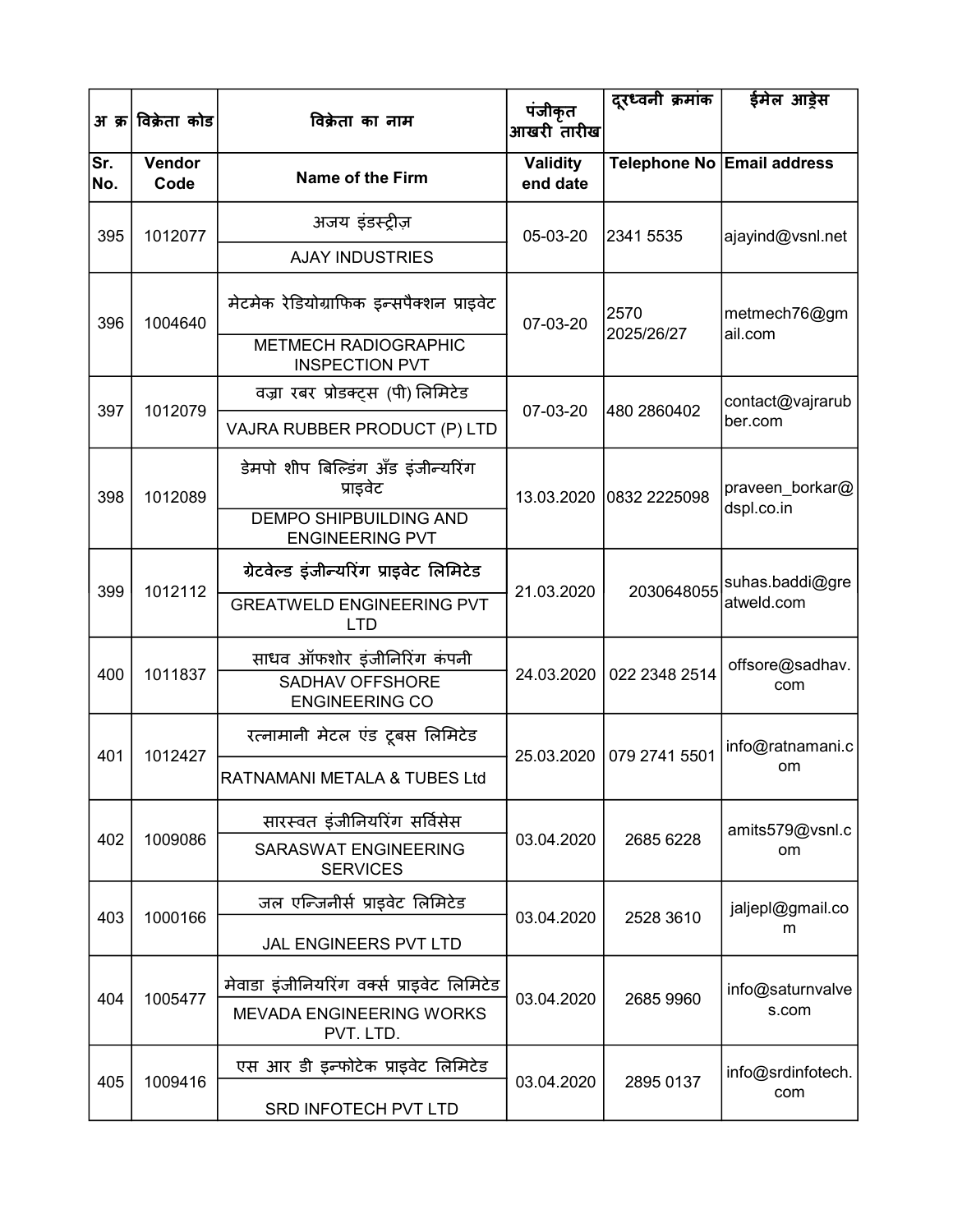| अ क्र      | विक्रेता कोड   | विक्रेता का नाम                                           | पंजीकृत<br>आखरी तारीख       | दूरध्वनी क्रमांक | ईमेल आड्रेस                |
|------------|----------------|-----------------------------------------------------------|-----------------------------|------------------|----------------------------|
| Sr.<br>No. | Vendor<br>Code | <b>Name of the Firm</b>                                   | <b>Validity</b><br>end date |                  | Telephone No Email address |
| 406        | 1012114        | स्टड क्राफ्ट (इंडिया) प्राइवेट लिमिटेड                    | 03.04.2020                  | 735 0003880      | marketing@studc            |
|            |                | STUD CRAFT (INDIA) PVT LTD                                |                             |                  | raft.com                   |
| 407        | 1012115        | मेलक्स कंट्रोल गियर्स प्राइवेट लिमिटेड                    | 03.04.2020                  | 20 2426 4895     | sales@melconind            |
|            |                | MELUX CONTROL GEARS PVT LTD                               |                             |                  | ia.com                     |
| 408        | 1012128        | टीमकेन इंडिया लिमिटेड                                     | 03.04.2020                  | 80 4136 2000     | vikram.juneja@ti           |
|            |                | <b>TIMKEN INDIA LIMITED</b>                               |                             |                  | mken.com                   |
| 409        | 1012129        | रतनशा इंटरनेशनल रेक्तिफायर लिमिटेड                        | 03.04.2020                  | 2847 1956        | admin@ruttonsha            |
|            |                | RUTTONSHA INTERNATIONAL<br><b>RECTIFIER LTD</b>           |                             |                  | .com                       |
| 410        | 1002443        | इस्माइल वलिमोहमेद एंड कं                                  | 04.04.2020                  | 2372 5220        | evnco@live.com             |
|            |                | <b>ESMAIL VALIMOHAMED &amp; CO</b>                        |                             |                  |                            |
|            | 1012131        | जेम इंजीनियरिंग इंडस्ट्रीज इंडिया प्राइवेट<br>लिमिटेड     | 04.04.2020                  |                  |                            |
| 411        |                | <b>GEM ENGINEERING INDUSTRIES</b><br><b>INDIA PVT LTD</b> |                             | 040 2980 1663    | info@geind.in              |
| 412        | 1012132        | साहिब एकुइप्मेन्त्स प्राइवेट लिमिटेड                      | 04.04.2020                  | 4102 6000        | info@sahib.co.in           |
|            |                | SAHIB EQUIPMENTS PVT LTD                                  |                             |                  |                            |
| 413        | 1004558        | दिलीप स्टेशनरी मार्ट                                      | 10.04.2020                  |                  | deelipstationerym          |
|            |                | DEELIP STATIONERY MART                                    |                             | 2342 4096        | art@gmail.com              |
|            |                | त्रयनातिक इंटरनेशनल प्राइवेट लिमिटेड                      |                             |                  | info@trinautic.co          |
| 414        | 1012138        | TRINAUTIC INTERNATIONAL PVT<br><b>LTD</b>                 | 10.04.2020                  | 2756 5559        | m                          |
|            |                | मेरीटाइम मोंटेरिंग नोरिनको इंडिया                         |                             |                  | marinor@marinor            |
| 415        | 1012362        | MARITIME MONTERING NORINCO<br><b>INDIA PVT LTD</b>        | 10.04.2020                  | 484 2320713      | .co.in                     |
| 416        | 1012141        | प्रायम्तेक                                                | 11.04.2020                  | 44 2363 4866     | sales@primetech            |
|            |                | <b>PRIMETECH</b>                                          |                             |                  | ejectors.com               |
| 417        | 1000118        | हाई सीज एन्जिनीर्स                                        | 12.04.2020                  | 2372 1479        | highseaseng@g<br>mail.com  |
|            |                | <b>HIGH SEAS ENGINEERS</b>                                |                             |                  |                            |
|            |                |                                                           |                             |                  |                            |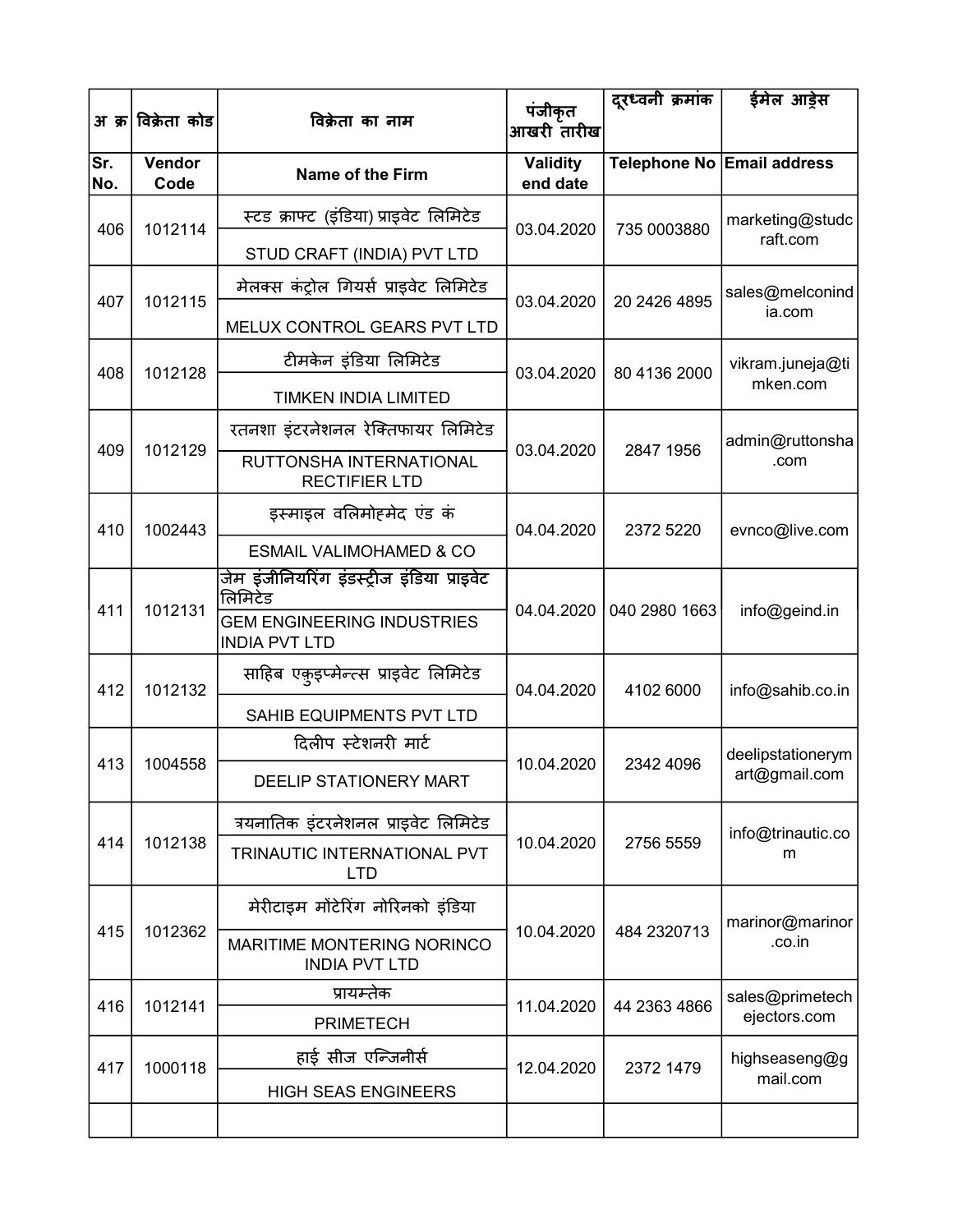|            | अ क्र विक्रेता कोड | विक्रेता का नाम                                                                                 | पंजीकृत<br>आखरी तारीख       | दूरध्वनी क्रमांक       | ईमेल आड़ेस                        |
|------------|--------------------|-------------------------------------------------------------------------------------------------|-----------------------------|------------------------|-----------------------------------|
| Sr.<br>No. | Vendor<br>Code     | <b>Name of the Firm</b>                                                                         | <b>Validity</b><br>end date |                        | Telephone No Email address        |
| 418        | 1010136            | जे के फेनर (इंडिया) लिमिटेड                                                                     | 17.04.2020                  | 0452 4283861           | franklin@jkfenner                 |
|            |                    | J.K. FENNER (INDIA) LTD                                                                         |                             |                        | .com                              |
| 419        | 1012161            | एम बी प्रोजेक्ट एंड लोजिस्टिक्स (इंडिया)<br>प्राइवेट लिमिटेड<br><b>MB PROJECT AND LOGISTICS</b> | 17.04.2020                  | 6159 2006              | manikandan.mort<br>ha@mbprolog.co |
|            |                    | (INDIA) PVT LTD                                                                                 |                             |                        | m                                 |
| 420        | 1012162            | सैप इंडर्स्ट्रीज लिमिटेड                                                                        | 17.04.2020                  | 079 2277 1101          | info@sapvalves.c                  |
|            |                    | <b>SAP INDUSTRIES LTD</b>                                                                       |                             |                        | om                                |
|            |                    | भूवल इन्स् <i>लेशन केबल प्राइवेट लिमिटे</i> ड                                                   |                             |                        | response@bhuwa                    |
| 421        | 1012163            | <b>BHUWAL INSULATION CABLE PVT</b><br><b>LTD</b>                                                | 17.04.2020                  | 2506062870             | linsu.com                         |
| 422        | 1011949            | स्मेक ऑटोमेशन प्राइवेट लिमिटेड                                                                  | 30-04-2020                  | 484 2340904            | support@smec.in                   |
|            |                    | <b>SMEC AUTOMATION PVT LTD</b>                                                                  |                             |                        |                                   |
| 423        | 1000640            | पायलट गास्केट्स एंड एन्जिनिर्स                                                                  | 30-04-2020                  | 23425150               | info@pilotgaskets                 |
|            |                    | PILOT GASKETS & ENGINEERS                                                                       |                             |                        | .com                              |
| 424        | 1012182            | शेरा मेटल प्राइवेट लिमिटेड                                                                      | 02.05.2020                  | 0141 2330058           | shetrmetals@gm<br>ail.com         |
|            |                    | SHERA METAL PVT LTD<br>ट्रांस्पोवर इंडिया इलेक्ट्रोनिक्स प्राइवेट                               |                             |                        |                                   |
| 425        | 1012179            | लिमिटेड                                                                                         |                             | 08.05.2020<br>41418031 | sales@transpowe                   |
|            |                    | <b>TRANSPOWER INDIA</b><br><b>ELECTRONICS PVT LTD</b>                                           |                             |                        | rindia.net                        |
| 426        | 1012180            | वाल्वटेक इंडस्ट्रीज                                                                             | 08.05.2020                  | 2754 9193              | info@vtivalves.co                 |
|            |                    | <b>VALVE TECH INDUSTRIES</b>                                                                    |                             |                        | m                                 |
| 427        | 1012193            | गायत्री टैंक्स एंड वेसल्स प्राइवेट लिमिटेड<br><b>GAYATRI TANKS &amp; VESSELS PVT</b>            | 10.05.2020                  | 2745 1333              | gayatrivessel@g<br>mail.com       |
|            |                    | <b>LTD</b>                                                                                      |                             |                        |                                   |
| 428        | 1000167            | ग्रितेक्स इंडिया लिमिटेड                                                                        | 13-05-2020                  | 0124-                  | shishir.prakash@                  |
|            |                    | <b>GRINTEX INDIA LIMITED</b>                                                                    |                             | 4652400                | grintex.com                       |
| 429        | 1012209            | आइडियल डिलाइट सर्विसेस प्राइवेट<br>लिमिटेड                                                      | 15.05.2020                  | 6050 1222              | idealdelight007@                  |
|            |                    | <b>IDEAL DELIGHT SERVICES PVT LTD</b>                                                           |                             |                        | gmail.com                         |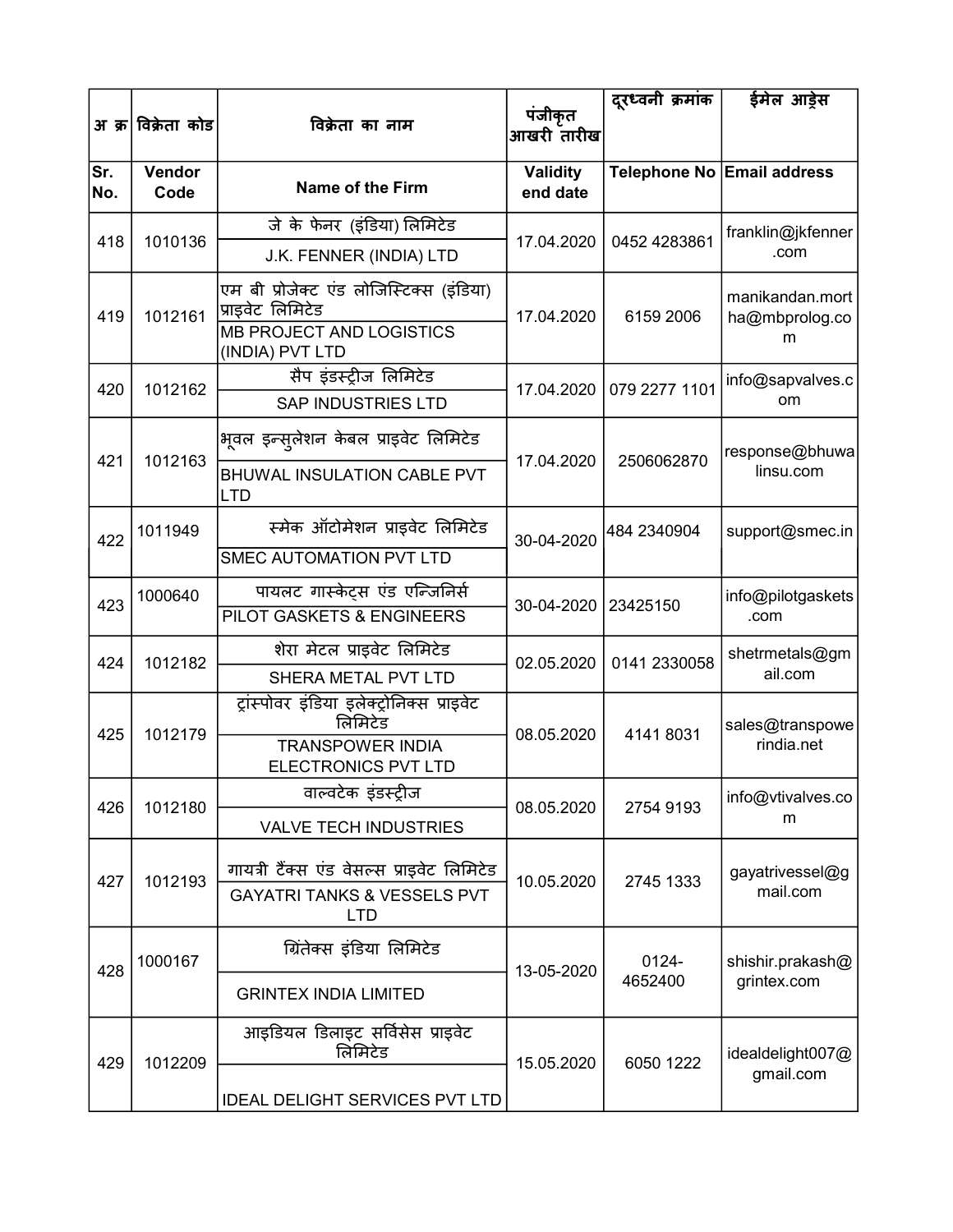|            | अ क्र विक्रेता कोड | विक्रेता का नाम                                       | पंजीकृत              | दूरध्वनी क्रमांक | ईमेल आड़ेस                         |
|------------|--------------------|-------------------------------------------------------|----------------------|------------------|------------------------------------|
|            |                    |                                                       | आखरी तारीख           |                  |                                    |
| Sr.<br>No. | Vendor<br>Code     | <b>Name of the Firm</b>                               | Validity<br>end date |                  | Telephone No Email address         |
|            |                    | फाइन इंडस्ट्रियल कारपोरेशन                            |                      |                  | fine.industries@re                 |
| 430        | 1012210            | FINE INDUSTRIAL CORPORATION                           | 15.05.2020           | 2374 2662        | diffmail.com                       |
| 431        | 1002546            | हेमंत इंजीनियरिंग वर्क्स                              | 16.05.2020           | 2536 3278        | dhemant_555@y                      |
|            |                    | <b>HEMANT ENGINEERING WORKS</b>                       |                      |                  | ahoo.co.in                         |
| 432        | 1012200            | तेलावने पॉवर एकुइप्मेन्त्स प्राइवेट<br>लिमिटेड        | 17.05.2020           | 2764 2273        | tender@telawne.c                   |
|            |                    | <b>TELAWNE POWER EQUIPMENTS</b><br><b>PVT LTD</b>     |                      |                  | om                                 |
|            |                    | श्री साई समर्थ टेक्नीकल सर्विसेस                      |                      |                  | 3stech@gmail.co                    |
| 433        | 1012217            | SHRI SAI SAMARTH TECHNICAL<br><b>SERVICES</b>         | 21.05.2020           | 6565 8500        | m                                  |
| 434        | 1012499            | मेगाहेर्त्ज़ इन्फोटेक प्राइवेट लिमिटेड                | 24-05-2020           | 011 46644000     | accounts@mega<br>hertzinfotech.com |
|            |                    | Megahertz Infotech Pvt Ltd                            |                      |                  |                                    |
| 435        | 1012212            | आनंद माइन टूल्स प्राइवेट लिमिटेड                      | 24.05.2020           | 7122232009       | contact@anandgr                    |
|            |                    | ANAND MINE TOOLS PVT LTD                              |                      |                  | oup.net.co                         |
| 436        | 1004436            | निओ मेटल अनालिस्ट एंड एनडीटी<br>सर्विसेस              | 04.06.2020           | 2611 6640        | enquiry@neomet                     |
|            |                    | <b>NEO METAL ANALYST &amp; NDT</b><br><b>SERVICES</b> |                      |                  | alanalystndt.com                   |
| 437        | 1009291            | एसजीएस मरीन हबितलिटी प्राइवेट<br>लिमिटेड              | 04.06.2020           | 0891 6690901     | info@sgsmarine.c                   |
|            |                    | <b>SGS MARINE HABITABILITY PVT</b><br>LTD             |                      |                  | om                                 |
| 438        | 1009457            | आरएसपी पॉवर सोल्शंस                                   | 04.06.2020           | 6514 9516        | info@rsppower.in                   |
|            |                    | <b>RSP POWER SOLUTIONS</b>                            |                      |                  |                                    |
| 439        | 1012214            | एम्पीआयएल स्टील स्ट्रक्चर लिमिटेड                     | 04.06.2020           | 4260 7000        | contact@mpil.in                    |
|            |                    | MPIL STEEL STRUCTURES LTD                             |                      |                  |                                    |
| 440        | 1012234            | बिलेट्स इलेक्ट्रो वेर्के प्राइवेट लिमिटेड             | 04.06.2020           | 22 4058 4200     | info@bewl.in                       |
|            |                    | billets Elektro Werke Pvt Ltd                         |                      |                  |                                    |
|            |                    |                                                       |                      |                  |                                    |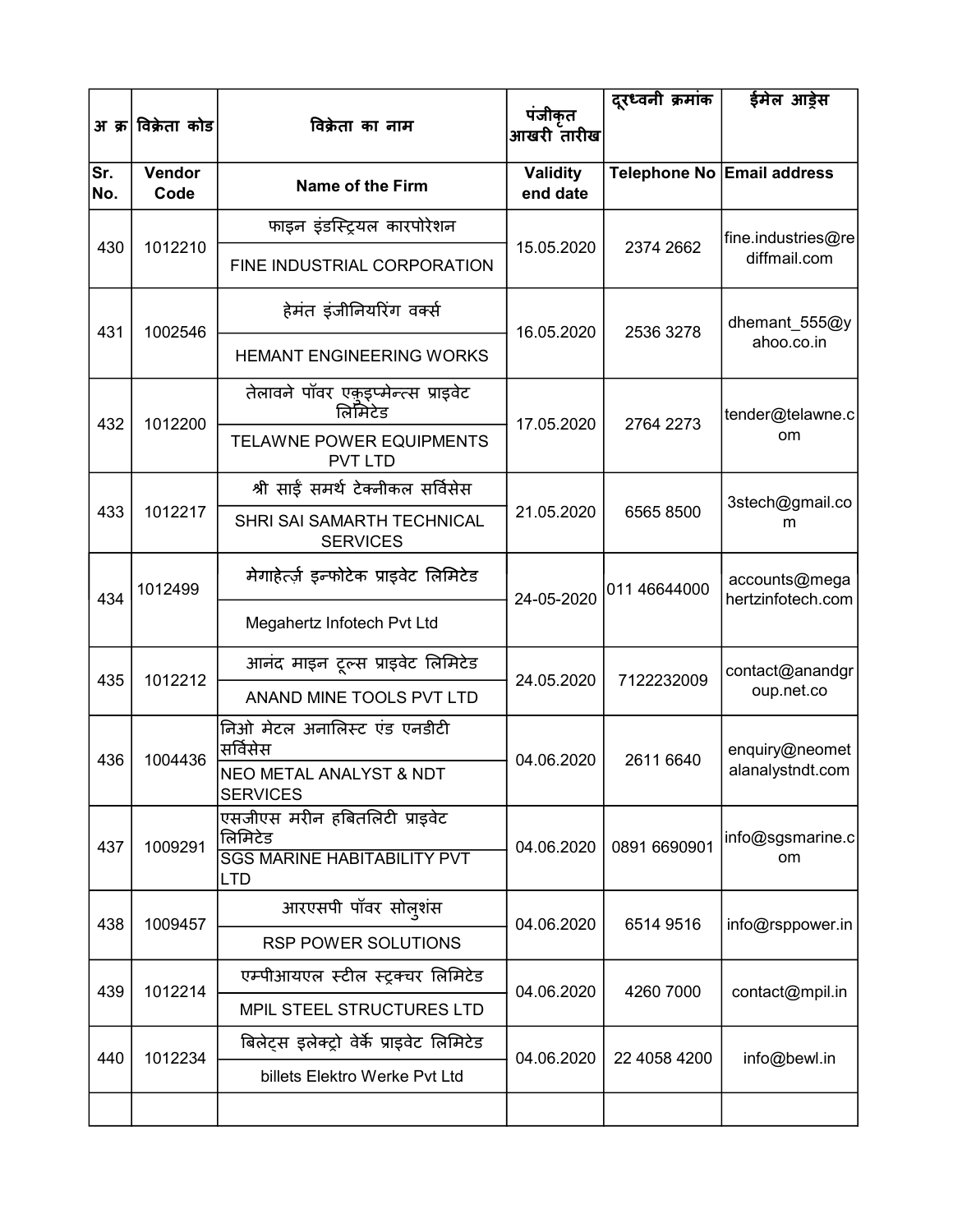|            | अ क्र विक्रेता कोड | विक्रेता का नाम                                        | पंजीकृत<br>आखरी तारीख       | दूरध्वनी क्रमांक                             | ईमेल आड़ेस                     |
|------------|--------------------|--------------------------------------------------------|-----------------------------|----------------------------------------------|--------------------------------|
| Sr.<br>No. | Vendor<br>Code     | <b>Name of the Firm</b>                                | <b>Validity</b><br>end date |                                              | Telephone No Email address     |
|            |                    | स्टर्लिंग एंड विल्सन प्राइवेट लिमिटेड                  |                             |                                              | mumbai@sterling                |
| 441        | 1012239            | <b>STERLING &amp; WILSON PRIVATE</b><br><b>LIMITED</b> | 04.06.2020                  | 22 2548 5513                                 | wilson.com                     |
| 442        | 1008655            | बोनस एन्जिनीर्स प्राइवेट लिमिटेड                       | 05.06.2020                  | 022 21581300                                 | hr@bonance.org                 |
|            |                    | <b>BONACE ENGINEERS PVT LTD</b>                        |                             |                                              |                                |
|            |                    | मेक्वेल इंडस्ट्रीज लिमिटेड                             |                             |                                              | mechwell@vsnl.c                |
| 443        | 1012244            | <b>MECHWELL INDUSTRIES LTD</b>                         | 05.06.2020                  | 6620 0300                                    | om                             |
| 444        | 1012215            | मायक्रोटेक इंडिया                                      | 07.06.2020                  | 0836 2210624<br>0712 228665<br>022 2859 0162 | marketing@micro                |
|            |                    | <b>MICROTECH INDIA</b>                                 |                             |                                              | tech.org.in                    |
| 445        | 1012267            | साईत्रोन एन्जिनीर्स प्राइवेट लिमिटेड                   | 12.06.2020                  |                                              | sepl.welding@yah               |
|            |                    | SAITRON ENGINEERS PVT LTD                              |                             |                                              | 00.com                         |
| 446        | 1000028            | अडवांस पेंट्स प्राइवेट लिमिटेड                         | 14.06.2020                  |                                              | govtdept@advanc                |
|            |                    | ADVANCE PAINTS PVT LTD                                 |                             |                                              | epaints.com                    |
| 447        | 1006727            | डेटालोक टेक्निकल सर्विसेस                              | 14.06.2020                  | 2281 1513                                    |                                |
|            |                    | DATALOCK TECHNICAL SERVICES                            |                             |                                              | datalockts@gmail<br>.com       |
| 448        | 1006856            | दुबास इंजीनियरिंग प्राइवेट लिमिटेड                     | 14.06.2020                  | 080 4033 6000                                |                                |
|            |                    | <b>DUBAS ENGINEERING PVT LTD</b>                       |                             |                                              | info@dubaspower<br>.com        |
|            |                    | कोम्पेट ट्रल्स प्राइवेट लिमिटेड                        |                             |                                              | customersupport                |
| 449        | 1004621            | COMPETE TOOLS PVT. LTD.                                | 14.06.2020                  | 2534 3388                                    | @competetool.co<br>.in         |
| 450        | 1009111            | विविद एलेक्ट्रोमेक प्राइवेट लिमिटेड                    | 14.06.2020                  | 4102 5555                                    |                                |
|            |                    | <b>VIVID ELECTROMECH PVT LTD</b>                       |                             |                                              | accountsvepl@viv<br>idgroup.in |
| 451        | 1012235            | अजय वाल्व्स प्राइवेट लिमिटेड                           | 14.06.2020                  | 0278 2425577                                 |                                |
|            |                    | AJAY VALVES PVT LTD                                    |                             |                                              | ajayvalves@gmail<br>.com       |
|            | 1012645            | लाक्स्कों स्टिल्स लिमिटेड                              |                             | 2717 610800                                  | info@gopalgroup.               |
| 452        |                    | <b>LAXCON STEELS LTD</b>                               | 14-06-2020                  |                                              | com                            |
|            |                    |                                                        |                             |                                              |                                |
|            |                    |                                                        |                             |                                              |                                |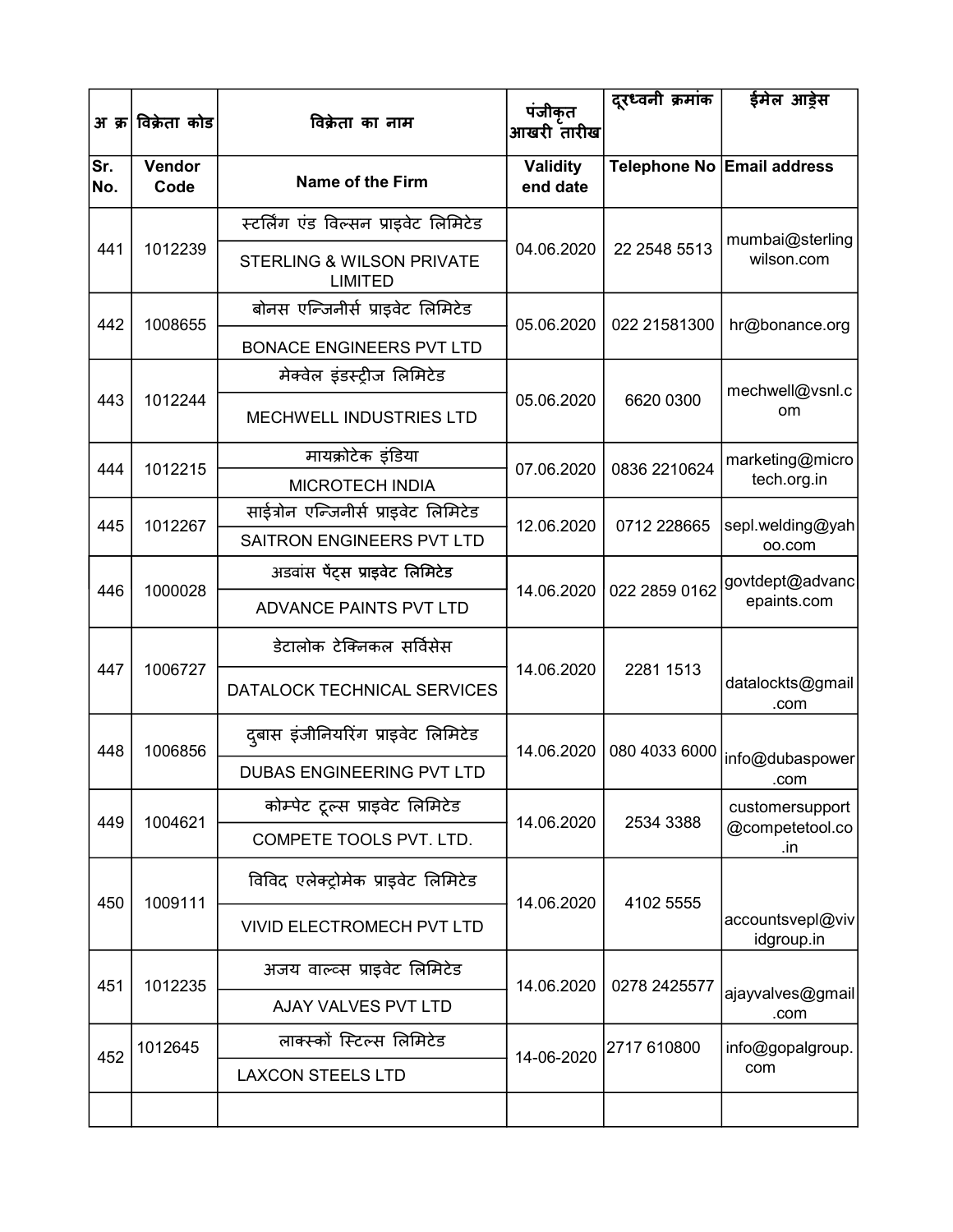| अ क्र      | विक्रेता कोड   | विक्रेता का नाम                                       | पंजीकृत<br>आखरी तारीख       | दूरध्वनी क्रमांक | ईमेल आड़ेस                       |
|------------|----------------|-------------------------------------------------------|-----------------------------|------------------|----------------------------------|
| Sr.<br>No. | Vendor<br>Code | Name of the Firm                                      | <b>Validity</b><br>end date |                  | Telephone No Email address       |
|            |                | लीडर वाल्व्स लिमिटेड                                  |                             |                  |                                  |
| 453        | 1004629        | <b>LEADER VALVES LIMITED</b>                          | 15.06.2020                  | 0181 2490666     | accounts@leader<br>valves.com    |
|            |                | एसबीइएम प्राइवेट लिमिटेड                              |                             |                  |                                  |
| 454        | 1005480        | <b>SBEM PVT LTD</b>                                   | 15.06.2020                  | 2452 7400        | mohan.w@sbem.<br>co.in           |
|            |                | धन्वन्तरी एन्जिनीर्स प्राइवेट लिमिटेड                 |                             |                  |                                  |
| 455        | 1012251        | DHANVANTRI ENGINEERS PVT LTD                          | 15.06.2020                  | 2778 1890        | athri@dhanvantri.<br>com         |
|            |                | व्रज एन्जिनीर्स एंड कंसर्ल्टेंट्स प्राइवेट<br>लिमिटेड |                             |                  |                                  |
| 456        | 1012257        | <b>VRAJ ENGINEERS &amp;</b><br>CONSULTANTS PVT LTD    | 19.06.2020                  | 3258 3802        | sharad.parte@ya<br>hoo.com       |
|            | 1006336        | जेनिथ इंडस्ट्रियल रबर प्रोडक्ट्स                      | 19.06.2020                  | 6143 6502        |                                  |
| 457        |                | ZENITH INDUSTRIAL RUBBER<br><b>PRODUCTS</b>           |                             |                  | info@zenithrubbe<br>r.com        |
|            | 1012268        | पाईपफीट एन्जिनीर्स प्राइवेट लिमिटेड                   |                             |                  |                                  |
| 458        |                | PIPEFIT ENGINEERS PVT LTD                             | 27.06.2020                  | 0265 2636547     | pipefit@pipefit.net              |
|            |                | तानसा एकुइप्मेन्त्स प्राइवेट लिमिटेड                  |                             |                  |                                  |
| 459        | 1012273        | TANSA EQUIPMENTS PVT LTD                              | 27.06.2020                  | 2583 2323        | tansaindia@gmail<br>.com         |
| 460        | 1002685        | तास इंजीनियरिंग कंपनी प्राइवेट लिमिटेड                | 27.06.2020                  | 25824716/710     |                                  |
|            |                | TAS ENGINEERING COMPANY PVT<br><b>LTD</b>             |                             |                  | tas64engg@gmail<br>.com          |
|            |                | पायरोटेक इलेक्ट्रॉनिक्स प्राइवेट लिमिटेड              |                             |                  |                                  |
| 461        | 1003867        | PYROTECH ELECTRONICS PVT<br><b>LTD</b>                | 27.06.2020                  | 294 3264181      | vtiwari@pyrotechli<br>ghting.com |
| 462        | 1012484        | सोनाले फाब्रिक्स प्राइवेट लिमिटेड                     | 30-06-2020                  | 022 66370131     | sonalefabrics@ya                 |
|            |                | Sonale Fabrics Pvt Ltd                                |                             |                  | hoo.com                          |
| 463        | 1011478        | किनेको लिमिटेड                                        | 04.07.2020                  | 0832 6710900     | rajiv@kinecogrou                 |
|            |                | <b>KINECO LTD</b>                                     |                             |                  | p.com                            |
|            |                |                                                       |                             |                  |                                  |
|            |                |                                                       |                             |                  |                                  |
|            |                |                                                       |                             |                  |                                  |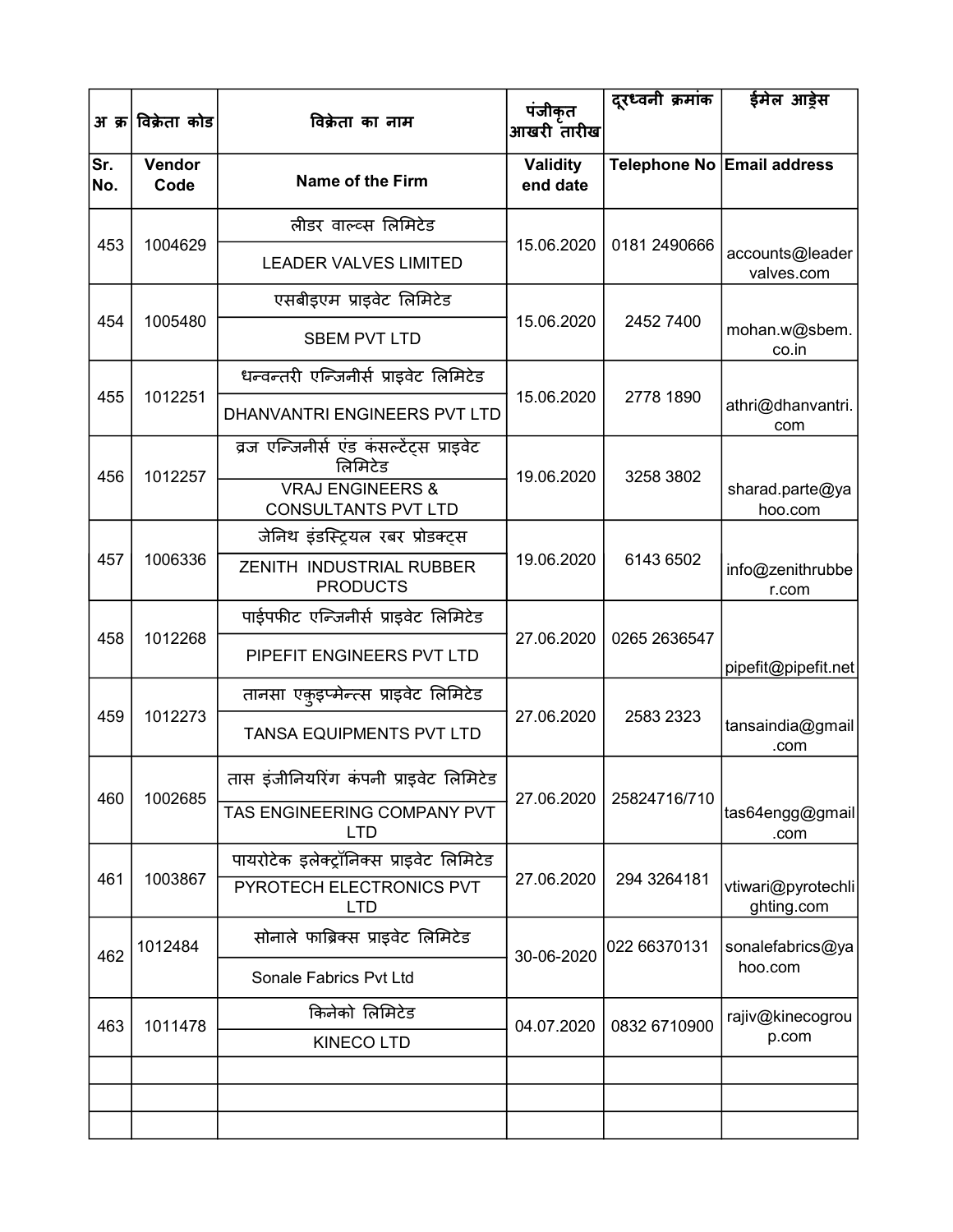| अ क्र      | विक्रेता कोड   | विक्रेता का नाम                                                                                       | पंजीकृत<br>आखरी तारीख       | दूरध्वनी क्रमांक | ईमेल आड़ेस                    |
|------------|----------------|-------------------------------------------------------------------------------------------------------|-----------------------------|------------------|-------------------------------|
| Sr.<br>No. | Vendor<br>Code | Name of the Firm                                                                                      | <b>Validity</b><br>end date |                  | Telephone No Email address    |
| 464        | 1003204        | जोसेफ लेस्ली द्यानामिक्स मैन्युफैक्चरिंग<br>प्राइवेट लिमिटेड<br>JOSEPH LESLIE DYNAMIKS MFG            | 04.07.2020                  | 25 0645 6501     | mumbai@lesliedr<br>aeger.com  |
| 465        | 1008452        | <b>PVT LTD</b><br>सैप्कोन इंस्ट्र्मेंट्स प्राइवेट लिमिटेड<br>SAPCON INSTRUMENTS PVT.LTD.              | 05.07.2020                  | 731 4757575      | sales@sapcon.in               |
| 466        | 1002483        | उनिवार्सल इलेक्ट्रिकल एंड इलेक्ट्रोनिक्स<br>UNIVERSAL ELECTRICALS &<br><b>ELECTRONICS</b>             | 11.07.2020                  | 2685 4878        | info@uene.co.in               |
| 467        | 1000015        | आरको वाल्व्स प्राइवेट लिमिटेड<br>ARCO VALVES PVT LTD                                                  | 13.07.2020                  | 2779 7897        | arcovalves@gmai<br>I.com      |
| 468        | 1000142        | एस ए एफ रेफ्रिजरेशन इंजीनियरिंग<br>S.A.F. REFRIGERATION<br><b>ENGINEERING</b>                         | 19.07.2020                  | 6662 6806        | info@safengg.co<br>m          |
| 469        | 1012298        | स्पेंक्राफ्त हाइड्रोसिस्टम्स प्राइवेट लिमिटेड<br>SPANNKRAFT HYDROSYSTEMS<br><b>PVT LTD</b>            | 19.07.2020                  | 7104 232314      | shplindia@gmail.<br>com       |
| 470        | 1012303        | बम्पर इंडिया प्राइवेट लिमिटेड<br><b>BUMPER INDIA PVT LTD</b>                                          | 23.07.2020                  | 2502390537       | sales@mayfieldb<br>earing.com |
| 471        | 1012304        | मेट्रिक्स इंटरकेम प्राइवेट लिमिटेड<br><b>MATRIX INTERTECH PVT LTD</b>                                 | 23.07.2020                  | 11 40587240      | info@matrixonline<br>.in      |
| 472        | 1012313        | बाहेती सिलिकोंस एंड मेटल्स प्राइवेट लिमिटेड<br><b>BAHETI SILICONES &amp; METALS PVT</b><br><b>LTD</b> | 27.07.2020                  | 1482 237020      | sales@baheti-<br>metals.com   |
| 473        | 1006405        | सव्या इंजीनियरिंग सर्विसेस<br>SAVYA ENGINEERING SERVICES                                              | 31.07.2020                  | 2772 1931        | info.savya@savya<br>.co.in    |
| 474        | 1012329        | करोना स्टील इंडस्ट्री प्राइवेट लिमिटेड<br>CORONA STEEL INDUSTRY PVT<br><b>LTD</b>                     | 01.08.2020                  | 4005 2700        | office@coronaind<br>.com      |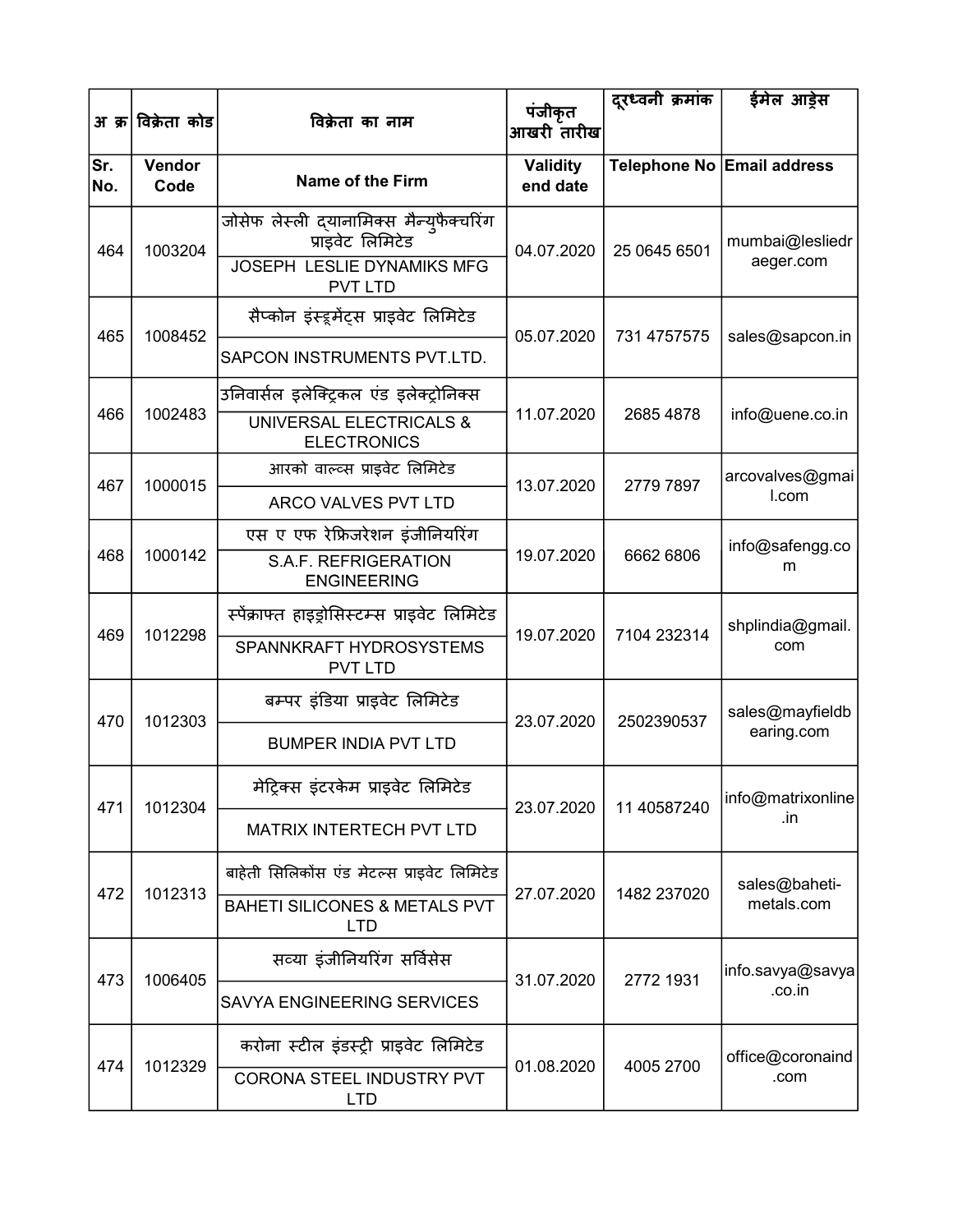| अ क्र      | विक्रेता कोड   | विक्रेता का नाम                                      | पंजीकृत<br>आखरी तारीख       | दूरध्वनी क्रमांक | ईमेल आड़ेस                 |
|------------|----------------|------------------------------------------------------|-----------------------------|------------------|----------------------------|
| Sr.<br>No. | Vendor<br>Code | <b>Name of the Firm</b>                              | <b>Validity</b><br>end date |                  | Telephone No Email address |
| 475        | 1012526        | विशाल स्टिल्स                                        | 06-08-2020                  | 9322530380       | info@vishalsteels.         |
|            |                | <b>VISHAL STEELS</b>                                 |                             |                  | net                        |
| 476        | 1005395        | गीता इंजीनियरिंग वर्क्स प्राइवेट लिमिटेड             | 10.08.2020                  | 22 2597 4392     | info@gewpl.com             |
|            |                | <b>GEETA ENGINEERING WORKS</b><br>PVT. LTD.          |                             |                  |                            |
| 477        | 1000019        | मनीष इंडर्स्ट्रीज                                    | 16.08.2020                  | 033 2251 5426    | manishindustries           |
|            |                | <b>MANISH INDUSTRIES</b>                             |                             |                  | @hotmail.com               |
| 478        |                | एम्फिको इंजीनियरिंग वर्क्स                           |                             |                  | aemphico@msn.c<br>om       |
|            | 1002782        | AEMPHICO ENGINEERING WORKS                           | 20.08.2020                  | 022 2369 1086    |                            |
|            | 1000171        | नेवीकोम टेक्नॉलोजी इंटरनेशनल                         | 20.08.2020                  |                  | navindiasales@n            |
| 479        |                | NAVICOM TECHNOLOGY<br><b>INTERNATIONAL</b>           |                             | 2756 3119        | avicom.in                  |
| 480        | 1012356        | हेवी इंजिनीरिंग कारपोरेशन लिमिटेड                    | 20.08.2020                  | 651 2401249      | corpmktg@hecltd            |
|            |                | <b>HEAVY ENGINEERING</b><br><b>CORPORATION LTD</b>   |                             |                  | .com                       |
|            |                | लार्सन एंड टुब्रो लिमिटेड डिफेंस                     |                             |                  | abhishek.kumsi@            |
| 481        | 1008677        | <b>LARSEN &amp; TOUBRO LIMITED</b><br><b>DEFENSE</b> | 21.08.2020                  | 02114 669026     | larsentoubro.com           |
|            |                | उनिवर्सल फ्लेक्सिबल्स प्राइवेट लिमिटेड               |                             |                  | info@universalfle          |
| 482        | 1000064        | UNIVERSAL FLEXIBLES PVT LTD                          | 22.08.2020                  | 080 43580300     | xibles.com                 |
| 483        | 1012378        | प्रो मरीन सोल्शन्स प्राइवेट लिमिटेड                  | 28.08.2020                  | 22 2756 0413     | sales@promarine            |
|            |                | PRO MARINE SOLUTIONS PVT LTD                         |                             |                  | .in                        |
|            |                | शक्ति फोर्ज इंडस्ट्रीज प्राइवेट लिमिटेड              |                             |                  |                            |
| 484        | 1012376        | SHAKTI FORGE INDUSTRIES PVT<br><b>LTD</b>            | 30.08.2020                  | 2827 287650      | info@sfipl.in              |
|            | 1003222        | कोनकोर्ड हाइड्रोलिक्स प्राइवेट लिमिटेड               |                             | 0250 6450331     | marketing@cocor            |
| 485        |                | CONCORD HYDRAULICS PVT LTD                           | 31-08-2020                  |                  | dhydraulics.com            |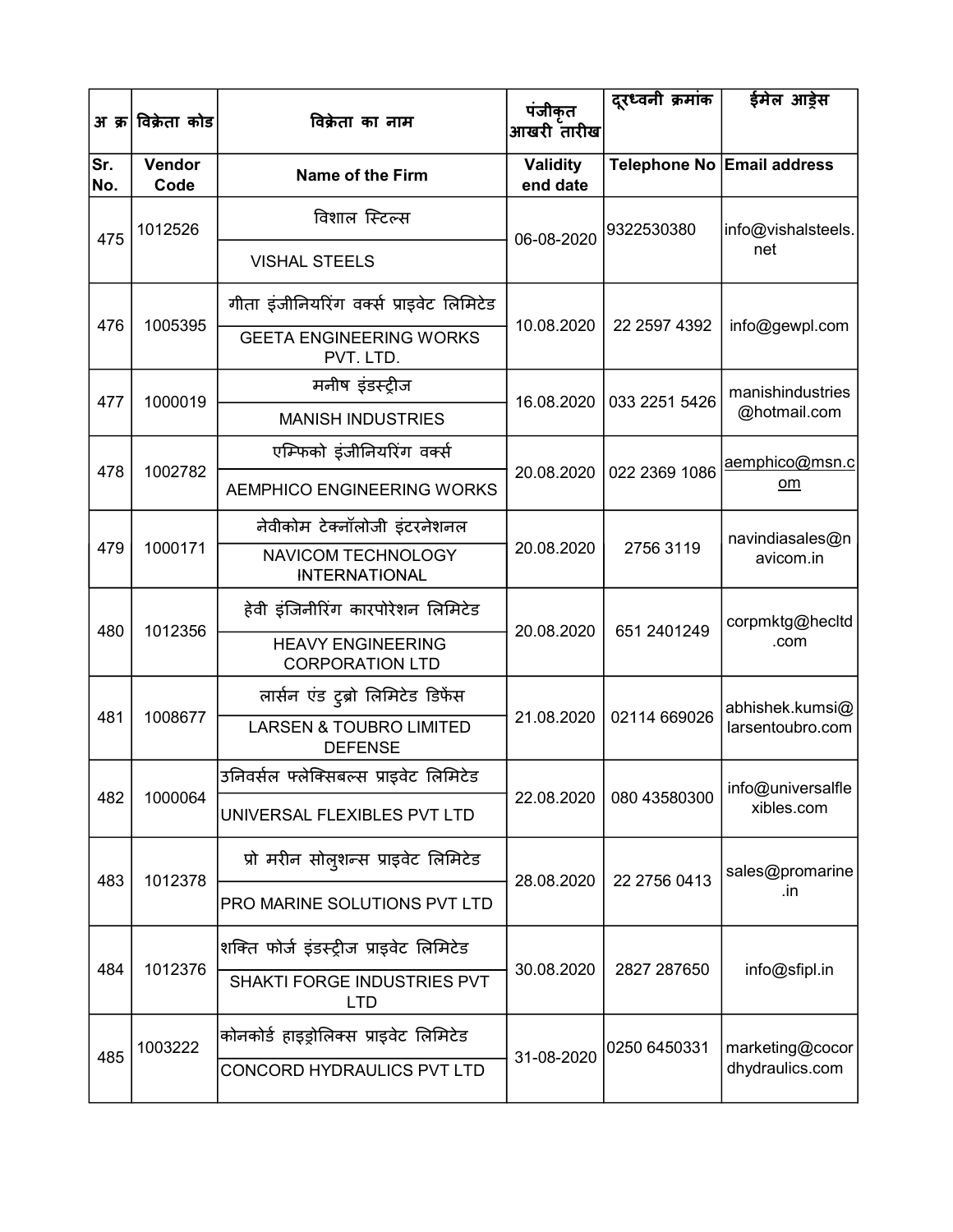|            | अ क्र विक्रेता कोड | विक्रेता का नाम                                       | पंजीकृत<br>आखरी तारीख       | दूरध्वनी क्रमांक           | ईमेल आड़ेस                                  |
|------------|--------------------|-------------------------------------------------------|-----------------------------|----------------------------|---------------------------------------------|
| Sr.<br>No. | Vendor<br>Code     | Name of the Firm                                      | <b>Validity</b><br>end date |                            | Telephone No Email address                  |
|            |                    | एकूरेट इंडस्ट्रियल कंट्रोल्स प्राइवेट लिमिटेड         |                             |                            |                                             |
| 486        | 1012392            | <b>ACCURATE INDUSTRIAL</b><br><b>CONTROLS PVT LTD</b> |                             | 04.09.2020   020 2529 1340 |                                             |
|            |                    | शीवटेक मरीन कंट्रोल सिस्टम्स                          |                             |                            | shivtech@vsnl.co                            |
| 487        | 1007963            | SHIV TECH MARINE CONTROL<br><b>SYSTEMS</b>            |                             | 04.09.2020   022 2518 5216 | m                                           |
| 488        | 1002599            | चौघुले एंड कंपनी प्रा लिमिटेड                         |                             | 06-09-2020 0832 2521010    | chakrabartyp.sbd                            |
|            |                    | CHOWGULE & COMPANY PVT.<br><b>LIMITED</b>             |                             |                            | @chowgule.co.in                             |
| 489        | 1007292            | मस्सरत टेक्नो इंजिनीरिंग                              | 07.09.2020                  | 2920 0303                  | masarrat05@gma<br>il.com<br>nikhil@pramagro |
|            |                    | <b>MASARRAT TECHNO ENGINEERING</b>                    |                             |                            |                                             |
| 490        | 1012400            | प्रामा इंस्ट्रमेंट्स प्राइवेट लिमिटेड                 | 07.09.2020                  | 22 3964 4454               | up.com                                      |
|            |                    | PRAMA INSTRUMENTS PVT LTD                             |                             |                            |                                             |
| 491        | 1000040            | फ्लैश फ़ोर्ज प्रा॰ लिमिटेड                            |                             |                            | 07.09.2020 022 4276 9696  sarma@f-f.co.in   |
|            |                    | FLASH FORGE PVT.LIMITED                               |                             |                            |                                             |
| 492        | 1006730            | जगन्नाथ मशीन टूल्स प्राइवेट लिमिटेड                   | 07-09-2020                  | 033-                       | jmt.bka@gmail.co                            |
|            |                    | JAGANNATH MACHINE TOOLS<br><b>PVT LTD</b>             |                             | 24491439                   | m                                           |
|            | 1002020            | गोएंका एन्ज एंड इंडस्ट्रियल प्राइवेट<br>लिमिटेड       |                             | 11 29231288                | goenkas@goenka                              |
| 493        |                    | <b>GOENKA ENGG &amp; INDUSTRIAL</b><br><b>PVT LTD</b> | 07-09-2020                  |                            | eng.com                                     |
|            |                    | पोलिहोज इंडिया (रबर) प्राइवेट लिमिटेड                 |                             |                            | shabbir@polyhos                             |
| 494        | 1012402            | POLYHOSE INDIA (RUBBER) PVT.<br>LTD.                  | 10.09.2020                  | 44 2715 6951               | e.com                                       |
| 495        | 1006639            | इंडिया फ्लेक्स इंडस्ट्रीज प्राइवेट लिमिटेड            | 10.09.2020                  | 2778 2917                  | ifipitd@vsnl.net                            |
|            |                    | INDIA FLEX INDUSTRIES PVT LTD                         |                             |                            |                                             |
| 496        | 1000156            | प्रमोद कुमार मखारिया                                  | 10.09.2020 2367 9151        |                            | pkmakharia@yah                              |
|            |                    | PRAMOD KUMAR MAKHARIA                                 |                             |                            | oo.co.in                                    |
|            |                    |                                                       |                             |                            |                                             |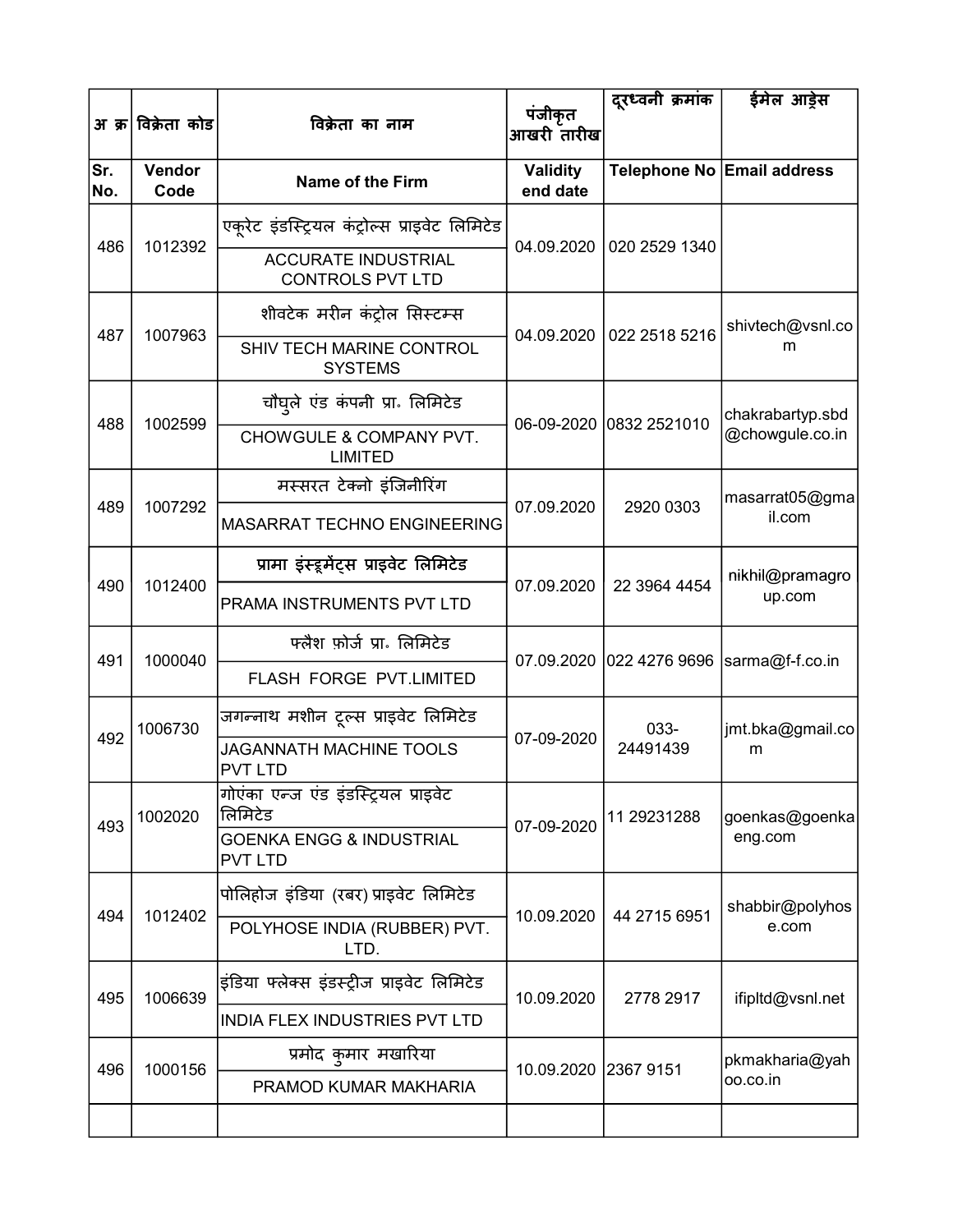|            |                    |                                                               | पंजीकृत                     | दुरध्वनी क्रमांक           | ईमेल आड़ेस                                                                                                                                        |
|------------|--------------------|---------------------------------------------------------------|-----------------------------|----------------------------|---------------------------------------------------------------------------------------------------------------------------------------------------|
|            | अ क्र विक्रेता कोड | विक्रेता का नाम                                               | आखरी तारीख                  |                            |                                                                                                                                                   |
| Sr.<br>No. | Vendor<br>Code     | <b>Name of the Firm</b>                                       | <b>Validity</b><br>end date |                            |                                                                                                                                                   |
| 497        | 1007798            | ऑटोफॉर्म्स                                                    | 21.09.2020                  | 2920 1570                  | info@autoforms.i                                                                                                                                  |
|            |                    | <b>AUTOFORMS</b>                                              |                             |                            | n                                                                                                                                                 |
| 498        | 1009351            | इनटाइम फायर एप्लायंसेज प्राइवेट<br>लिमिटेड                    | 24.09.2020                  | 022 2673 1828              | sales@intimefire.                                                                                                                                 |
|            |                    | INTIME FIRE APPLIENCES PVT LTD                                |                             |                            |                                                                                                                                                   |
| 499        | 1002399            | मोर्सन कोटिंग सिस्टम्स                                        | 26.09.2020                  | 022 2493 4878              | morsun25@hotm                                                                                                                                     |
|            |                    | <b>MORSUN COATING SYSTEMS</b>                                 |                             |                            | com<br>ail.com<br>eering.com<br>i.plescan@dmt-<br>winches.com<br>3@gmail.com<br>info@firetex.in<br>mail.com<br>s@gmail.com<br>com<br><u>I.com</u> |
|            |                    | फातिमा इंजीनियरिंग कं प्राइवेट लिमिटेड                        |                             |                            | ho@fathimaengin                                                                                                                                   |
| 500        | 1004519            | FATHIMA ENGINEERING CO PVT<br>LTD                             | 27.09.2020                  | 04651 247036               |                                                                                                                                                   |
|            |                    | डी एम् टी मरीन इक्विपमेंट (रोमानिया)                          |                             |                            | modernindustrial2                                                                                                                                 |
| 501        | 1012419            | <b>DMT MARINE EQUIPMENT</b><br>(ROMANIA)                      | 27.09.2020                  | 40 236 406006              |                                                                                                                                                   |
|            |                    | मॉडर्न इंडस्ट्रियल                                            |                             |                            | famsrub067@hot<br>siddhantelectrical<br>info@geminiindia.<br>queenfire1@gmai<br>support@pacifics<br>pecialityoils.com                             |
| 502        | 1000451            | <b>MODERN INDUSTRIAL</b>                                      | 27.09.2020                  | 022 2386 6698              |                                                                                                                                                   |
| 503        | 1008914            | फायरटेक्स प्रोटेक्टिव टेक्नोलॉजीज प्राइवेट<br>लिमिटेड         | 28.09.2020                  | 022 2595 2213              | Telephone No Email address                                                                                                                        |
|            |                    | <b>FIRETEX PROTECTIVE</b><br><b>TECHNOLOGIES PVT LTD</b>      |                             |                            |                                                                                                                                                   |
| 504        | 1012420            | फेम्स रूबो मोल्ड इंडस्ट्रीज                                   |                             | 28.09.2020   022 2308 9287 |                                                                                                                                                   |
|            |                    | <b>FAMS RUBO-MOLD INDUSTRIES</b>                              |                             |                            |                                                                                                                                                   |
| 505        | 1012425            | सिद्धांत इलेक्ट्रिकल्स                                        | 28.09.2020                  |                            |                                                                                                                                                   |
|            |                    | SIDDHANT ELECTRICALS                                          |                             |                            |                                                                                                                                                   |
|            |                    | जेमीनी पॉवर हाइड्रोलिक्स प्राइवेट लिमिटेड                     |                             |                            |                                                                                                                                                   |
| 506        | 1005348            | <b>GEMINI POWER HYDRAULICS PVT</b><br><b>LTD</b>              | 28.09.2020                  | 022 6681 9999              |                                                                                                                                                   |
| 507        | 1012431            | चंद्रकांत एंड कं                                              | 28.09.2020                  | 022 2561 8502              |                                                                                                                                                   |
|            |                    | <b>CHANDRAKANT &amp; CO</b>                                   |                             |                            |                                                                                                                                                   |
| 508        | 1012437            | पीबीसिएस पसिफिक स्पेशियालिटी<br>पेट्रोकेमिकल प्राइवेट लिमिटेड | 28.09.2020                  | 022 2620 8500              |                                                                                                                                                   |
|            |                    | PBCS PACIFIC SPECIALITY<br>PETROCHEMICAL PVT LTD              |                             |                            |                                                                                                                                                   |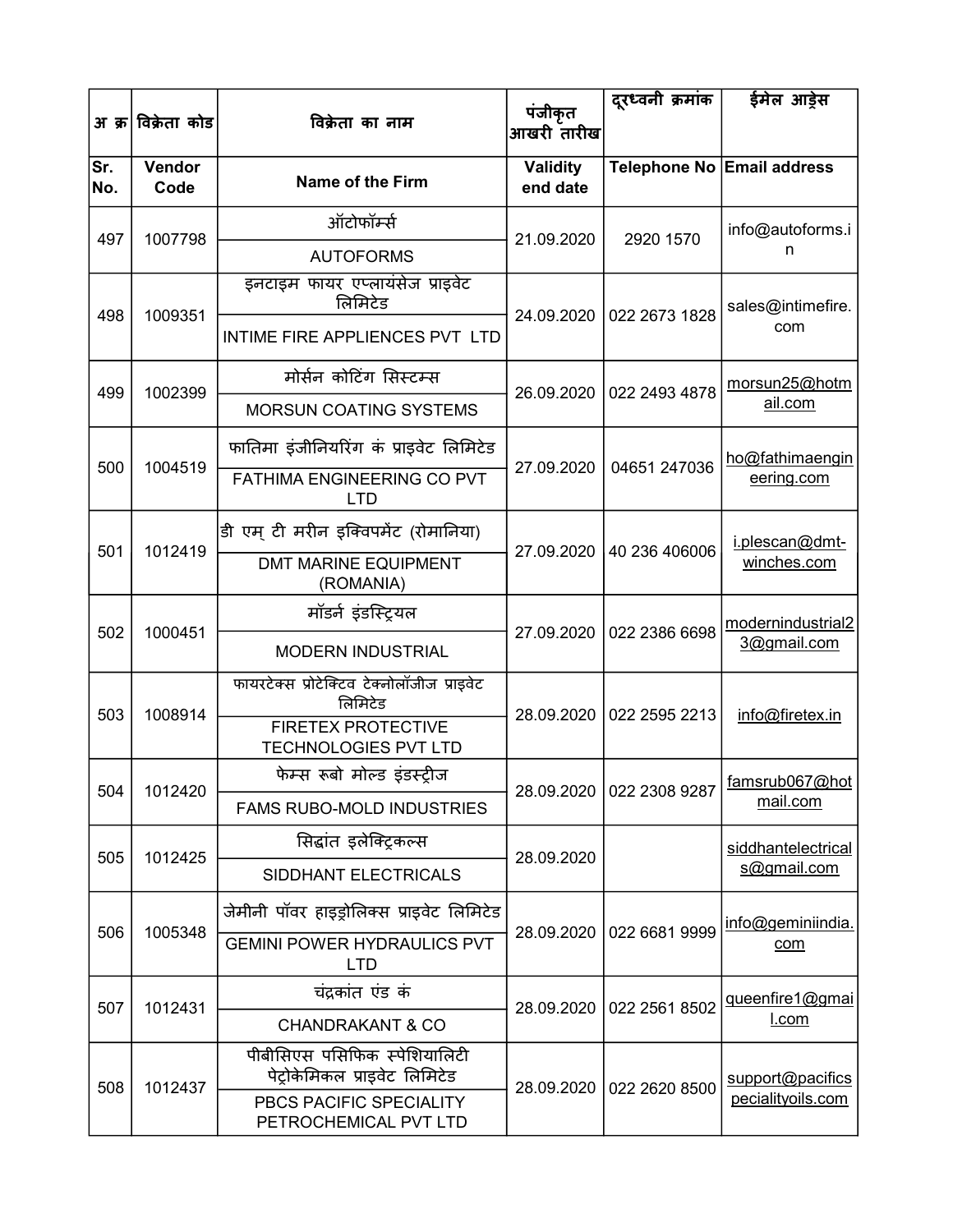| अ क्र      | विक्रेता कोड   | विक्रेता का नाम                                 | पंजीकृत<br>आखरी तारीख       | दूरध्वनी क्रमांक | ईमेल आड़ेस                                                                                                                                                                                                                  |
|------------|----------------|-------------------------------------------------|-----------------------------|------------------|-----------------------------------------------------------------------------------------------------------------------------------------------------------------------------------------------------------------------------|
| Sr.<br>No. | Vendor<br>Code | Name of the Firm                                | <b>Validity</b><br>end date |                  |                                                                                                                                                                                                                             |
| 509        | 1012423        | नीलकांत पॉवर सोल्शन्स                           | 28.09.2020                  | 022 2592 2514    | info@neelpower.c                                                                                                                                                                                                            |
|            |                | NEELKANTH POWER SOLUTIONS                       |                             |                  |                                                                                                                                                                                                                             |
| 510        | 1012808        | बोक्स्को लोजिस्टिक्स इंडिया प्राइवेट<br>लिमिटेड | 30.09.2020                  | 33466666         | janesh@boxcowo<br>rld.com                                                                                                                                                                                                   |
|            |                | <b>BOXCO LOGISTICS INDIA PVT LTD</b>            |                             |                  |                                                                                                                                                                                                                             |
| 511        | 1012439        | जी एस आय इंटरप्राइजेज                           | 03-10-2020                  | 022 25804937     | Telephone No Email address<br>om<br>gautamingle@yah<br>oo.co.in<br>info@maheshind<br>ustries.net.in<br>seals.com<br>jaysteel@vsnl.co<br>m<br>jayant@wedetails<br>hips.com<br>@gmail.com<br>apexengineersck<br>p@yahoo.co.in |
|            |                | <b>GSI ENTERPRISES</b>                          |                             |                  |                                                                                                                                                                                                                             |
| 512        | 1007100        | महेश इंडस्ट्रीज                                 | 03-10-2020 27693001         |                  |                                                                                                                                                                                                                             |
|            |                | <b>MAHESH INDUSTRIES.</b>                       |                             |                  |                                                                                                                                                                                                                             |
| 513        | 1005155        | पलकों मरीन                                      | 05-10-2020                  | 62727155/6272    |                                                                                                                                                                                                                             |
|            |                | PALCO MARINE                                    |                             |                  |                                                                                                                                                                                                                             |
| 514        | 1012454        | लीकप्रूफ इंजीनिरिंग (आय) प्राइवेट लिमिटेड       | 05-10-2020                  | 022 26361737     | salesp@leakproof                                                                                                                                                                                                            |
|            |                | LEAK-<br>PROOF ENGINEERING (I) PVT LTD          |                             |                  |                                                                                                                                                                                                                             |
| 515        | 1002499        | जय स्टील कारपोरेशन                              | 08-10-2020                  | 23805075         |                                                                                                                                                                                                                             |
|            |                | JAY STEEL CORPORATION                           |                             |                  |                                                                                                                                                                                                                             |
| 516        | 1000161        | जे एस एम टेकनोलोजीस                             | 09-10-2020                  | $020 -$          |                                                                                                                                                                                                                             |
|            |                | <b>JSM TECHNOLOGIES</b>                         |                             | 64001616         |                                                                                                                                                                                                                             |
| 517        | 1009766        | हेवन्स इंडिया प्राइवेट लिमिटेड                  | 10-10-2020                  | 011 2788 1555    | heavensindiahmh                                                                                                                                                                                                             |
|            |                | <b>HEAVENS INDIA PVT LTD</b>                    |                             |                  |                                                                                                                                                                                                                             |
| 518        | 1000102        | अपेक्स एन्जिनिर्स                               | 12-10-2020                  | 022 28500392     |                                                                                                                                                                                                                             |
|            |                | <b>APEX ENGINEERS</b>                           |                             |                  |                                                                                                                                                                                                                             |
|            |                |                                                 |                             |                  |                                                                                                                                                                                                                             |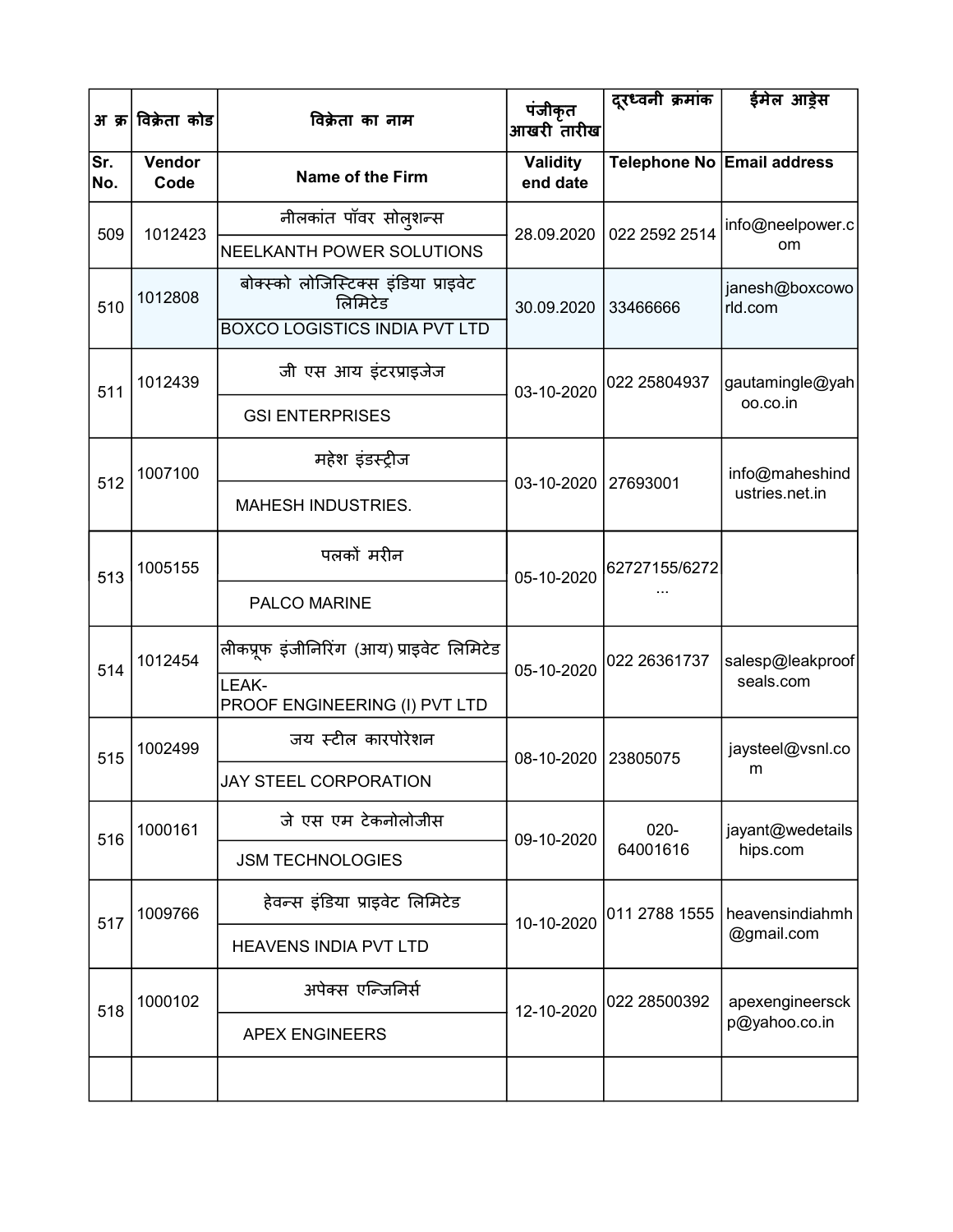| अ क्र      | विक्रेता कोड   | विक्रेता का नाम                                        | पंजीकृत<br>आखरी तारीख       | दूरध्वनी क्रमांक | ईमेल आड़ेस                                                                                                                            |
|------------|----------------|--------------------------------------------------------|-----------------------------|------------------|---------------------------------------------------------------------------------------------------------------------------------------|
| Sr.<br>No. | Vendor<br>Code | Name of the Firm                                       | <b>Validity</b><br>end date |                  | Telephone No Email address                                                                                                            |
| 519        | 1011003        | श्रीजी सेफटाइम एप्लायंसेज                              |                             | 02239993999      | safezone@vsnl.n                                                                                                                       |
|            |                | SHREEJI SAFETIME APPLIANCES                            | 16-10-2020                  |                  | et                                                                                                                                    |
| 520        | 1012086        | एमडीएल इंजीनियरिंग प्राइवेट लिमिटेड                    | 16-10-2020                  | 04442972000      | mohan@mdlener.                                                                                                                        |
|            |                | MDL ENGINEERING PVT LTD                                |                             |                  |                                                                                                                                       |
| 521        | 1000140        | अस्पोलईट एन्जिनिर्स (इंडिया)                           | 16-10-2020                  | 0832-<br>2555761 | aspolitechat@gm                                                                                                                       |
|            |                | <b>ASPOLITE ENGINEERS (INDIA)</b>                      |                             |                  |                                                                                                                                       |
| 522        | 1012445        | मेकेल सिस्टम एंड सर्विसेस                              | 16-10-2020                  | 022 40244521     | com<br>ail.com<br>mechel.mumbai<br>@gmail.com<br>admin@pdpproje<br>cts.com<br>support@nagman<br>.com<br>sales@vardhama<br>nmetals.com |
|            |                | <b>MECHEL SYSTEM &amp; SERVICES</b>                    |                             |                  |                                                                                                                                       |
| 523        | 1012485        | पि डी पि शिपिंग एंड प्रोजेक्ट्स लिमिटेड                | 17-10-2020                  | 022 27581200     |                                                                                                                                       |
|            |                | PDP SHIPPING & PROJECTS LTD                            |                             |                  |                                                                                                                                       |
| 524        | 1000686        | नागमन इंस्ट्रमेंट्स एंड इलेक्ट्रोनिक्स                 | 19-10-2020                  | 44-              |                                                                                                                                       |
|            |                | <b>NAGMAN INSTRUMENTS &amp; ELECTR</b><br><b>ONICS</b> |                             | 66777024         |                                                                                                                                       |
| 525        | 1012502        | वर्धमान इंजीनिरिंग कारपोरेशन                           | 19-10-2020                  | 6636 2470        |                                                                                                                                       |
|            |                | <b>VARDHAMAN ENGINEERING CORP</b><br><b>ORATION</b>    |                             |                  | hoo.co.in<br>skets.in<br>.net<br>n                                                                                                    |
| 526        | 1000080        | मल्हार वोल्व्स मैन्युफैक्चरिंग कम्पनी                  | 27-10-2020                  |                  | 26855396/4018 malharvalves@ya                                                                                                         |
|            |                | MALHAR VALVES MFG CO                                   |                             |                  |                                                                                                                                       |
| 527        | 1012504        | उनिवार्सल गास्केट्स                                    | 31-10-2020                  | 0231 2672256     | info@universalga                                                                                                                      |
|            |                | UNIVERSAL GASKETS                                      |                             |                  |                                                                                                                                       |
| 528        | 1000022        | ग्लोबल इम्पेक्स                                        | 06-11-2020                  | 02226740470      | global_mby@vsnl                                                                                                                       |
|            |                | <b>GLOBAL IMPEX</b>                                    |                             |                  |                                                                                                                                       |
| 529        | 1002334        | वेल्जन हाईडएर लिमिटेड                                  | 06-11-2020                  | $91 - 40 -$      | gmnaval@veljan.i                                                                                                                      |
|            |                | <b>VELJAN HYDRAIR LIMITED</b>                          |                             | 2776024          |                                                                                                                                       |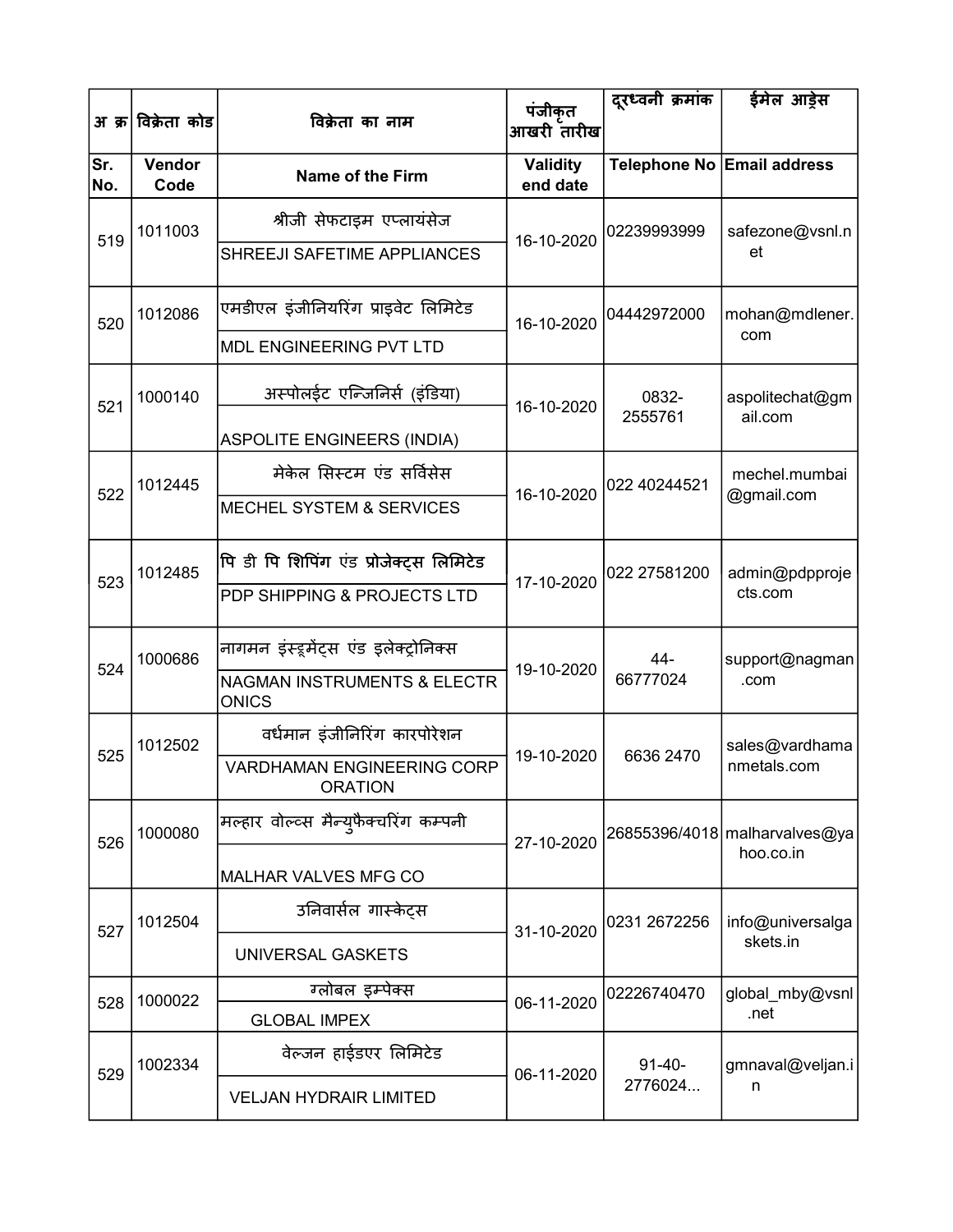|            | अ क्र विक्रेता कोड | विक्रेता का नाम                                   | पंजीकृत<br>आखरी तारीख       | दूरध्वनी क्रमांक | ईमेल आड़ेस                                                                                                                                                                                                                                                                     |
|------------|--------------------|---------------------------------------------------|-----------------------------|------------------|--------------------------------------------------------------------------------------------------------------------------------------------------------------------------------------------------------------------------------------------------------------------------------|
|            |                    |                                                   |                             |                  |                                                                                                                                                                                                                                                                                |
| Sr.<br>No. | Vendor<br>Code     | <b>Name of the Firm</b>                           | <b>Validity</b><br>end date |                  |                                                                                                                                                                                                                                                                                |
|            | 1012518            | पम्प्सें फ्लूड इंजीनिरिंग                         |                             | 011 26276693     |                                                                                                                                                                                                                                                                                |
| 530        |                    | PUMPSENSE FLUID ENGINEERING                       | 06-11-2020                  |                  | iates.biz                                                                                                                                                                                                                                                                      |
| 531        | 1006288            | अलराजा मटन शॉप                                    | 06-11-2020                  | 02223471985      | alrazamuttonshop                                                                                                                                                                                                                                                               |
|            |                    | AL-RAZA MUTTON SHOP                               |                             |                  |                                                                                                                                                                                                                                                                                |
| 532        | 1012533            | एस्तमन कास्ट एंड फोर्ज लिमिटेड                    | 07-11-2020                  | 0161 2511440     | ecfl@eastmanha                                                                                                                                                                                                                                                                 |
|            |                    | <b>EASTMAN CAST AND FORGE LTD</b>                 |                             |                  | Telephone No Email address<br>kbose@kbgassoc<br>@ymail.com<br>ndtools.com<br>ppk@autocal.net<br>t.in<br>tions.com<br>o.co.in<br>yogish@dyna-<br>fluid.com<br>008251312216   haewon@haewon<br>.net<br>info.anuvrat@gm<br>ail.com<br>82 70 8661 287 overseas@hoduc<br>ompany.com |
| 533        | 1006436            | आटोकल सोल्शंस प्राइवेट लिमिटेड                    | 07-11-2020                  | 0250 2393502     |                                                                                                                                                                                                                                                                                |
|            |                    | <b>AUTOCAL SOLUTIONS PVT LTD</b>                  |                             |                  |                                                                                                                                                                                                                                                                                |
| 534        | 1011833            | रोकफोर्ड रबर टेक्स्ट (इंडिया) प्राइवेट<br>लिमिटेड | 07-11-2020                  | 28352996         | rockford@mtnl.ne                                                                                                                                                                                                                                                               |
|            |                    | ROCKFORD RUBBERTEXT (INDIA) P<br><b>VT LTD</b>    |                             |                  |                                                                                                                                                                                                                                                                                |
| 535        | 1011590            | सीटेक सोलुशंस इंटरनेशनल (एस)                      | 08-11-2020                  | 65 68201130      | info@seatechsolu                                                                                                                                                                                                                                                               |
|            |                    | <b>SEATECH SOLUTIONS INTERNATIO</b><br>NAL(S)     |                             |                  |                                                                                                                                                                                                                                                                                |
| 536        | 1011311            | आर वी एन इंटरप्राइजेज                             | 09-11-2020 40104160         |                  | rameshfoo@yaho                                                                                                                                                                                                                                                                 |
|            |                    | <b>RVN ENTERPRISES</b>                            |                             |                  |                                                                                                                                                                                                                                                                                |
|            | 1012663            | डायनाफ्लूइड वाल्वस एंड फ्लो कंट्रोल्स             |                             | 831 4210386      |                                                                                                                                                                                                                                                                                |
| 537        |                    | DYNAFLUID VALVES AND FLOW CO<br><b>NTROLS</b>     | 09.11.2020                  |                  |                                                                                                                                                                                                                                                                                |
| 538        | 1004968            | हिवों इन्द को लिमिटेड                             | 09-11-2020                  |                  |                                                                                                                                                                                                                                                                                |
|            |                    | HAEWON IND CO LTD                                 |                             | 1                |                                                                                                                                                                                                                                                                                |
| 539        | 1012803            | अनुव्रत इंडस्ट्रीज                                | 09.11.2020                  | 02525 240140     |                                                                                                                                                                                                                                                                                |
|            |                    | <b>ANUVRAT INDUSTRIES</b>                         |                             |                  |                                                                                                                                                                                                                                                                                |
| 540        | 1012559            | होडू को लिमिटेड                                   | 19-11-2020                  |                  |                                                                                                                                                                                                                                                                                |
|            |                    | <b>HODU CO LTD</b>                                |                             | 1                |                                                                                                                                                                                                                                                                                |
|            |                    |                                                   |                             |                  |                                                                                                                                                                                                                                                                                |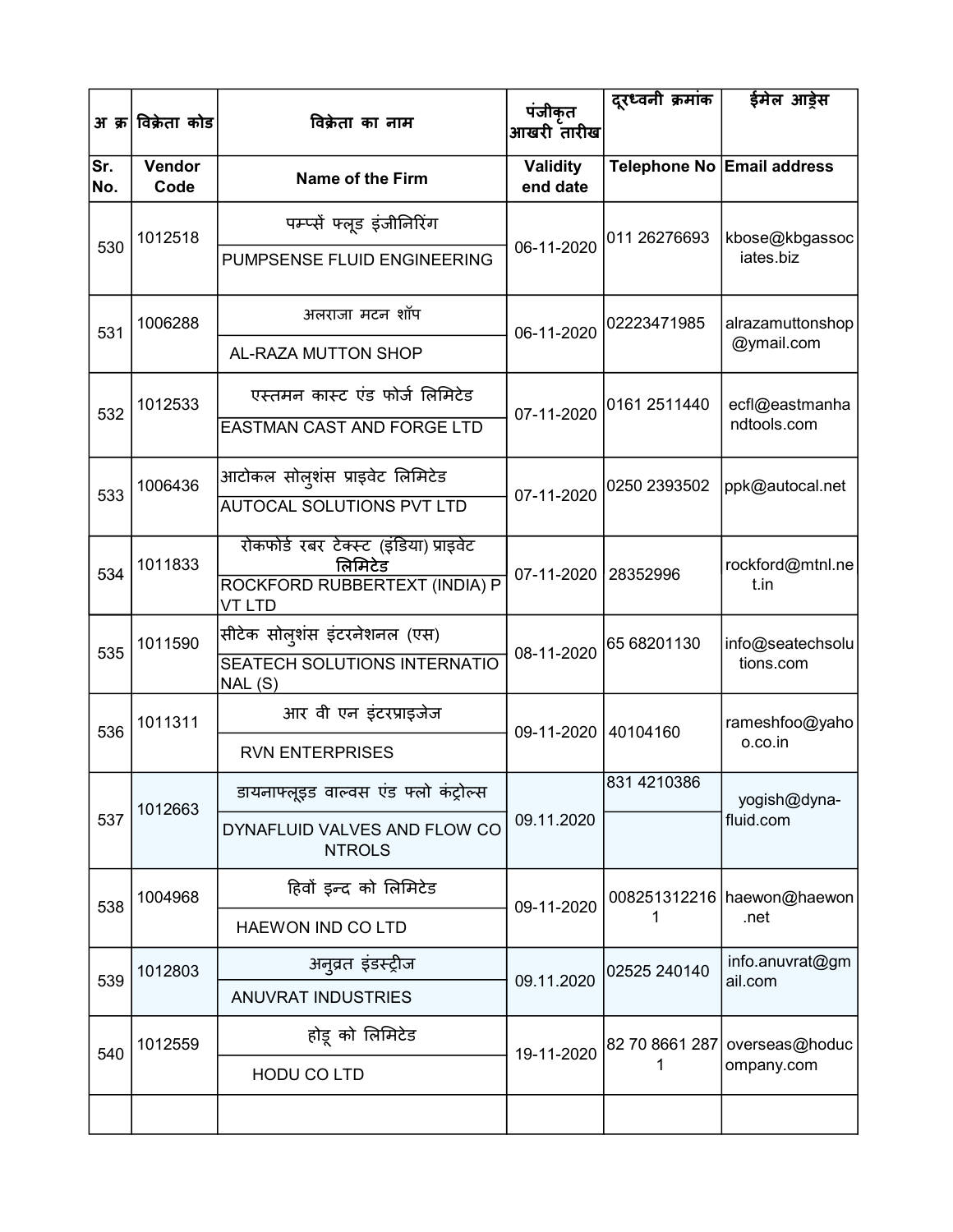|            | अ क्र विक्रेता कोड | विक्रेता का नाम                                                                             | पंजीकृत<br>आखरी तारीख       | दुरध्वनी क्रमांक           | ईमेल आड़ेस                       |
|------------|--------------------|---------------------------------------------------------------------------------------------|-----------------------------|----------------------------|----------------------------------|
| Sr.<br>No. | Vendor<br>Code     | <b>Name of the Firm</b>                                                                     | <b>Validity</b><br>end date | Telephone No Email address |                                  |
| 541        | 1012596            | स् <b>प्रीम मेटल वर्क्स</b>                                                                 | 24-11-2020                  | 02229276914                | amit@supremem<br>etal.in         |
| 542        | 1000050            | SUPREME METAL WORKS<br>डेम्बला वोल्व्स लिमिटेड<br><b>DEMBLA VALVES LTD</b>                  | 28-11-2020                  | 02522 241700               | expo@dembla.co<br>m              |
| 543        | 1000147            | अजंता सरफेस ट्रीटमेंट प्राइवेट लिमिटेड<br><b>AJANTA SURFACE TREATMENT</b><br><b>PVT LTD</b> | 28-11-2020                  | 25203591                   | ajantasurf@gmail<br>.com         |
| 544        | 1011885            | जॉर्ज शुमन जी एम बी एच<br><b>GEORG SCHUNEMANN GmbH</b>                                      | 28-11-2020                  | 49 421 55909 2             | info@sab-<br>bremen.de           |
| 545        | 1006157            | फाइनवेल्ड सिस्टम्स<br><b>FINEWELD SYSTEMS</b>                                               | 28-11-2020                  | 0712-<br>2549533           | fineweld@sify.co<br>m            |
| 546        | 1012611            | दिग्रो प्रोजेक्ट्स (इंडिया) प्राइवेट लिमिटेड<br>DEUGRO PROJECTS (INDIA) PVT LT<br>D         | 28-11-2020                  | 25070038                   | sowmya.banerjee<br>@deugro.com   |
| 547        | 1012612            | पुणे इंस्ट्र्मेंटेशन प्राइवेट लिमिटेड<br>PUNE INSTRUMENTATION PVT<br><b>LTD</b>             | 28-11-2020                  | 020 27130207               | pipl@aol.in                      |
| 548        | 1007386            | विसाखा ट्रेड्स<br><b>VISAKHA TRADES</b>                                                     | 28-11-2020                  | 0891-<br>2745 434          | visakhatrades@g<br>mail.com      |
| 549        | 1007897            | लिक्लेस (इंडिया) इंजीनिरिंग<br>LEAKLESS [INDIA] ENGINEERING                                 | 28-11-2020                  | 022 28754293               | is@leaklesspump<br>s.com         |
| 550        | 1003191            | उनिफ्राक्स इंडिया प्राइवेट लिमिटेड<br><b>UNIFRAX INDIA PRIVATE LIMITED</b>                  | 28-11-2020                  | 26823256                   | unifrax.mumbai@<br>unifrax.com   |
| 551        | 1009679            | लोकुज़ एंटरप्राइज सोलुशंस लिमिटेड<br>LOCUZ ENTERPRISE SOLUTIONS L<br>TD                     | 04-12-2020                  | 20 67261200                | ravikant@locuz.c<br>om           |
| 552        | 1012625            | एक्सिस लाइटिंग प्रोडक्ट्स<br>AXIS LIGHTING PRODUCTS                                         | 13-12-2020                  | 129 2252 381               | info@axislighting.<br>co         |
| 553        | 1006520            | गणेश प्रिंटर्स<br><b>GANESH PRINTERS</b>                                                    | 18-12-2020                  | 23722168                   | ganesh_printers9<br>@yahoo.co.in |
|            |                    |                                                                                             |                             |                            |                                  |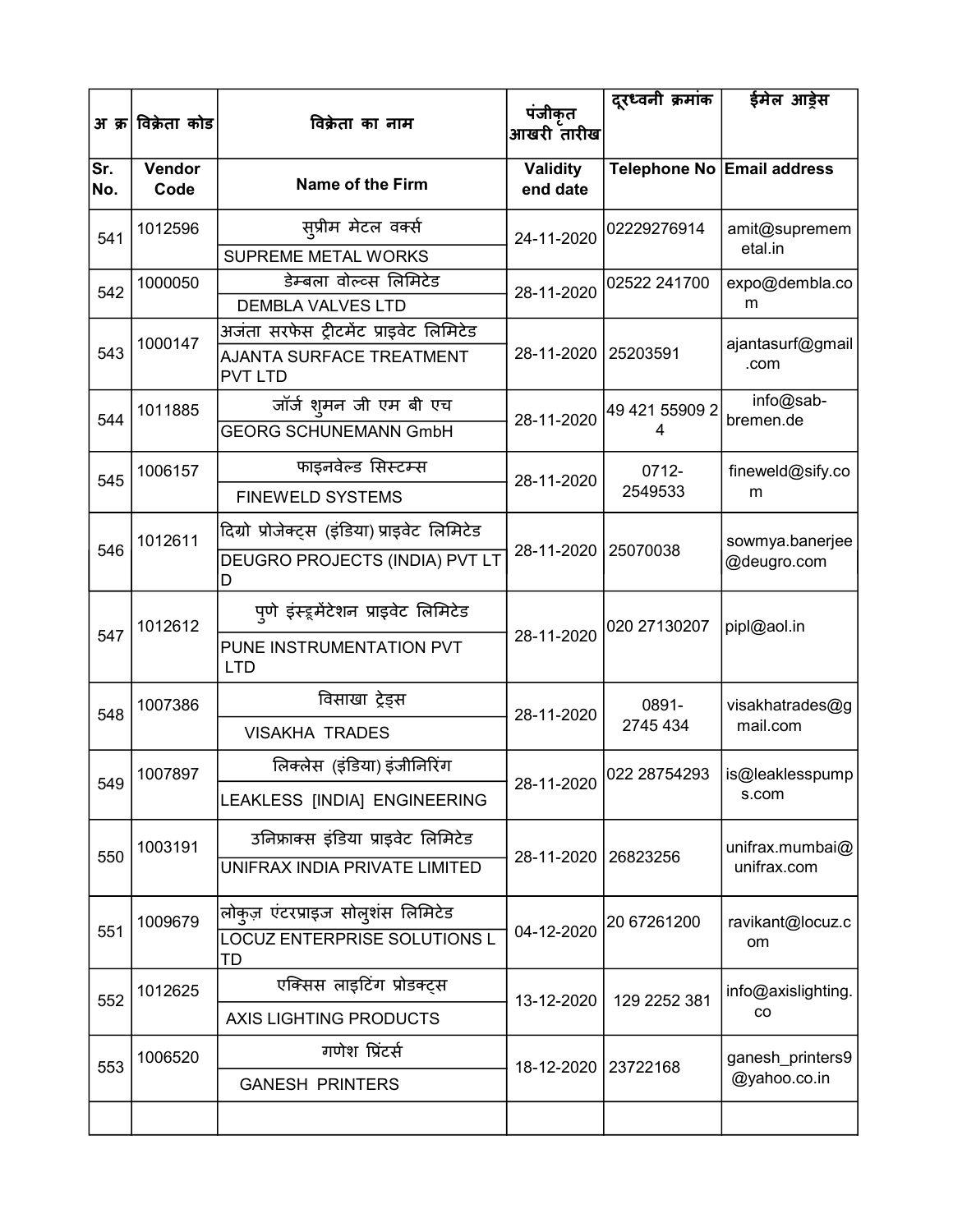| अ क्र      | विक्रेता कोड   | विक्रेता का नाम                                    | पंजीकृत<br>आखरी तारीख       | दूरध्वनी क्रमांक | ईमेल आड़ेस                   |
|------------|----------------|----------------------------------------------------|-----------------------------|------------------|------------------------------|
| Sr.<br>No. | Vendor<br>Code | <b>Name of the Firm</b>                            | <b>Validity</b><br>end date |                  | Telephone No Email address   |
| 554        | 1012665        | शाल्को इंडस्ट्रीज प्राइवेट लिमिटेड                 |                             |                  | info@shalco.com              |
|            |                | SHALCO INDUSTRIES PVT LTD                          | 18.12.2020                  | 62498200         |                              |
| 555        | 1011834        | वल्माक्स इंडिया एंटरप्राइज़ प्राइवेट<br>लिमिटेड    | 25-12-2020                  | 129 2252 381     | infoindia@wallma             |
|            |                | <b>WALLMAX INDIA ENTERPRISES</b><br><b>PVT LTD</b> |                             |                  | x.it                         |
|            | 1005777        | जवाहर साँ मिल्स (प्र) लिमिटेड                      |                             |                  | sales@jawahar.in             |
| 556        |                | JAWAHAR SAW MILLS (P) LTD                          | 07.01.2021                  | 23752222         |                              |
| 557        | 1012667        | एम के फोर्ज                                        |                             |                  | mkforge@gmail.c              |
|            |                | <b>MK FORGE</b>                                    | 07.01.2021                  |                  | om                           |
| 558        | 1012668        | नवतेक                                              | 07.01.2021                  | 044 4207 0004    | info@navtekindia.            |
|            |                | <b>NAVTEK</b>                                      |                             |                  | com                          |
|            | 1012669        | उर्जयंत इंजीनियरिंग प्राइवेट लिमिटेड               |                             | 0253 6622431     | jagdish.urjayant@            |
| 559        |                | URJAYANT ENGINEERING PVT<br><b>LTD</b>             | 10.01.2021                  |                  | sangaigroup.com              |
|            | 1000063        | दैकी इंजीनियरिंग कं प्राइवेट लिमिटेड               |                             |                  | denkiengg@gmail              |
| 560        |                | DENKI ENGINEERING CO PVT LTD                       | 14.01.2021                  | 23771207         | .com                         |
| 561        | 1008656        | सिधी इंजीनियरिंग                                   | 14.1.2021                   | 022 25382203     | niravm999@gmai<br>I.com      |
|            |                | <b>SIDDHI ENGINEERING</b>                          |                             |                  |                              |
| 562        | 1009119        | एवरग्रीन इंटरप्राइजेज                              | 14.01.2021                  | 23702144         | evenmum@gmail                |
|            |                | <b>EVERGREEN ENTERPRISES</b>                       |                             |                  | .com                         |
|            |                | प्रकाश फब्कों एंड इंजीनियरिंग                      |                             |                  | prakashfabconen              |
| 563        | 1009143        | PRAKASH FABCON & ENGINEERIN<br>G                   | 14.01.2021                  | 23741072         | gg@yahoo.com                 |
| 564        | 1009821        | रोमन स्टेशनर्स एंड प्रिंटर्स                       |                             | 2659 2618        | Roman Printers <             |
|            |                | <b>ROMAN STATIONERS &amp; PRINTERS</b>             | 14.01.2021                  |                  | printersroman@g<br>mail.com> |
| 565        | 1009107        | तितिएस इंड कं लिमिटेड                              | 15.01.2021                  | 51-832-          | ttsi@korea.com               |
|            |                | TTS IND CO LTD                                     |                             | 9977             |                              |
|            |                |                                                    |                             |                  |                              |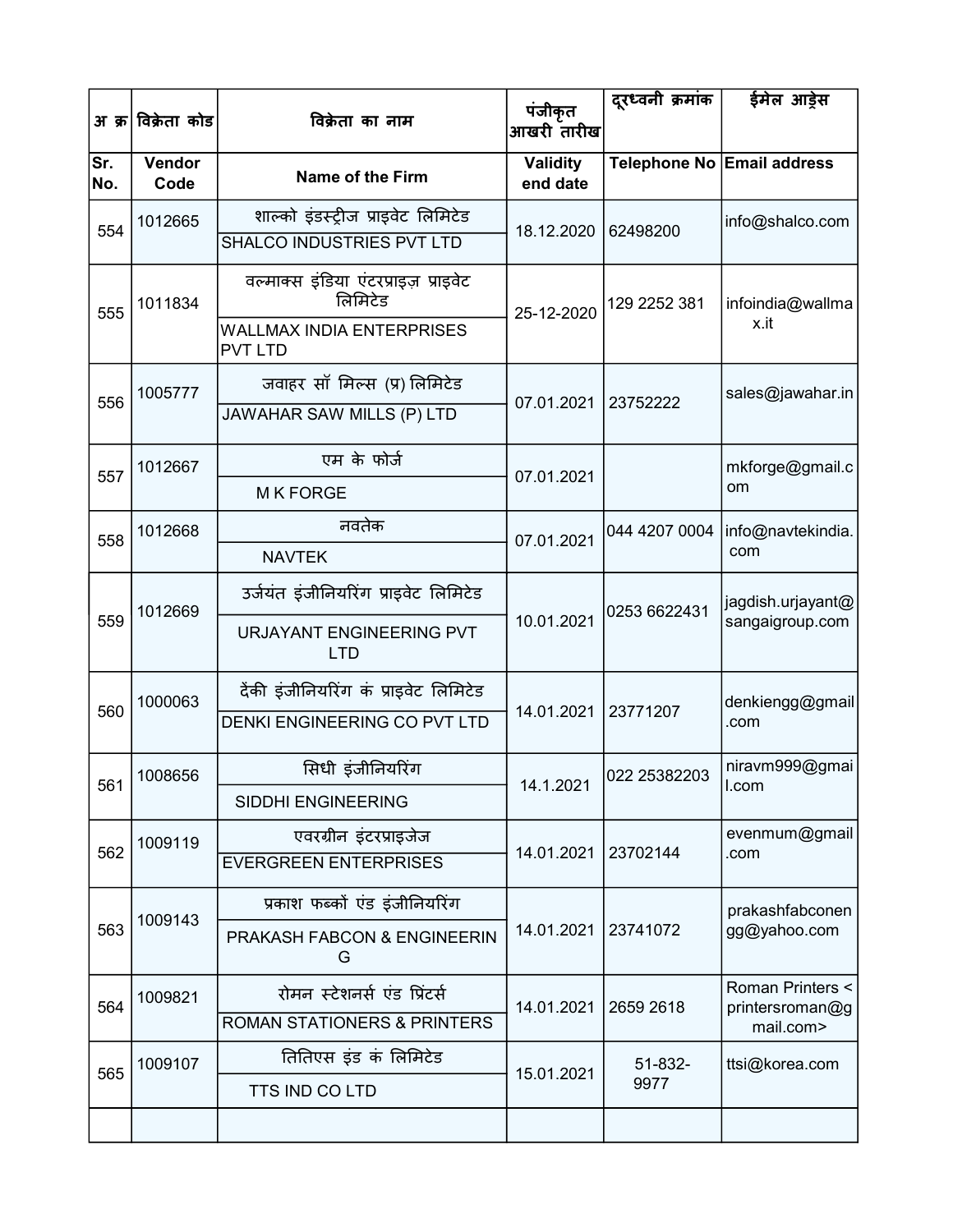| अ क्र      | विक्रेता कोड   | विक्रेता का नाम                               | पंजीकृत<br>आखरी तारीख       | दूरध्वनी क्रमांक | ईमेल आड़ेस                  |
|------------|----------------|-----------------------------------------------|-----------------------------|------------------|-----------------------------|
| Sr.<br>No. | Vendor<br>Code | Name of the Firm                              | <b>Validity</b><br>end date |                  | Telephone No Email address  |
| 566        | 1012067        | ओरिएण्टल एयर एंड शिप सर्विसेस                 | 21.01.2021                  | 22696096         | oriental as@yaho            |
|            |                | ORIENTAL AIR & SHIP SERVICES                  |                             |                  | o.com                       |
| 567        | 1011836        | वि एम इंटरप्राइजेज                            | 24.01.2021                  | 28682294         | vmenterprises3@             |
|            |                | <b>V.M. ENTERPRISES</b>                       |                             |                  | gmail.com                   |
|            | 1004508        | कम वर्स कंसल्टेंट्स (इंडिया) प्राइवेट         |                             |                  | sales@chemvers              |
| 568        |                | <b>CHEM-VERSE</b><br>CONSULTANTS (INDIA) PVT. | 05.02.2021                  | 24095503         | e.com                       |
|            | 1006795        | बहेल सॉफ्टवेर लिमिटेड                         |                             | 080-             | venkat@baehal.c             |
| 569        |                | <b>BAeHAL SOFTWARE LIMITED</b>                | 06.02.2021                  | 2522 8683        | om                          |
|            | 1011989        | अष्टविनायक इंजीनियरिंग                        |                             | 020 65232888     | pramod@ashtavi              |
| 570        |                | <b>ASHTAVINAYAK ENGINEERING</b>               | 18.02.2021                  |                  | nayakgroup.net              |
|            | 1012757        | टेक मार्क ऑटोमेशन एंड कंट्रोल्स               |                             |                  | rahul@tech-                 |
| 571        |                | TECH - MARK AUTOMATION<br>AND CONTROLS        | 26.02.2021                  | 020 25290066     | mark.net                    |
| 572        | 1009199        | रिलायंस फोर्ज (इंडिया)                        | 26.02.2021                  | 23890569         | relianceforge@mt            |
|            |                | <b>RELIANCE FORGE (INDIA)</b>                 |                             |                  | nl.net.in                   |
| 573        | 1000038        | एस्टीम गैसेस प्राइवेट लिमिटेड                 | 26.02.2021 27688896         |                  | esteemgases@h<br>otmail.com |
|            |                | <b>ESTEEM GASES PVT LTD</b>                   |                             |                  | om                          |
| 574        | 1002377        | सी बोले एंड कं                                | 26.02.2021 2342 4350        |                  | cboleco@yahoo.c             |
|            |                | C BOLE & CO                                   |                             |                  |                             |
| 575        | 1002930        | रे इंटरप्राइजेज                               | 26.02.2021                  | 2699399          | info@rayen.in               |
|            |                | <b>RAY ENTERPRISES</b>                        |                             |                  |                             |
|            | 1012758        | जेनिथ इंजीनियरिंग कारपोरेशन                   |                             | 0250 6941000     | sales@zenitheng             |
| 576        |                | <b>ZENITH ENGINEERING CORPORATI</b><br>ON     | 26.02.2021                  |                  | g.com                       |
|            | 1012759        | प्रयाग इंजीनियरिंग वर्क्स                     |                             | 02506902233      | prayagengg@gm               |
| 577        |                | PRAYAG ENGINEERING WORKS                      | 26.02.2021                  |                  | ail.com                     |